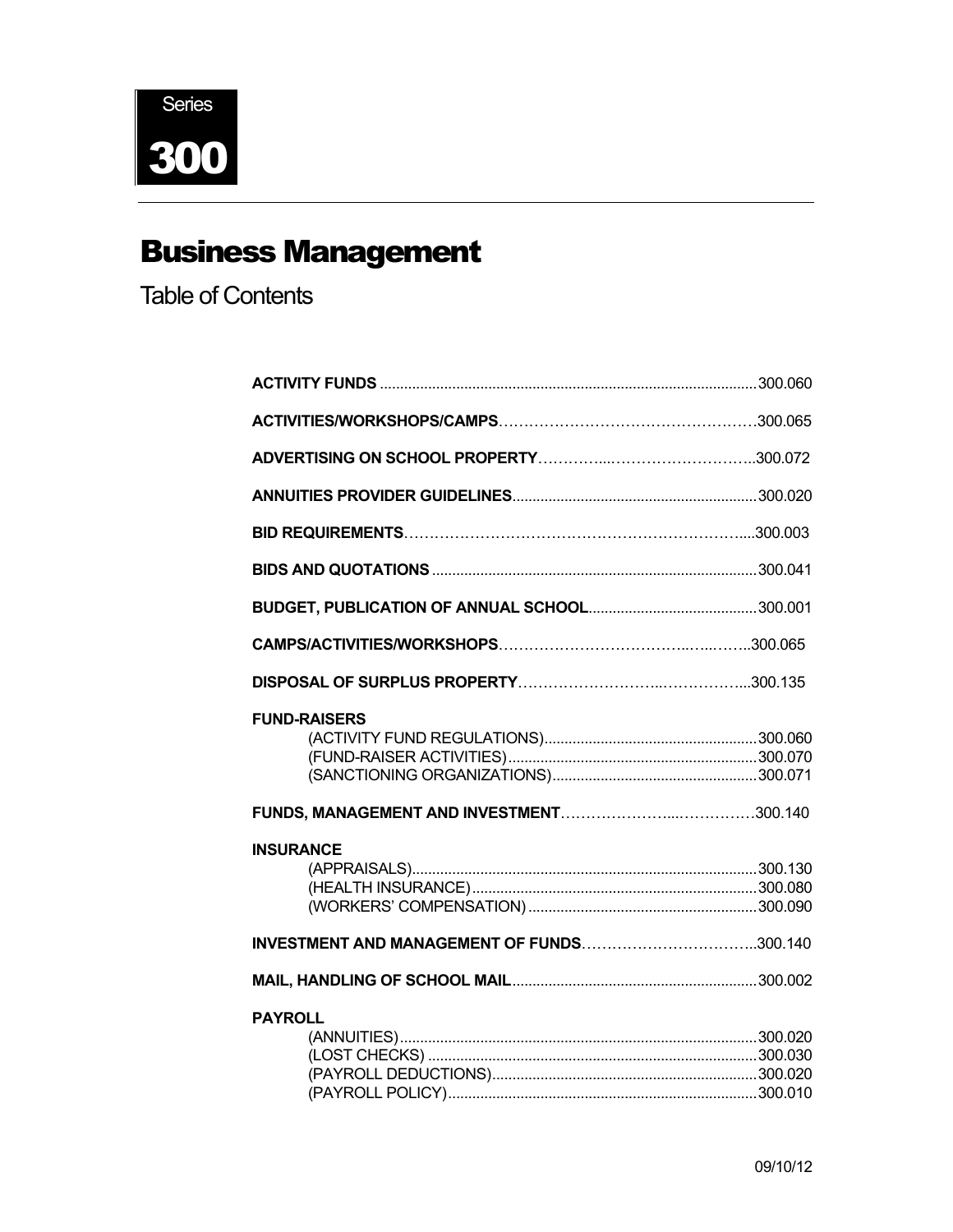| <b>REIMBURSEMENT</b>                                                                                 |  |
|------------------------------------------------------------------------------------------------------|--|
| <b>RENTAL AND USE OF SCHOOL PROPERTY</b><br>(RENTAL/USE OF AHS CAFETERIA - NON-SCHOOL GROUPS)300.110 |  |
|                                                                                                      |  |
|                                                                                                      |  |
| NON-SCHOOL ORGANIZATIONS REQUEST TO PERFORM 300.096                                                  |  |
|                                                                                                      |  |
|                                                                                                      |  |
|                                                                                                      |  |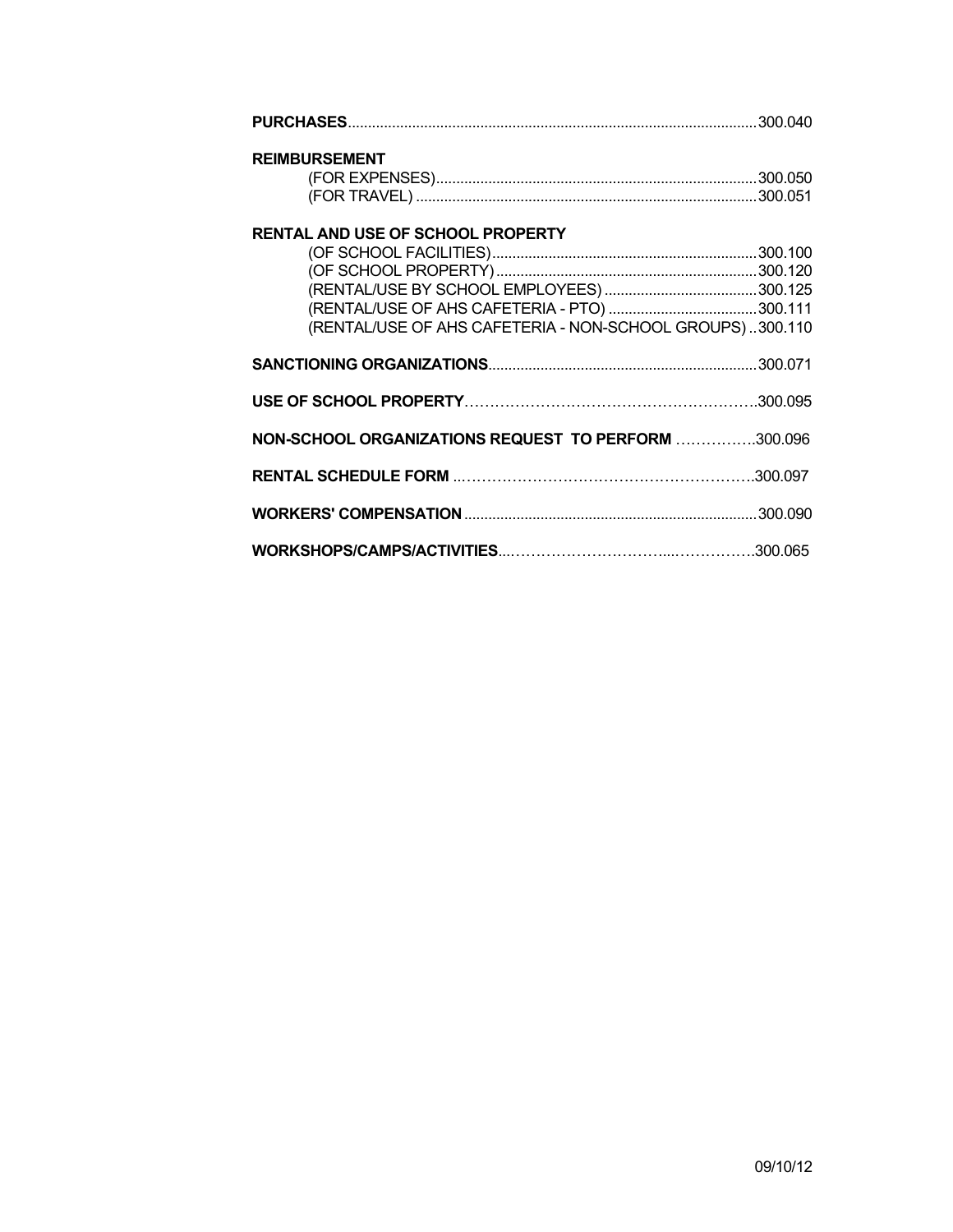# PUBLICATION OF ANNUAL SCHOOL BUDGET

The annual school budget will be published in the local newspaper of the school district each year.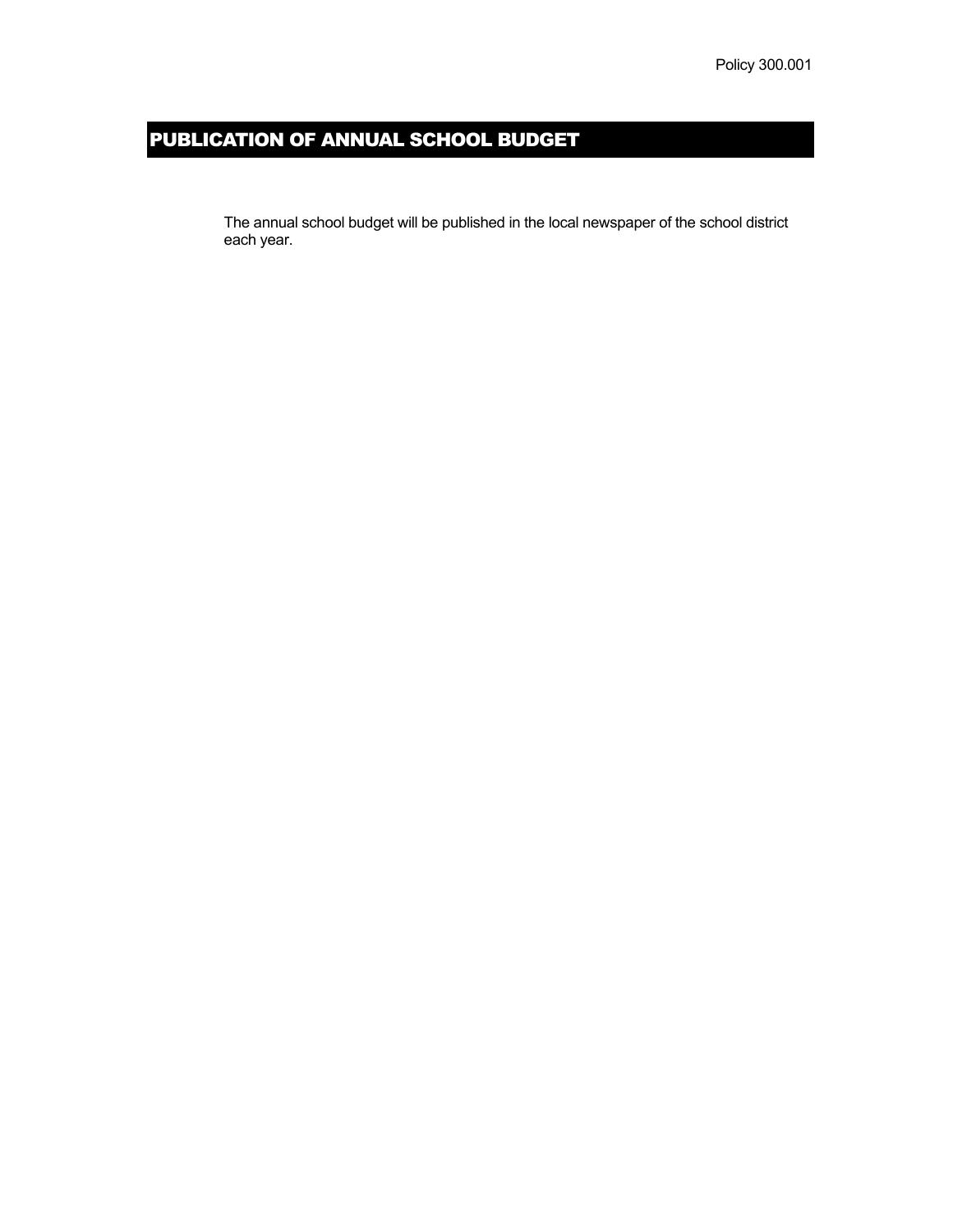### HANDLING OF MAIL AT DISTRICT ADMINISTRATIVE CENTER

All mail delivered to the district administrative office will be given unopened to the individual designated by the Superintendent to receive such mail. That designee will open the mail, and perform any other Superintendent directives regarding the mail, including but not limited to any recording/dating of the mail received and its delivery. Central office employees will advise others not to send personal mail to the employee at the school address. In case a personal letter not dealing with district business is opened, such letter, at the time of discovery that it is personal, will be placed back into the envelope and given to the employee. Only letters clearly marked "personal" will not be opened, and it shall be the duty of the employee to whom the letter is addressed to promptly notify the sender not to send any other personal letters to the school district address.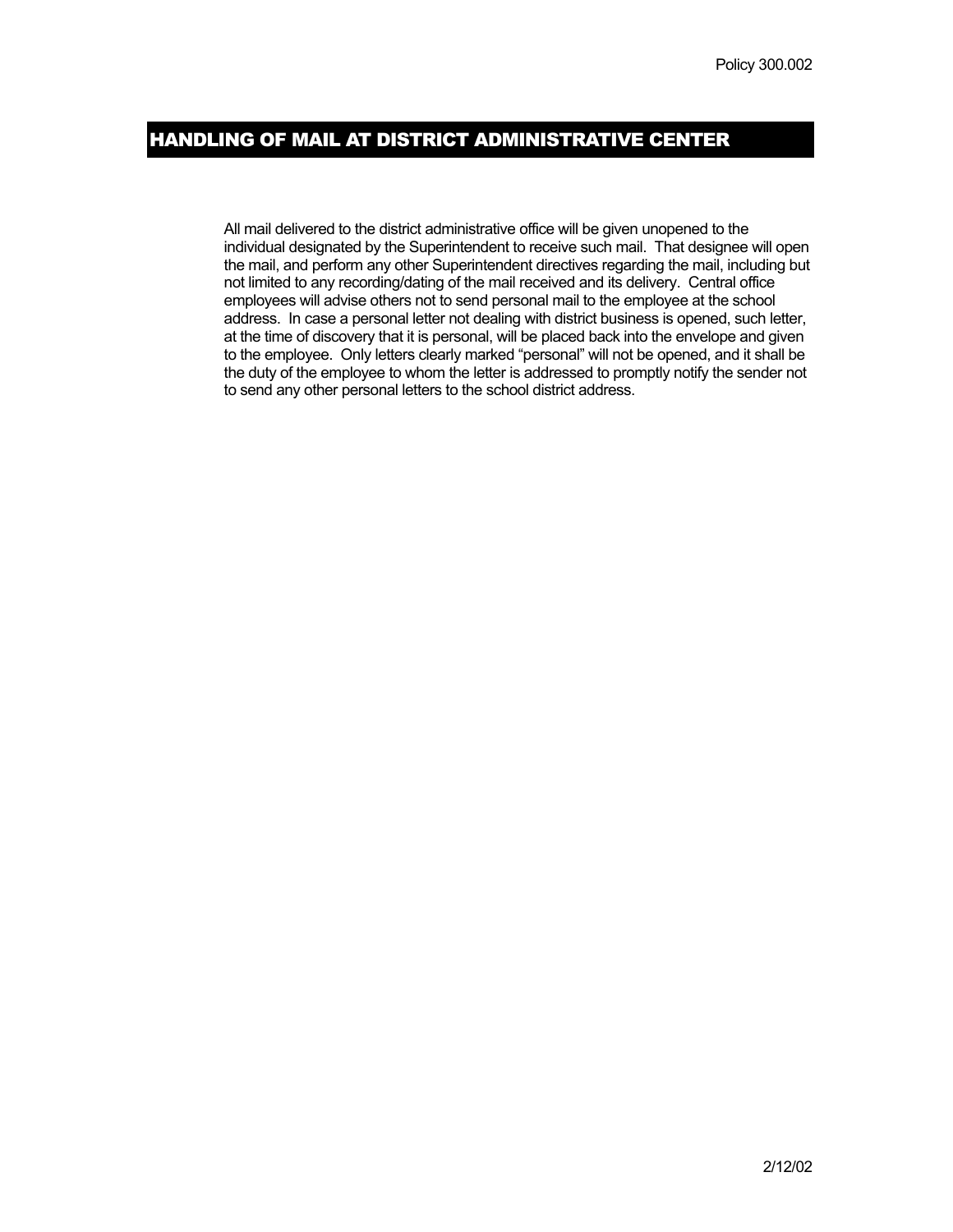### INSURANCE REQUIREMENTS FOR CONTRACTORS AND SUB-**CONTRACTORS**

- Altus Public Schools requires contractors and sub-contractors to carry workers compensation insurance.
- Contractors and sub-contractors must carry General Liability insurance with minimum limits of \$1,000,000 per occurrence.
- Altus Public Schools will require "Certificates of Insurance" of all contractors and sub contractors.
- Require that Altus Public Schools be named as additional insured on all contractors and sub-contractors policies.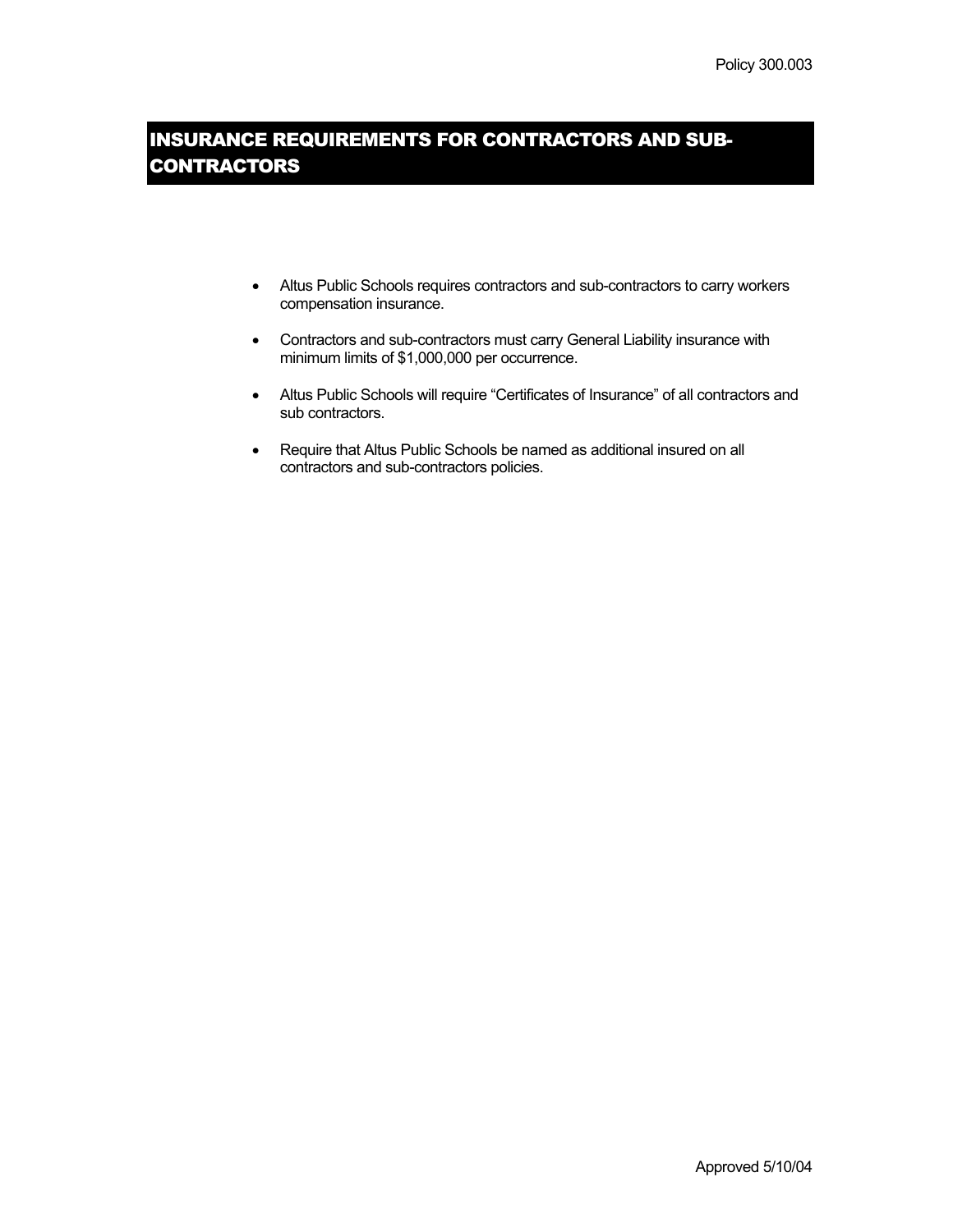### PAYROLL

All employees of the Altus School District will be paid monthly on the 24th day of each month or the last weekday prior to the 24th should that day fall on a weekend or national holiday. All employees will be paid by direct deposit.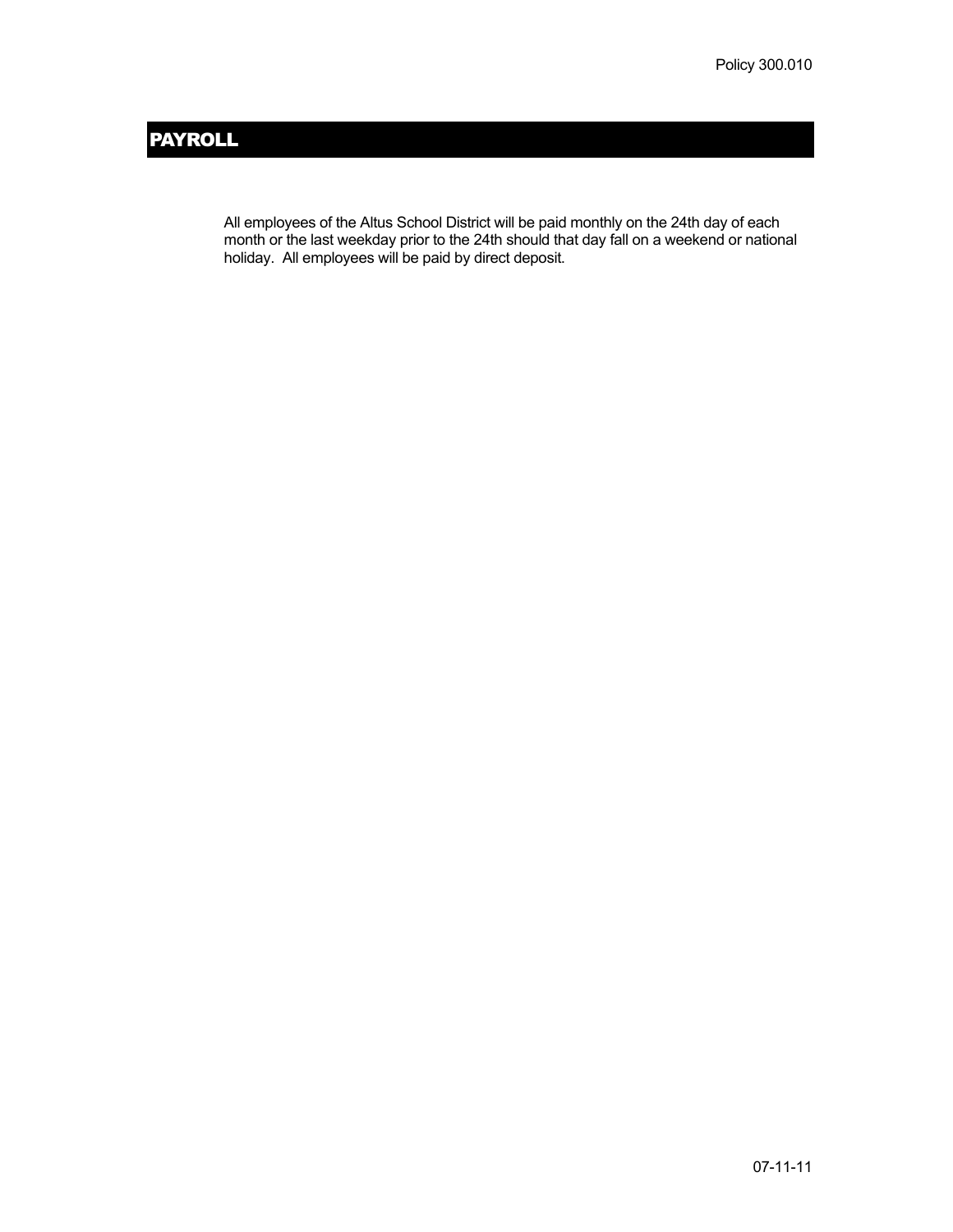### PAYROLL DEDUCTIONS

The Board of Education will, upon written authorization from the employee, make arrangements for payroll deductions for Educators Credit Union, United Teaching Profession dues, association dues, United Way Fund, Political Action Committee contribution, annuities and school approved insurance programs, provided the afore mentioned deductions are to institutions approved by the Board of Education.

These deductions are subject to the following procedures and limitations:

- A. Requests for payroll deductions from the Altus Board of Education approved list will be submitted to the business office during a preschool in-service week at the beginning of the school year or at other enrollment periods approved by the Superintendent.
- B. Subsequent addition or dropping of payroll deductions will be submitted to the business office no later than the first day of each month.
- C. After the initial payroll deduction as a new employee, or plan election period, each teacher will be limited to three deduction changes during the school year. If coverage being changed is paid under the 125 plan, the only changes allowed are for changes in family status.
- D. All requests for payroll deductions will be in writing.
- E. Direct payroll deductions for new providers of annuities, supplemental insurance and cancer plans, will be allowed only after approved by the Board of Education.
- F. Only one coverage for comprehensive or HMO health and dental coverage can be offered to Altus employees according to Title 360: 10-3-23 section (d), with State and Education Group Insurance Board Rules and Regulations.

#### **Guidelines for Annuity Providers Applying for Participation in Altus Schools Benefit Program:**

Apply through the assistant superintendent's office to have products reviewed by submitting a summary or descriptions of each product you are selling before setting up an appointment to describe your products.

Products information cannot be submitted through school mail.

By state law employee address and telephone information cannot be given without employee consent.

Any meetings with the employees must be after school hours and off school property.

If, after payroll deduction starts, enrollment drops to zero participation, the provider's plan will be dropped from participation by the Board of Education.

A new employee hired from another district will be allowed to transfer his or her annuity they are presently enrolled in to be paid through payroll deduction if the annuity is included in the Altus Board of Education list of approved vendors.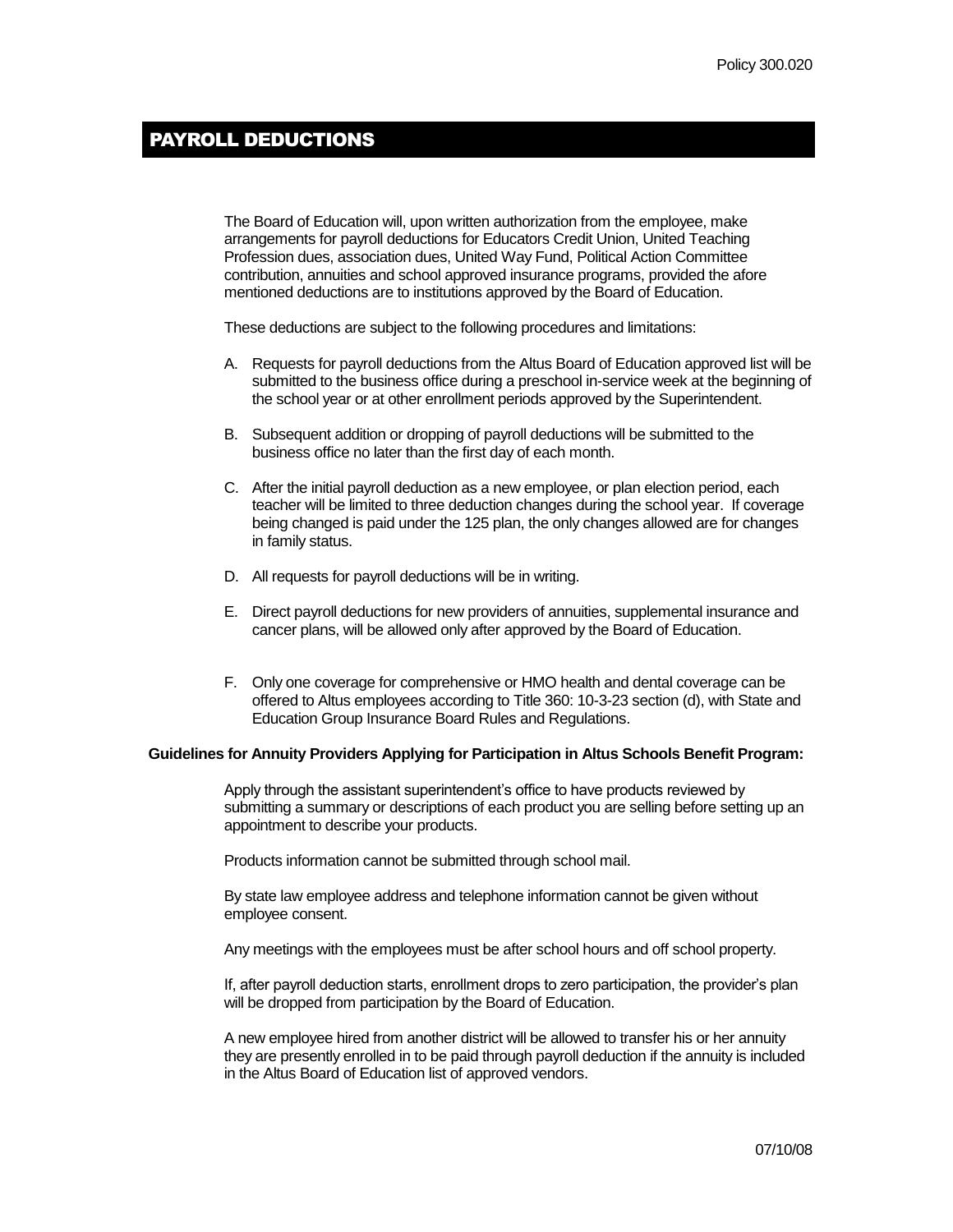### LOST CHECKS/WARRANTS

Persons or companies losing a check/warrant must complete an affidavit setting forth the facts as to the loss or destruction of the original check or warrant. The affidavit may be received by facsimile transmission. No second or duplicate check or warrant shall be issued until the school district has either received the affidavit or stopped payment by the payer bank on said item. Persons or companies must wait thirty (30) days after receipt by the school district of the affidavit or the issuance of the stop payment before a duplicate check/warrant may be issued.

#### **STATEMENT OF LOST CHECK**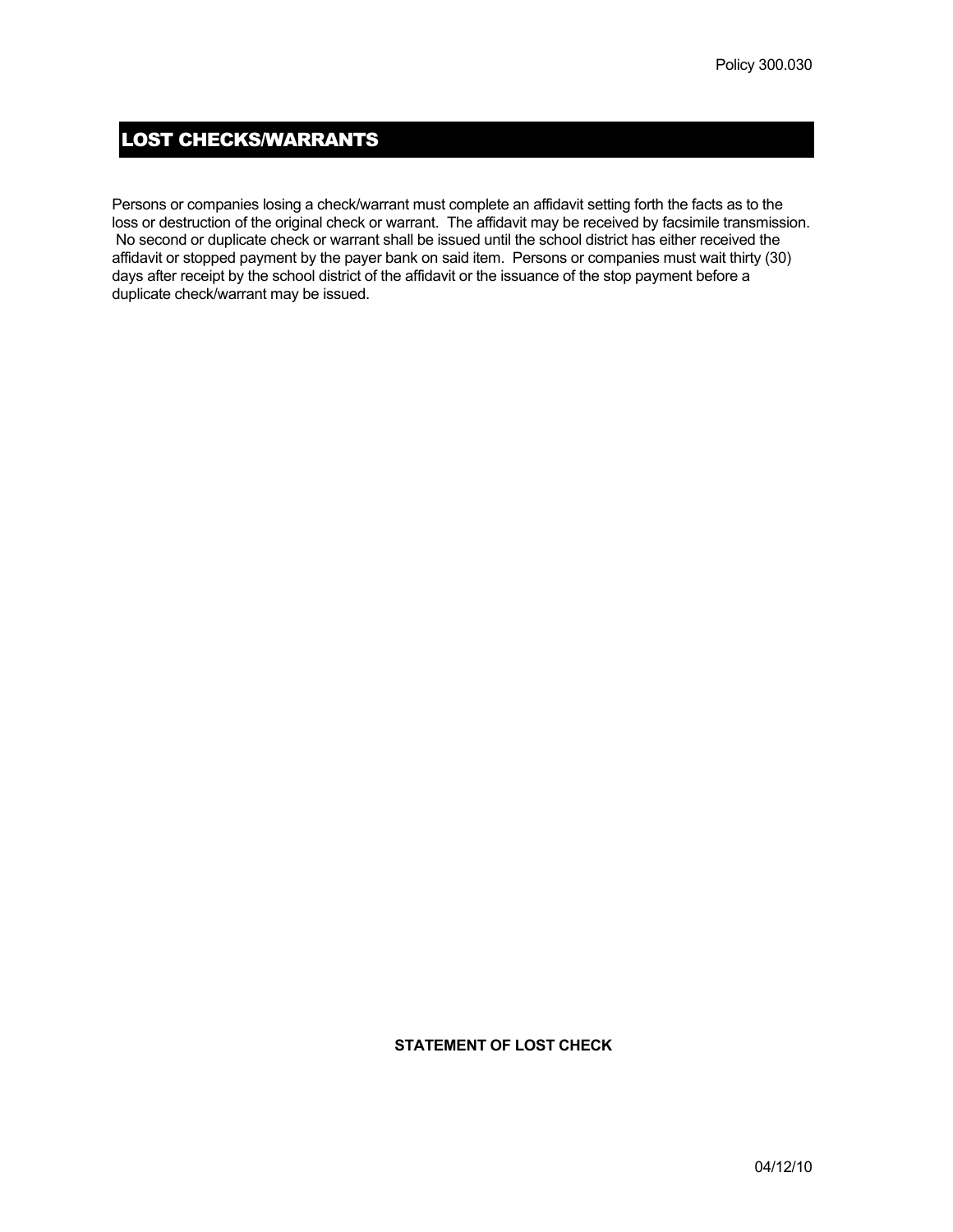STATE OF \_\_\_\_\_\_\_\_\_\_\_\_\_\_\_\_\_\_\_

COUNTY OF \_\_\_\_\_\_\_\_\_\_\_\_\_\_\_\_\_

We, \_\_\_\_\_\_\_\_\_\_\_\_\_\_\_\_\_\_\_\_\_\_\_\_\_\_\_\_\_\_\_\_\_\_\_\_\_ {*name of person or company*}, of \_\_\_\_\_\_\_\_\_\_\_\_\_\_\_\_\_\_\_\_\_\_ {*city*}, \_\_\_\_\_\_ {*state*}, state that a certain check number \_\_\_\_\_\_\_\_\_\_\_\_\_\_ of Altus Independent School District No. 18 {dba Altus Schools} of Jackson county, Oklahoma \_\_\_\_\_\_\_\_\_\_\_\_\_\_\_\_\_\_\_\_\_\_\_Fund and of the series \_\_\_\_\_\_\_\_\_\_\_\_\_\_\_\_\_\_ in the sum of \$ \_\_\_\_\_\_\_\_\_\_\_\_\_\_\_\_\_ is alleged to have been lost, destroyed, or mislaid.

We assure Altus Schools that should the above mentioned check be received and cashed by our company, the funds would be returned to Altus Schools.

We acknowledge that a duplicate check will not be issued until thirty (30) days from receipt of this statement by Altus Schools.

Authorized signature for \_\_\_\_\_\_\_\_\_\_\_\_\_\_\_\_\_\_\_\_\_\_\_\_

{*name of person or company*}

 $\mathcal{L}_\text{max}$  , and the set of the set of the set of the set of the set of the set of the set of the set of the set of the set of the set of the set of the set of the set of the set of the set of the set of the set of the

\_\_\_\_\_\_\_\_\_\_\_\_\_\_\_\_\_\_\_\_\_\_\_\_\_\_\_\_\_\_\_\_\_\_\_\_\_\_\_\_\_\_\_\_

 $\mathcal{L}_\text{max}$  , and the set of the set of the set of the set of the set of the set of the set of the set of the set of the set of the set of the set of the set of the set of the set of the set of the set of the set of the

\_\_\_\_\_\_\_\_\_\_\_\_\_\_\_\_\_\_\_\_\_\_\_\_\_\_\_\_\_\_\_\_\_\_\_\_\_\_\_\_\_\_\_

Printed name and title

Date signed

*For School Use:* APPROVAL

Received and approved this \_\_\_\_\_\_\_\_\_\_\_\_ day of \_\_\_\_\_\_\_\_\_\_\_\_\_, 20\_\_\_\_\_\_, by Altus Independent School District No. 18 of Jackson County, Oklahoma.

Clerk, Altus Board of Education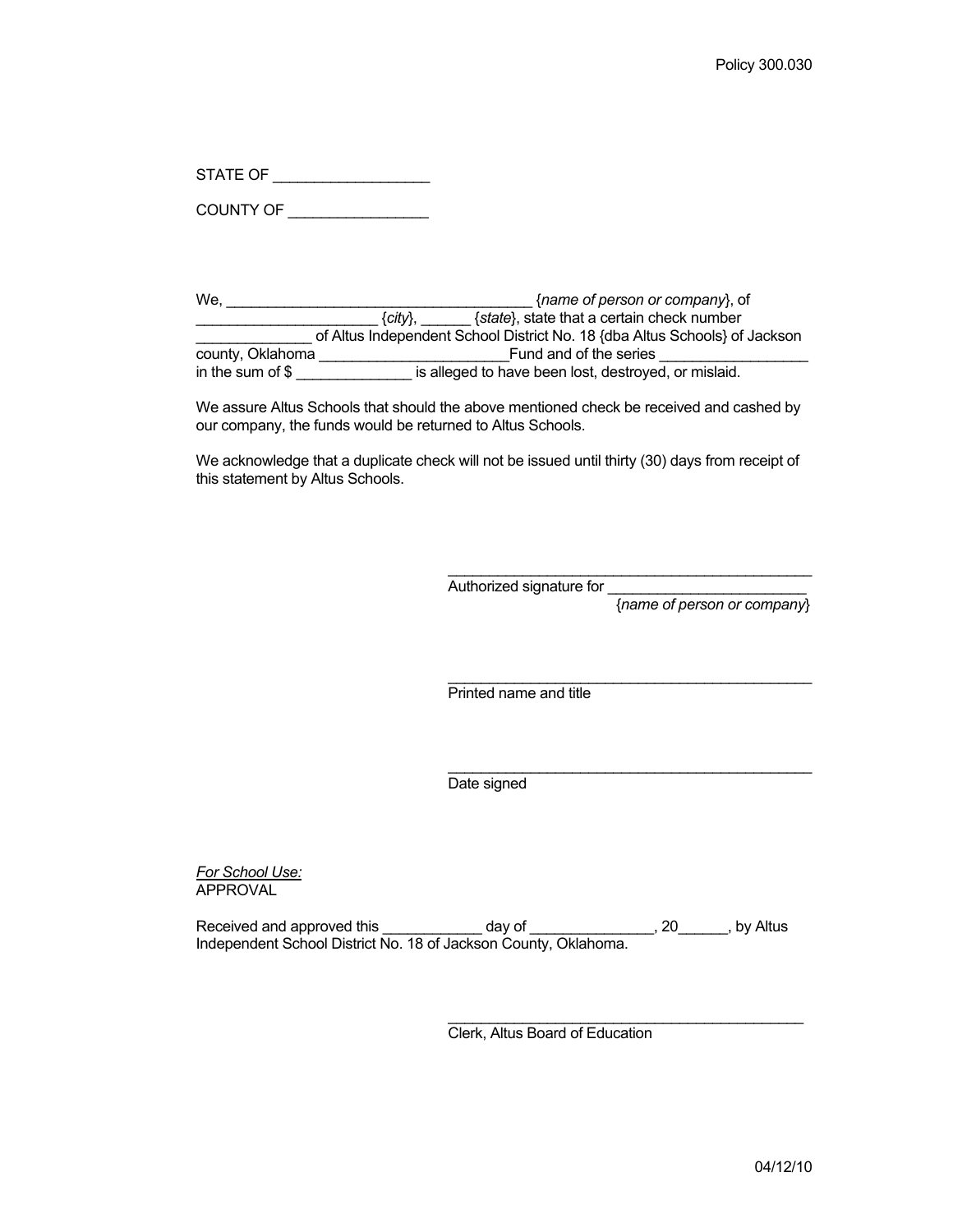### SCHOOL BIDS AND PURCHASES

All purchases to be made by individual schools, departments, or individual employees of the Altus School system, which are to be paid from any school budget must be made on an official school purchase order and approved in advance of the purchase by the Central Office.

Any purchase in the amount of \$25,000 or more must be submitted for bids and approved by the superintendent of schools or purchasing agent. In instances where school officials deem it to be more frugal and/or in the best interest of the school district to request bids for merchandise under the purchase amount of \$25,000, bidding procedures may be engaged. However, the amount of school construction contracts may be more than \$50,000 before competitive bids are required.

The Altus Public Schools shall prefer, in all purchases, supplies, materials and provisions produced, manufactured, or grown in this state; provided, that such preference shall not be for articles of inferior quality to those offered from outside the state, but a differential of materials, supplies, and provisions of equal quality.

Time of delivery, quality of merchandise, service by the vendor, and similar factors will determine whether consideration of the higher bid submitted by the Oklahoma vendor.

Any purchase which is to be paid from special activity funds must be approved in advance on an official school purchase order by the principal of the school and the Activity Fund Custodian.

All activity funds of all schools are to be handled through the Central Office.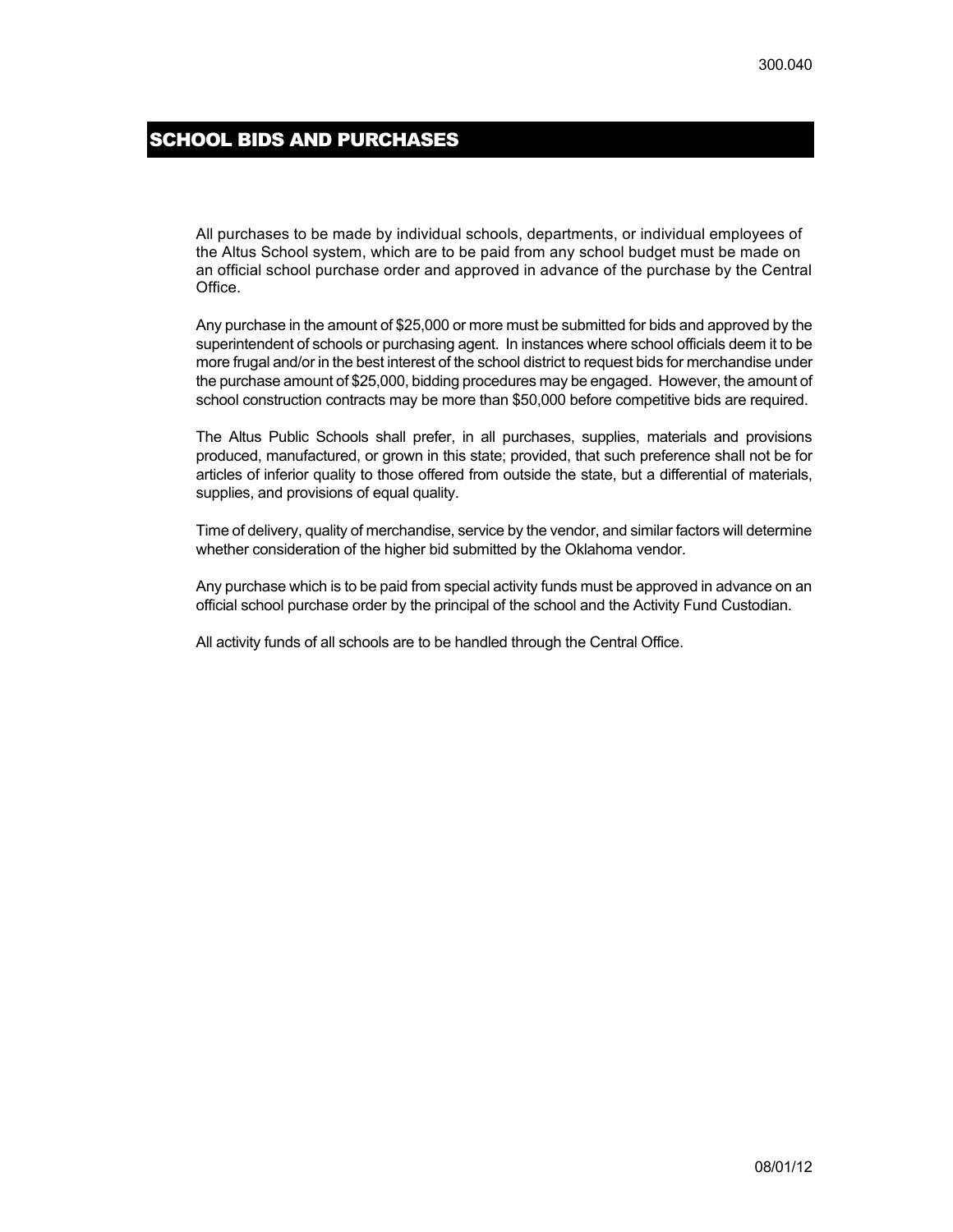### BIDS AND QUOTATIONS

No expenditure involving an amount greater than \$500.00 shall be made except in accordance with the provisions of a written contract or purchase order, and no contract involving an expenditure of more than \$50,000 for the purpose of erecting a building or making any improvements on school buildings shall be made except upon sealed proposals and to the lowest or best responsible bidder. This does not prohibit the district from erecting a building or making improvements on a force account basis.

Public construction contracts less than \$50,000 shall be let and awarded to the lowest responsible bidder by receipt of written bids. Public construction contracts are any contract for the purpose of making any public improvements or constructing any public building or making repairs to or performing maintenance on any school-owned building. Contracts between \$25,000 and \$50,000 shall be let and awarded to the lowest responsible bidder by receipt of written bids or awarded on the basis of competitive quotes to the lowest responsible qualified contractor. If a public construction contract is less than \$25,000, a contract may be negotiated with a qualified contractor. No work shall be commenced until a written contract is executed and proof of insurance has been provided by the contractor to the school district's business office.

The term "force account" means the purchase of necessary materials, and the employment of necessary workmen, by the school district itself, rather than entering into a contract with a building or other contractor to construct the building or other improvement. No contract involving sums in excess of \$50,000 shall be split into partial contracts involving sums below \$50,000 for the purpose of avoiding the requirements of the Public Competitive Bidding Act.

For the purposes of this policy, the term "improvements on school buildings" shall not include any of the following:

- 1. Portable, or otherwise moveable, buildings and structures;
- 2. Prefabricated metal buildings and structures, along with necessary utility services for such buildings or structures;
- 3. Roofs placed over existing roof structures; and
- 4. Other structures that can be disassembled after installation and removed without permanent damage to existing property.

For the purposes of the Public Competitive Bidding Act, where total payments of principal and interest are anticipated to exceed \$50,000 the lease purchase of items pursuant to paragraphs numbered 2 and 3 above must be competitively bid.

REFERENCE: 61 O.S. §102, §103, §107, §131 62 O.S. §430.1 70 O.S. §5-123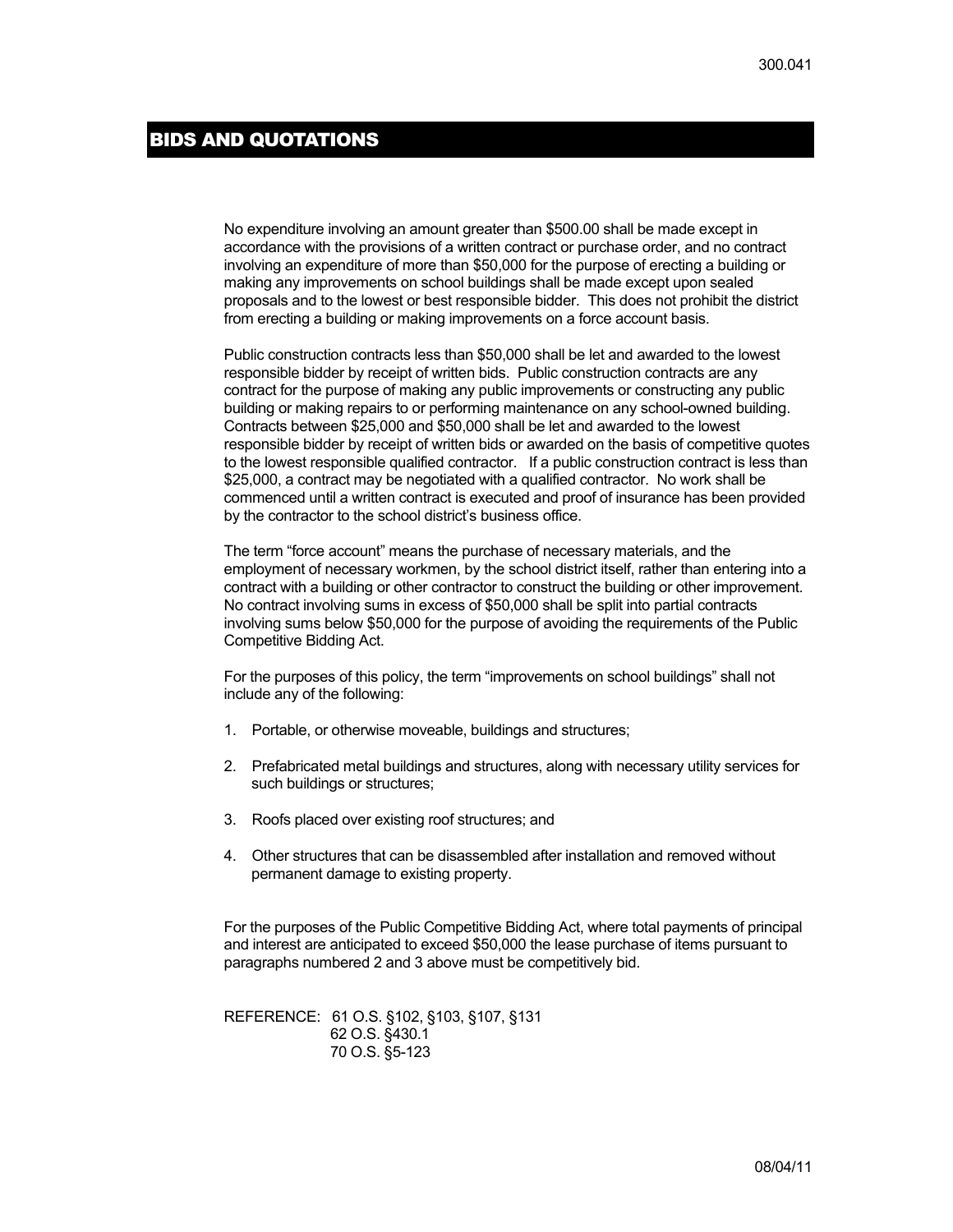### REIMBURSEMENT FOR EXPENSES

The Altus Board of Education will reimburse employees for actual expenses verified by invoice for approved school trips.

When it is required that an employee's own car is used for transportation to and from approved trips or on school business within the district, the employee may request reimbursement of mileage in the amount of the Federal reimbursement rate for the designated school year.

08/14/14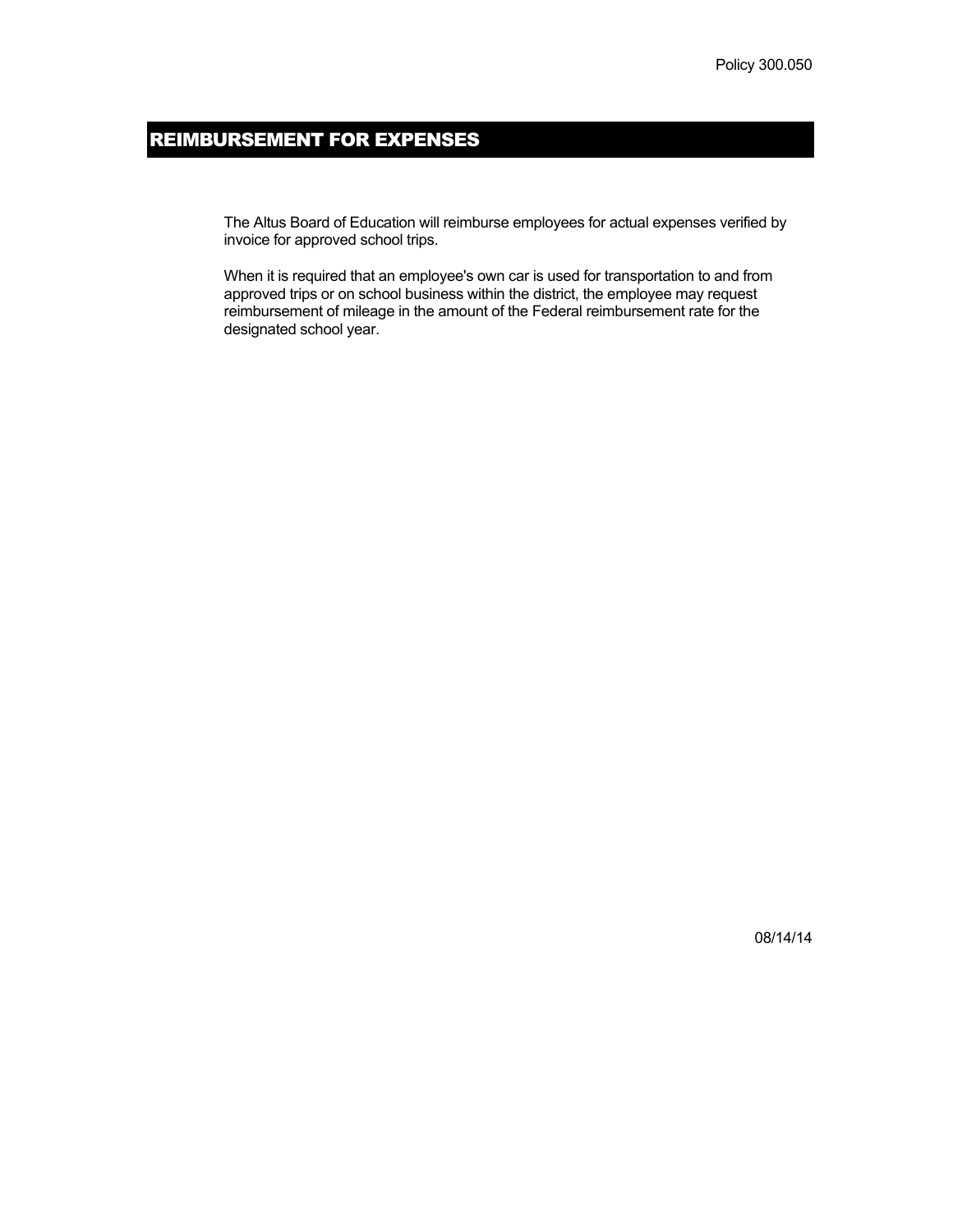### TRAVEL EXPENSE REIMBURSEMENT POLICY

#### Statement of Policy

Expenses incurred by employees for travel on behalf of the School District should be reimbursed by the School District. Reimbursement shall be made upon presentation of the documentation described below. Reimbursement shall not be considered compensation.

#### **Definitions**

Terms used in this policy are defined as follows:

- 1. "Travel" means transportation costs incurred through arrangements made or incurred by car, airplane, train, bus or other means, hotel accommodations, and meals, for the purpose of advancing the interests of the District. Travel expenses incurred that does not require any overnight stay, but includes expenses incurred during the day for the purpose of school business, such as traveling to other towns to obtain supplies; make deposits; attend meetings, seminars or workshops, run errands, or conduct other school business. Travel does not mean transportation to and from the employee's residence and the District work site.
- 2. "Employee" means any person employed by the District designated by the administration to conduct District business or any member of the board of education acting as a board representative of the District at meetings, seminars, and workshops.
- 3. "Expenses" means actual expenses incurred and paid by an employee on behalf of the District, for the benefit of the District, or for the purpose of advancing the interests of the District, with the intention of being reimbursed by the District.

Expenses may include, but are not limited to, these items:

- A. Air, bus, taxi, or train fares and car rentals, as well as use of District or personal vehicles. If fares for more than one employee are sought for reimbursement, the individual claiming reimbursement shall obtain receipts that show individual fares for each employee, the date, the vendor, and the purpose or event of the expense.
- B. Meals, which are itemized, may not exceed the amount authorized. If reimbursement is requested for invoices which include payment for meals of more than one employee, a receipt shall be requested from the vendor that lists the cost of each individual meal order. The employee seeking reimbursement shall note on the receipt which employee was provided which meal listed on the receipt, the date (if not on the receipt), the vendor (if not listed on the receipt) and the purpose or event of the expense. If a receipt can only be obtained that lists a total amount for all meals, and all those eating are employees or board members attending to school business, then the employee seeking reimbursement will, upon receiving the receipt, record the names of all such employees and board members. If only one receipt can be obtained for all meals, and the receipt includes anyone not an employee or board member attending to school business, the employee seeking reimbursement will record the person provided a meal who was not a district employee or board member conducting school business, as well as the cost of the meal(s) of such person(s), and no reimbursement will be made for such additional expense.
- C. Lodging. If lodging for more than one employee is sought for reimbursement, the individual claiming reimbursement shall obtain receipts that show individual prices for rooms and recording on the receipt the employees for whom the separate lodging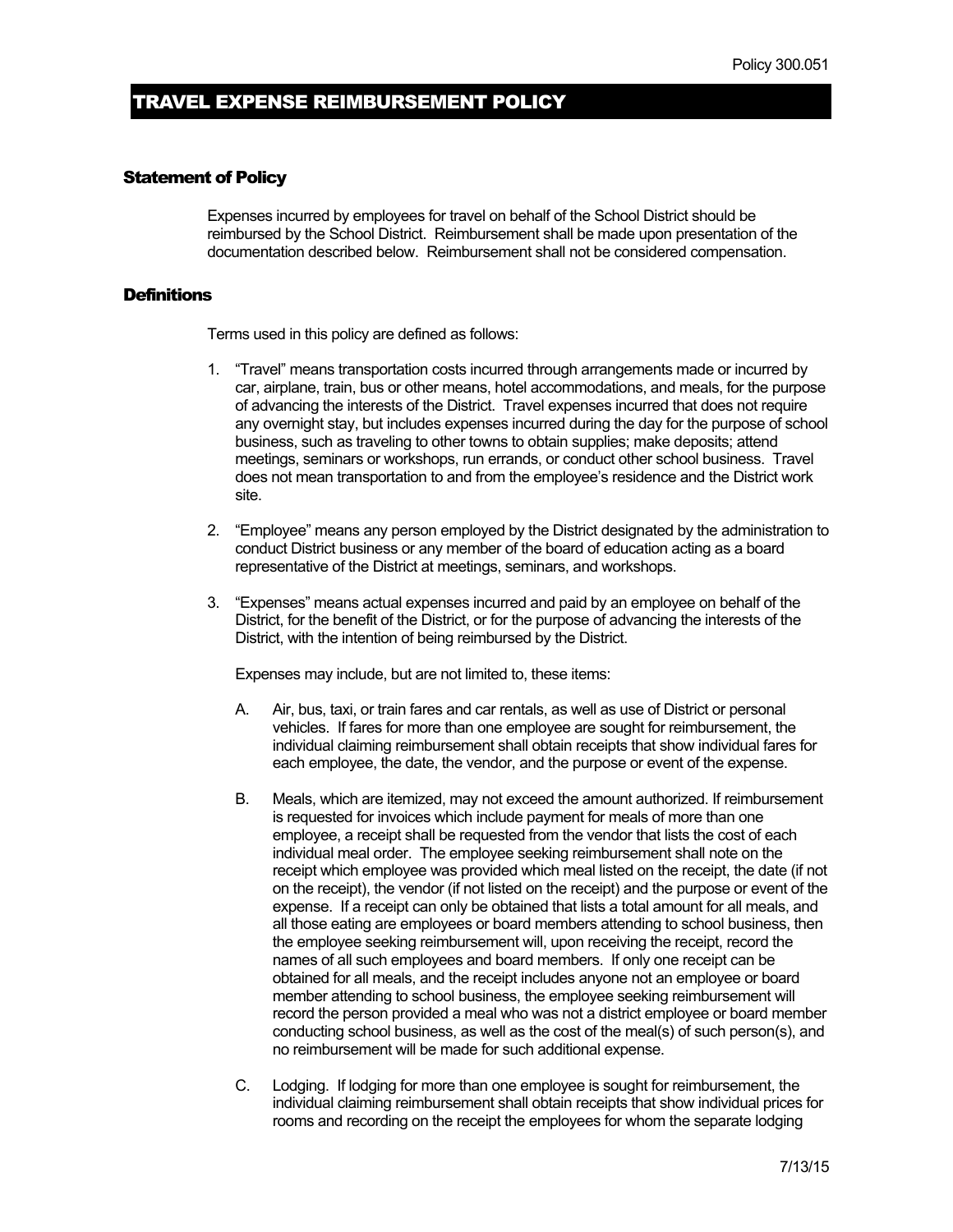was supplied and the dates and vendor (if not on the receipt). If lodging includes an additional cost because one other than an employee or board member conducting school business, then such additional cost shall be recorded on the receipt and no reimbursement will be made for such additional expense.

- D. Other travel related expenses when applicable, such as mileage.
- E. Registration fees and meeting expenses. If receipts do not name the employees for whom expenses were paid, then the employee seeking reimbursement shall write such information on the invoice.
- 4. "Receipt" means an invoice document issued by a vendor which has been paid as an expense by an employee. A receipt must contain the following information.
	- A. The date the expense was incurred, and, if paid on a date other than when the expense was incurred, the date of payment.
	- B. The amount paid.
	- C. The employee who paid the expense.
	- D. The purpose of the expense, including, if applicable, an itemized description of the goods or services purchased.
	- E. The name of the vendor.
	- F. As noted above if an employee pays expenses for more than one employee, a receipt should be requested that shows individual employee costs for travel, meals, lodging, registration or other expenses, and the employee-payer should record on the receipt the names or initials of the other employees whose expenses were paid by the employee seeking reimbursement.

A credit card slip alone is not a receipt.

- 5. "Supporting documentation" means a written request for reimbursement with attached receipts for which reimbursement is sought and a travel claim total.
- 6. "Travel claim" is a list of total category expenditures. The claim can be on the same form as the request for reimbursement. The claim names the employee who seeks reimbursement and the following information:
	- A. The date(s) for which reimbursement is sought for travel to and from and attending one event. Receipts must all be dated on the date the expense was paid.
	- B. The total mileage to and from the points of travel when a personally owned vehicle was used, which shall be reimbursed at the amount set by the board.
	- C. Total air, bus or train fares when public transportation was used.
	- D. Total parking fees, taxi fares, car rentals and turnpike fees.
	- E. Total of all itemized meals or per diem rates established by 74 Okla.Stat.Section 500.8.
	- F. Total lodging expenses.
	- G. Total registration fees and meeting expenses.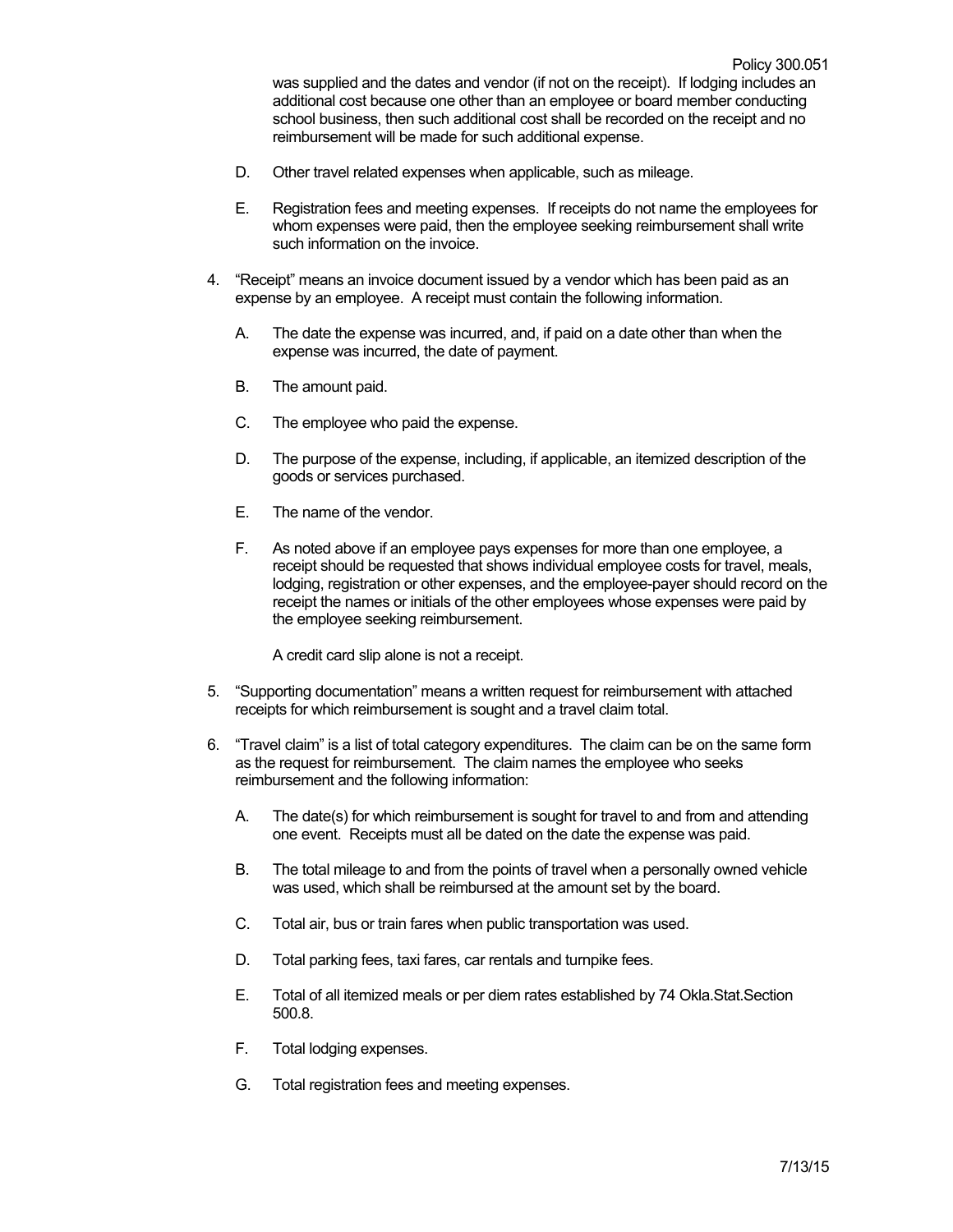- H. Total of other school business expenses such as telephone calls, tips, etc., which properly occur during the time an employee is in travel status.
- I. If approval for travel was needed by a supervisor, the names of those approving each trip.

The claim will provide the encumbrance clerk with an accurate amount of total reimbursement. If the reviewers' calculations differ from the amounts on the travel claim, then the employee will be notified and the difference explained.

- 7. "Credit card clip" is the customer's copy of the credit card charge form. A credit card slip alone is not a receipt. To qualify as a receipt a credit card slip must be attached to a supporting invoice issued by the vendor which contains all the information required of a receipt.
- 8. "Vendor" means the individual or entity that provided the goods or services to the School District for which reimbursement is sought and a receipt for payment has been issued.
- 9. "Meals" means actual food and nonalcoholic beverage expenses incurred while traveling outside or within the School District.

#### Procedure for Reimbursement

To obtain reimbursement for travel expenses the employee must:

- 1. Complete the supporting documents that being the request for reimbursement and travel claim total with attached receipts conforming to this policy. Requests for reimbursement with insufficient or incomplete documentation will be denied.
- 2. Submit this documentation to the District treasurer. The treasurer and superintendent or his/her designee will review the documentation and attachments for completeness and accuracy. If the documentation is complete and accurate the treasurer will approve the reimbursement requested and direct the encumbrance clerk to prepare a reimbursement purchase order to be included in the purchase order list presented to the board at the next available board meeting. If the documentation is incomplete, the employee submitting the request will be informed of the documentation lacking so that the employee can have a reasonable time to complete the needed forms or locate or complete the needed receipt information.

#### **Other Issues**

- 1. A request for reimbursement must be submitted within thirty (30) days after the vendor's invoice is received. Notwithstanding this time limitation, all requests for reimbursement must be made prior to the end of the fiscal year in which the vendor's invoice was issued and services rendered, and it must be submitted in sufficient time to allow the board to take action at its last regular meeting of the fiscal year. Reimbursement requests not complying with these requirements will be denied unless unusual circumstances are presented to and approved by the board.
- 2. Reimbursements will be for the actual amount of expenses paid by the employee.
- 3. Any interpretation of this policy shall be made by the board of education and shall be binding in all respects.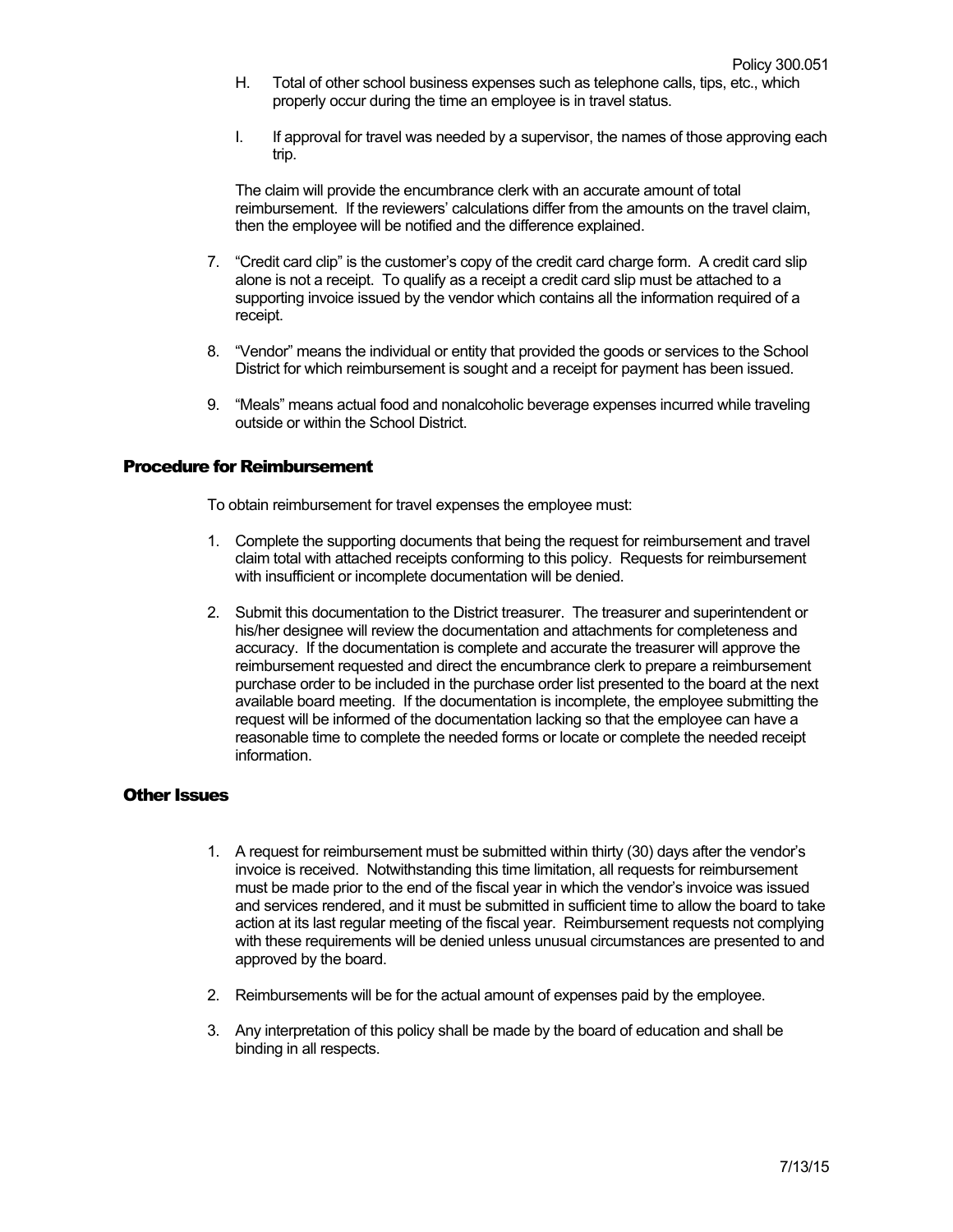#### Travel Reimbursement Rate

| Mileage:                                   | Effective July 1, 2015 – district rate will be the same as<br>federal reimbursement rate for the entire designated fiscal year. |  |  |  |
|--------------------------------------------|---------------------------------------------------------------------------------------------------------------------------------|--|--|--|
| Standard Lodging Rate:                     | Effective July 1, 2015                                                                                                          |  |  |  |
|                                            | In-State – state rate plus applicable taxes – state rate will remain<br>the same for the entire designated fiscal year.         |  |  |  |
|                                            | Out-of-State – varies with location                                                                                             |  |  |  |
| Standard Meal Rate: Effective July 1, 2015 |                                                                                                                                 |  |  |  |
|                                            | Single Meal Rates:                                                                                                              |  |  |  |
|                                            |                                                                                                                                 |  |  |  |

| Breakfast: | \$12 |
|------------|------|
| Lunch:     | \$15 |
| Dinner:    | \$18 |

Breakfast reimbursement will be available when it is necessary to leave or be out of the District no later than 6:00 a.m. and be out of the District for 3 or more hours.

Lunch reimbursement will be available when it is necessary to leave or be out of the District no later than 11:00 a.m. and be out of the District for 3 or more hours.

Dinner reimbursement will be available when it is necessary to leave or be out of the District no later than 4:00 p.m. and be out of the District for 3 or more hours.

Full Day Rates:

12 hours or more: \$45

Reimbursement for a full day rate will be available when it is necessary to leave or be out of the District no later than 6:00 a.m. and be out of the District for 12 or more hours. There will be no per meal break down on multiple meal rates.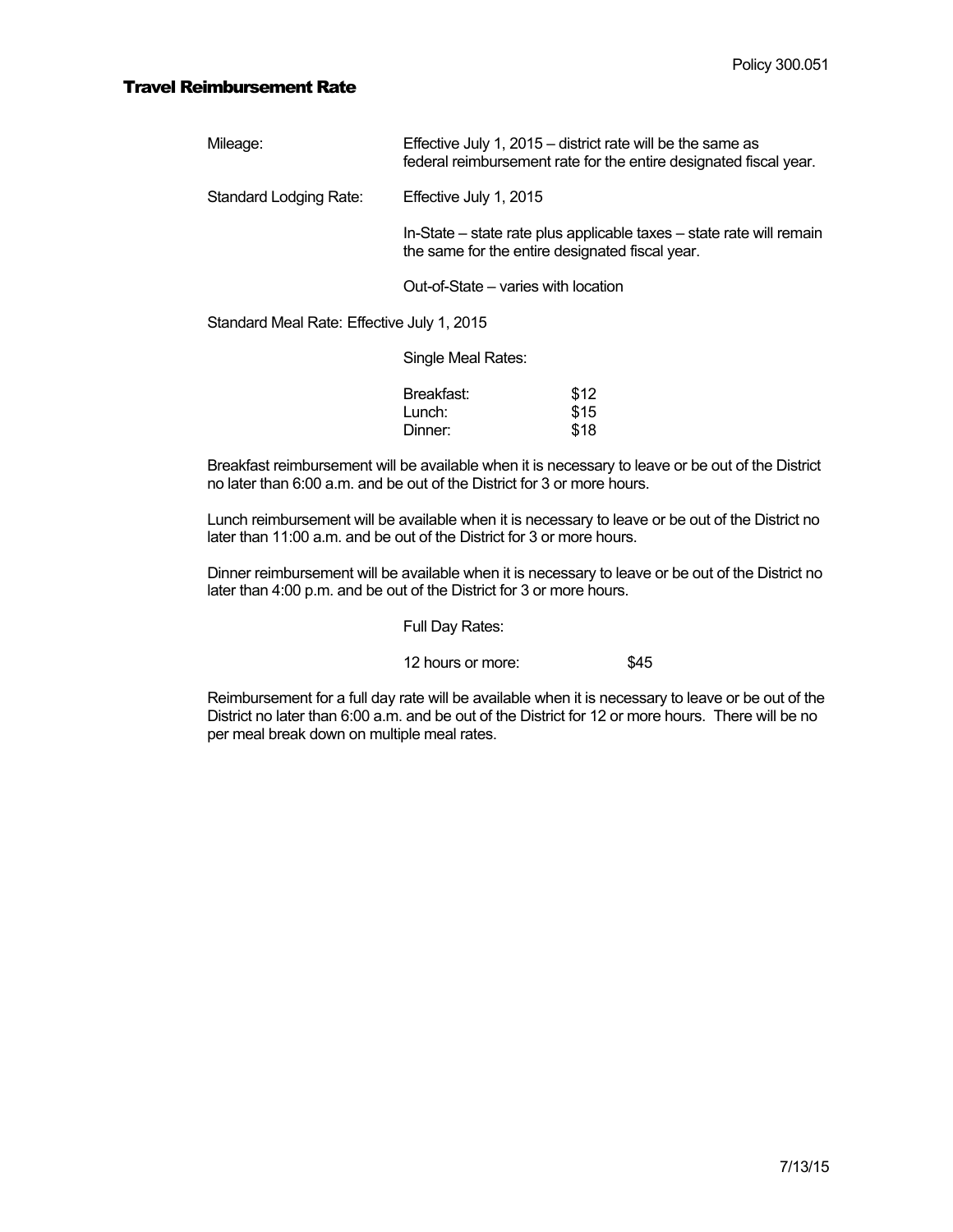### ACTIVITY FUNDS

The Board of Education shall exercise complete control over all activity funds and shall adopt appropriate rules and regulations for handling, expending, and accounting for all such funds.

The superintendent shall cause the activity account to be audited annually by a certified public accountant that will be selected by the Board. The audit shall be furnished to the board and the cost of the audit shall be paid from the general fund.

No expenditures shall be made from activity funds except by check and on the authorization of the sponsor of the group to whom the fund belongs. All such checks are to be issued and signed by the clerk of the board of education and school district treasurer.

All activity monies shall be deposited with the office of the superintendent. The custodian of such funds shall cause the funds to be deposited daily with the Board designated bank.

The principal shall cause to be kept complete and accurate accounts of all activity funds and shall see that timely reports are made to proper parties.

The clerk of the board shall serve as the custodian of the student activity fund.

The superintendent is directed to establish a regulation governing activity funds. Such regulation, when approved by the Board of Education, shall be incorporated into this policy and shall be apart hereof.

#### ACTIVITY FUNDS (REGULATIONS)

In accordance with the policy of the Board of Education, the following regulation shall govern the activity funds:

- 1. Authority for Activity Funds: Under the general provisions of Title 70, Section 4-22 and the specific provisions of Title 70, Section 4-33, Oklahoma Statutes, the board of education shall exercise control over all activity funds.
- 2. Student Activity Funds: All money collected, handled or disbursed by the school or any activity, organization or program of the school other than those funds designated as "Lunch Funds" shall be classified as "Student Activity Funds." All such funds shall be deposited with the board secretary. Disbursements shall be made by check. Each check must be supported by proper requisitions, invoices, statements, etc.

The principal may not give, donate, or loan money to any group, organization, or individual regardless of circumstances or motive.

- 3. Record of Funds: Records shall be kept of all funds collected, handled or disbursed by the sponsor of the activity and the school district.
- 4. Audits: The Activity Funds Auditor is appointed by and is responsible to the Board of Education. The auditor will make periodic audits of each school's activity fund and will furnish a detailed report to the Board of Education at the end of each school year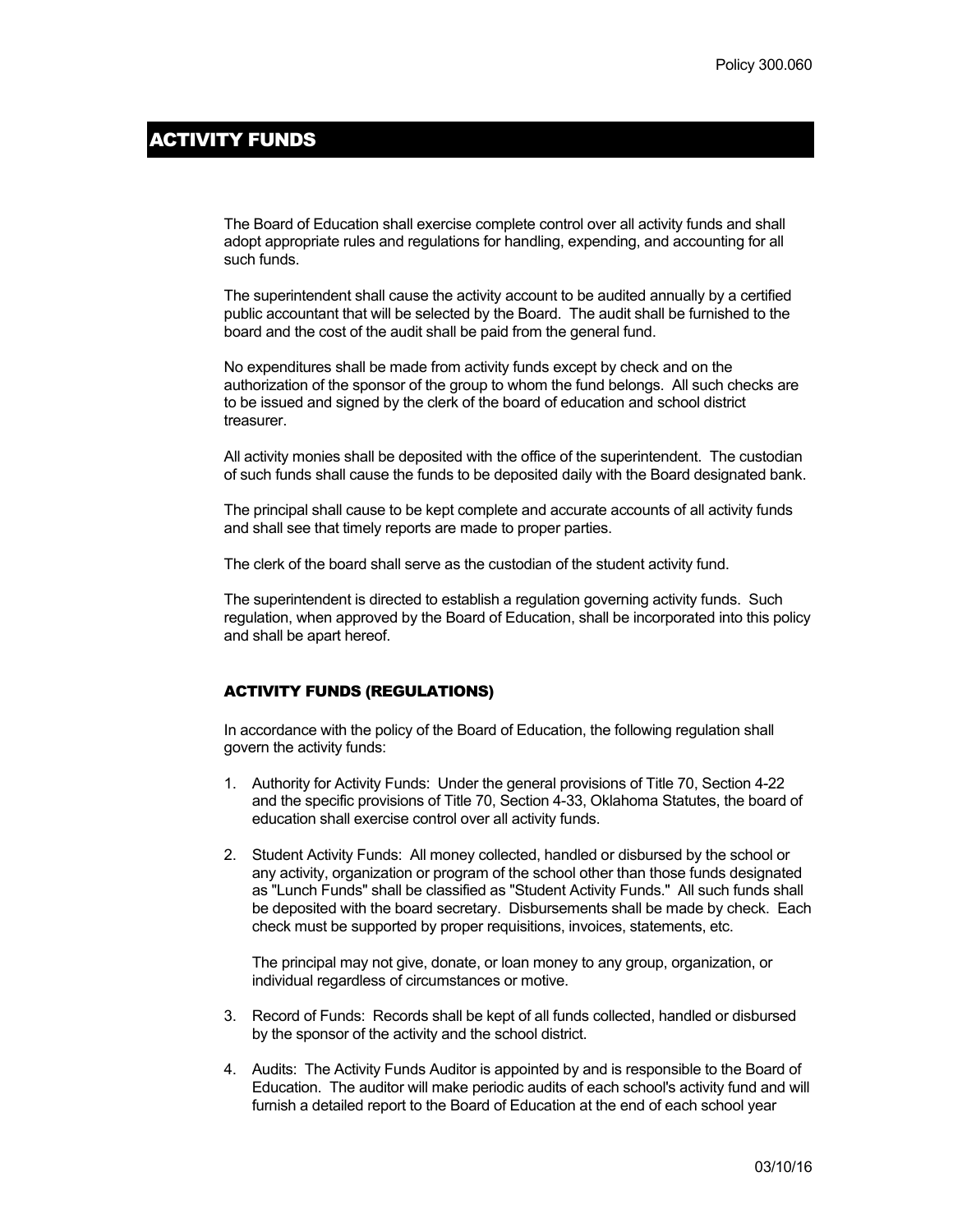showing the receipts, disbursements, and financial position of each account so far as may be determined from the records in the various schools. The auditor will give assistance and advice when necessary to insure adequate compliance with Activity Fund Procedure. Caution should be used in accepting personal checks. However, whenever bad checks occur, it shall be the responsibility of the principal to see that the checks are properly taken care of.

- 5. Activity Receipt Books: Each Activity Account Sponsor will have a receipt book containing duplicate receipts. When a student turns in money for any purpose, the sponsor will immediately write a receipt and give the original of the receipt to the student to be given to his parents. Each receipt will be properly dated and state the student's name and the purpose of the collection. The sponsor will add the amount of receipts written since the date of the last deposit and will take the money and the classroom receipt book to the board secretary who will, in the presence of the sponsor, again add the receipts written, count the money and issue a receipt from the office receipt book. The secretary will then place the date, amount and receipt number at the bottom of the last receipt duplicate in the sponsor's receipt book. Deposits to the secretary shall be made daily. All collections are to be deposited in full in a prompt manner as herein outlined.
- 6. Disbursements from each fund shall be made only for the specific purpose for which the fund was created.

Invoices must be on file to support each check issued. These invoices may be direct invoices from companies or, in some instances, signed requests by individuals for reimbursable expenses may be utilized provided the request is co-signed by the building principal and/or assistant superintendent then for cases only in which it was impossible or inappropriate for receipts to be obtained.

Invoices will be numerically filed according to check number for audit and reference purposes.

Financial transactions between employees of the Altus Schools acting as agents of the Altus Schools and members of the Board of Education or their immediate families are prohibited by law (Title 70-5-124).

- 7. Bank Deposits: The Board designated bank will be used as the school depository for all activity funds. Deposits will be made daily by the secretary. At the end of the month, the sponsor of each organization will receive a copy of the monthly report. If the sponsor's ledger does not agree with the balance on the report, the sponsor should contact the clerk immediately to find out why.
- 8. Investment: Activity Funds will be invested at all times, in either an interest bearing checking account or other approved investments. Nothing in this regulation will limit where funds, other than those in an interest bearing checking account, may be invested.
- 9. Interest: All interest earned by the district activity fund, both in the interest checking accounts and any funds invested in other issues, will be deposited in an account titled Professional Development.
- 10. Filing: A file should be used to file copies of each month's invoices, copies of reports, and other documents relating to the activity accounts for the month covered. In this manner, reference data for each particular month will be readily available.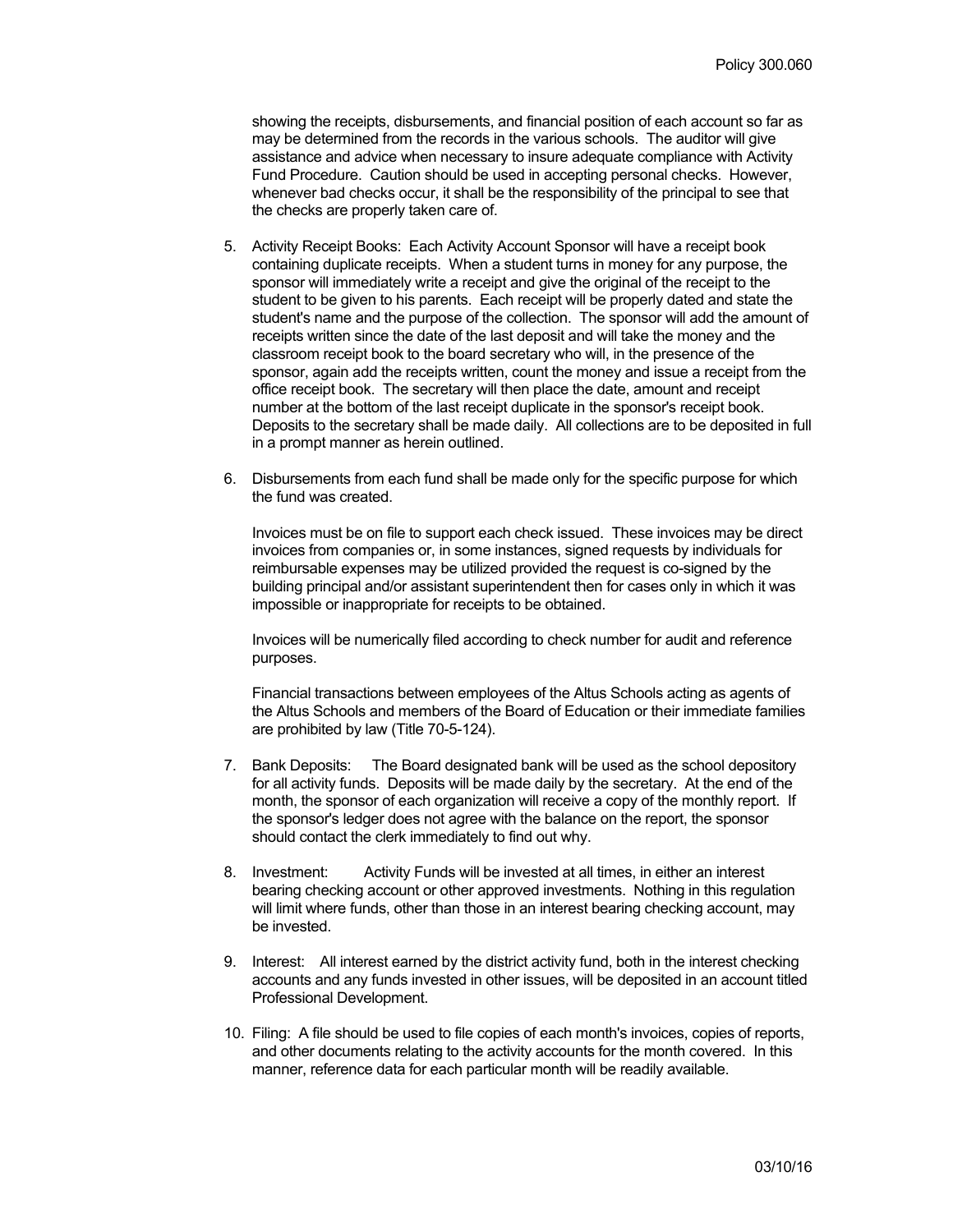11. Teacher Fund (Other Funds): If the principal and teachers so desire, the clerk may act as custodian for any money the teachers care to pool. All such collections and expenditures made for the teachers are not to be commingled with any other fund account. The "Teacher Fund" will have its own account on the ledger and on the monthly report form. Payment for flowers, professional dues, etc. may be made from this fund. However, expenditure from such funds are never to exceed the balance in the fund account.

#### **SPONSORS**

- A. Each student group, class, or organization which carries a separate account in the activity fund shall have a sponsor. The sponsor shall be appointed by the principal of the school. Sponsors shall be responsible for the funds collected by the organization and shall use the procedure described for ordering supplies and equipment and for depositing funds.
- B. Each sponsor shall be responsible for the payment of bills created against the sponsor's account. These bills shall be paid immediately after purchase is made. No student shall charge any item to any school without written authorization from the sponsor of the organization. When authorized, the student shall sign the student's name, the sponsor's name and the name of the organization on the ticket and return it immediately to the sponsor for payment.
- C. No sponsor of any account shall make purchases or obligations in excess of funds on hand.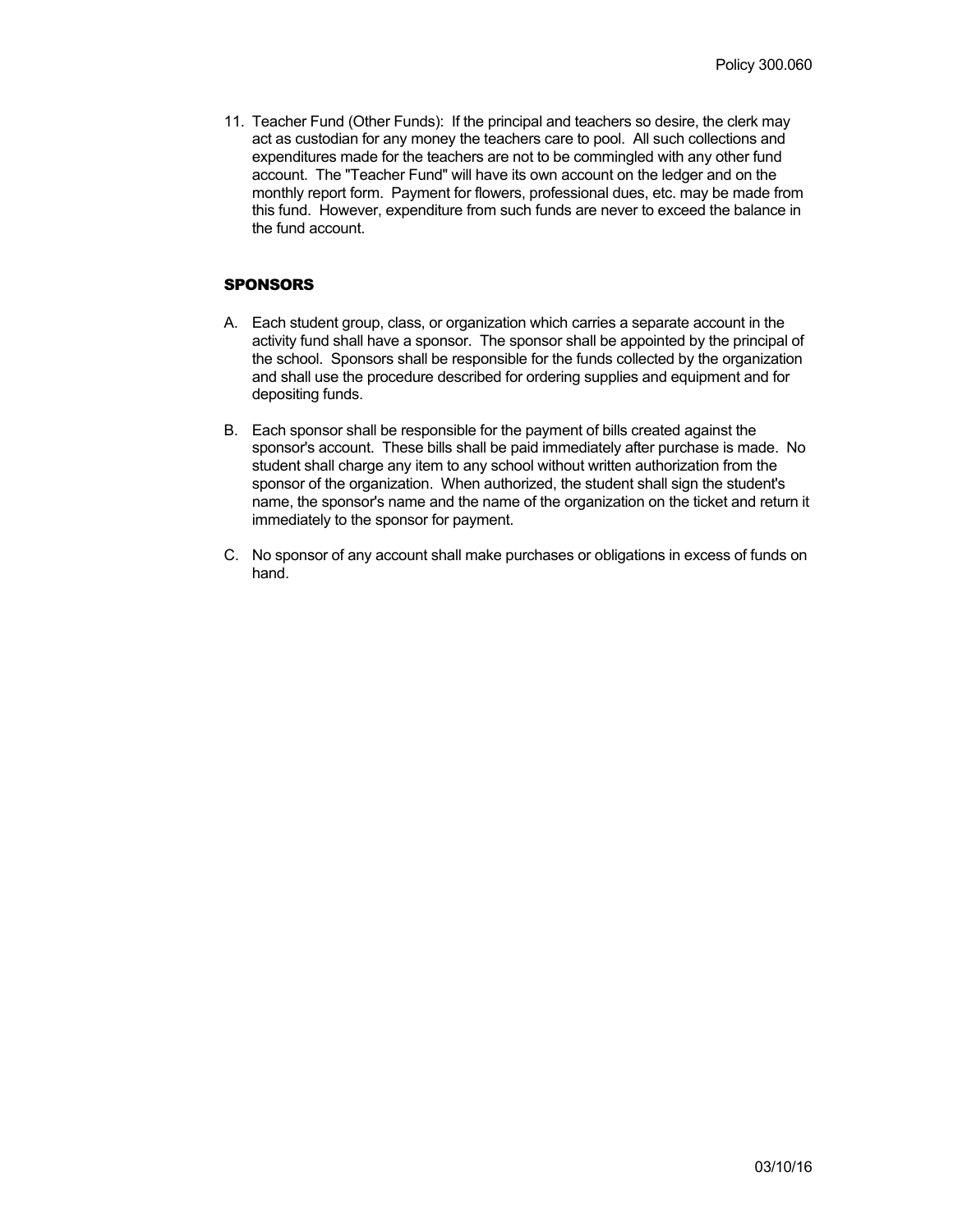### CAMPS/WORKSHOPS/ACTIVITIES

Any sponsor/personnel wishing to conduct a camp/workshop, or any other similar activity, involving students of Altus Public Schools (or any other students) must adhere to the following procedures.

- 1. A written request must be submitted to the building principal with the following information.
	- a. Purpose of camp/workshop and funds raised.
	- b. Date and time.
	- c. Facilities and equipment needed.
	- d. Cost to student.
	- e. Expense for running the camp.
	- f. Personnel involved in the camp with supervision schedules.
	- g. Power of Attorney and insurance information.
	- h. Completed fundraiser request.
- 2. Upon approval of the building principal the request will be forwarded to the superintendent's office.
- 3. Upon approval of the superintendent's office the request will go before the Altus Board of Education for approval.

Before any advertisement or recruitment of the camp/workshop can be initiated, the above criteria must be met.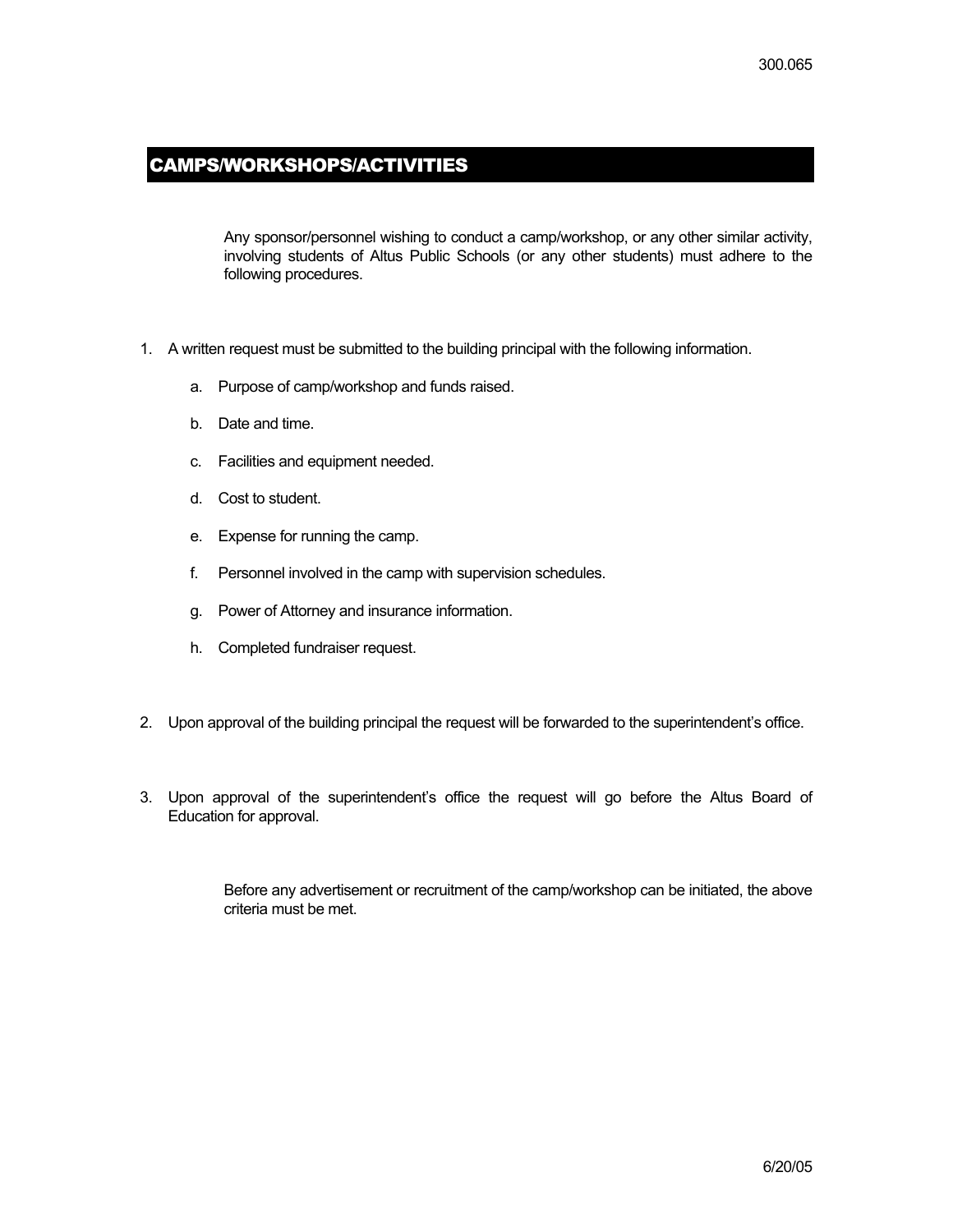### SCHOOL FUND-RAISING ACTIVITIES

All proposed school fund-raising activities must first be approved by the principal of the school, and then by the superintendent of schools, before they are finalized for recommendation to the Board of Education. All fund-raisers for all school activities will be considered for approval by the Board of Education each year. This will be accomplished at the July board meeting each year.

All school organizations shall be limited to two fund-raisers for a given school year. It is recommended that at least one of which will be a service-related activity. It is further recommended that only one fund-raising activity be scheduled per semester.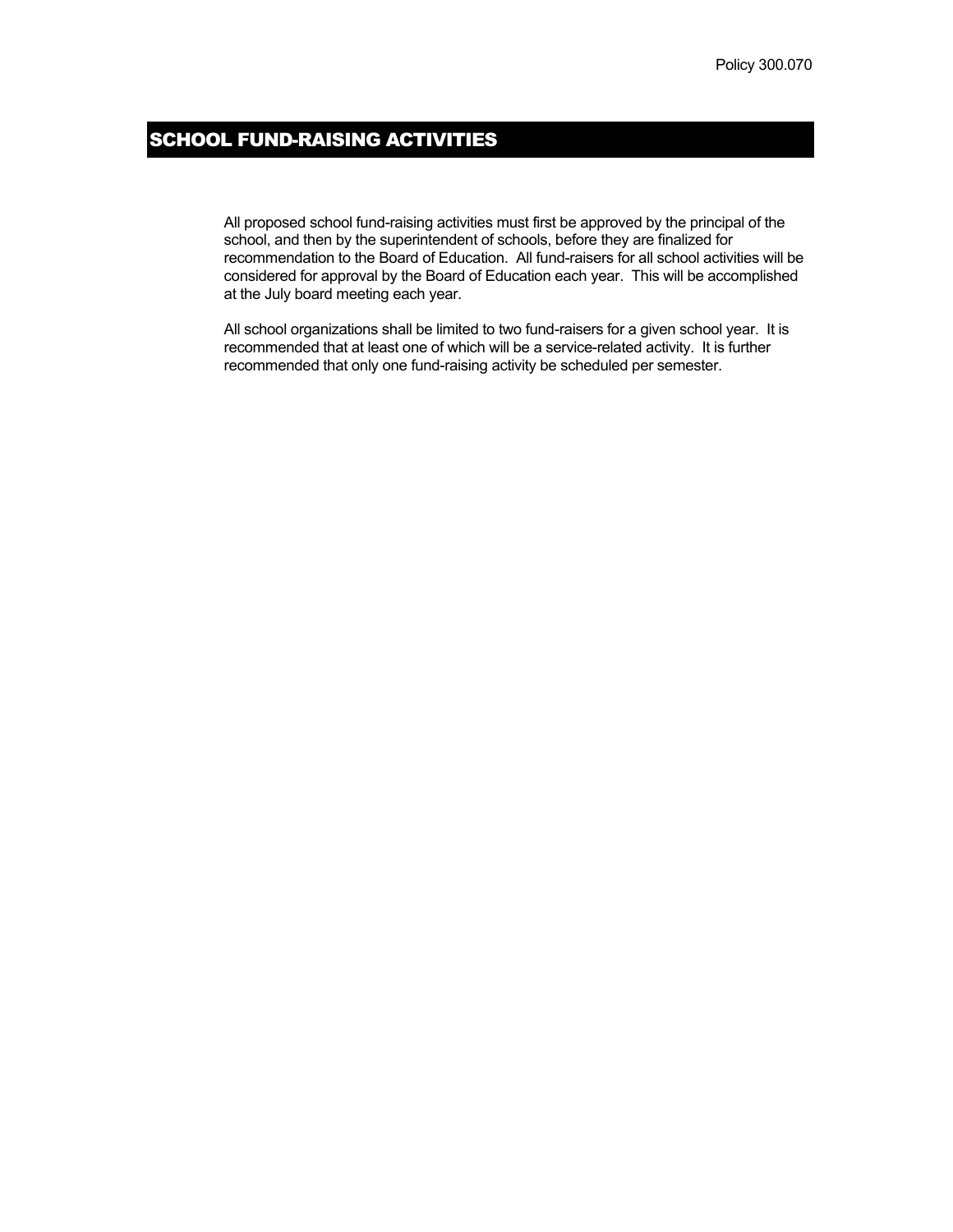### ALTUS PUBLIC SCHOOLS APPLICATION FOR SANCTIONING UNDER OKLAHOMA STAT. TITLE 5-129.1 (HB 2107)

This is a request for sanctioning by the Applicant to the Board of Education of Altus, Oklahoma, pursuant to which the funds collected by the Applicant are exempt form the statutory controls over school activity funds. The Applicant is a student achievement program or a parent-teacher association or organization. Organizations applying for sanctioning for the first time must possess a Federal Taxpayer ID Number designating the organization as having a 501 (c) (3) status. All other organizations must possess a Federal Taxpayer ID Number designating the organization as having a 501 (c) (3) status by June 30, 2007.

| Name of Applicant:                                                                                   |  |
|------------------------------------------------------------------------------------------------------|--|
| Applicant's Address                                                                                  |  |
|                                                                                                      |  |
| Applicant's Taxpayer I.D. Number:                                                                    |  |
| Applicant's Representative from whom<br>Additional information may be obtained:                      |  |
| Applicant's Telephone Number:                                                                        |  |
| Applicant's Purpose, Goals, and<br>Organizational Structure:                                         |  |
|                                                                                                      |  |
|                                                                                                      |  |
|                                                                                                      |  |
|                                                                                                      |  |
| Describe how the school district and its<br>students will benefit if the applicant is<br>sanctioned. |  |
|                                                                                                      |  |
|                                                                                                      |  |
|                                                                                                      |  |
|                                                                                                      |  |
|                                                                                                      |  |

Applicant certifies that it does not and will not discriminate with respect to its benefits, membership, programs, operation or organization on the basis of race, gender, age, religion, national origin or disability.

Applicant acknowledges that the Board of Education has the discretion to sanction or decline to sanction the applicant, and the decision of the Board of Education is final and non-appealable. Applicant further acknowledges that (a) the Board of Education may, at any time, request the records maintained by the Applicant, which the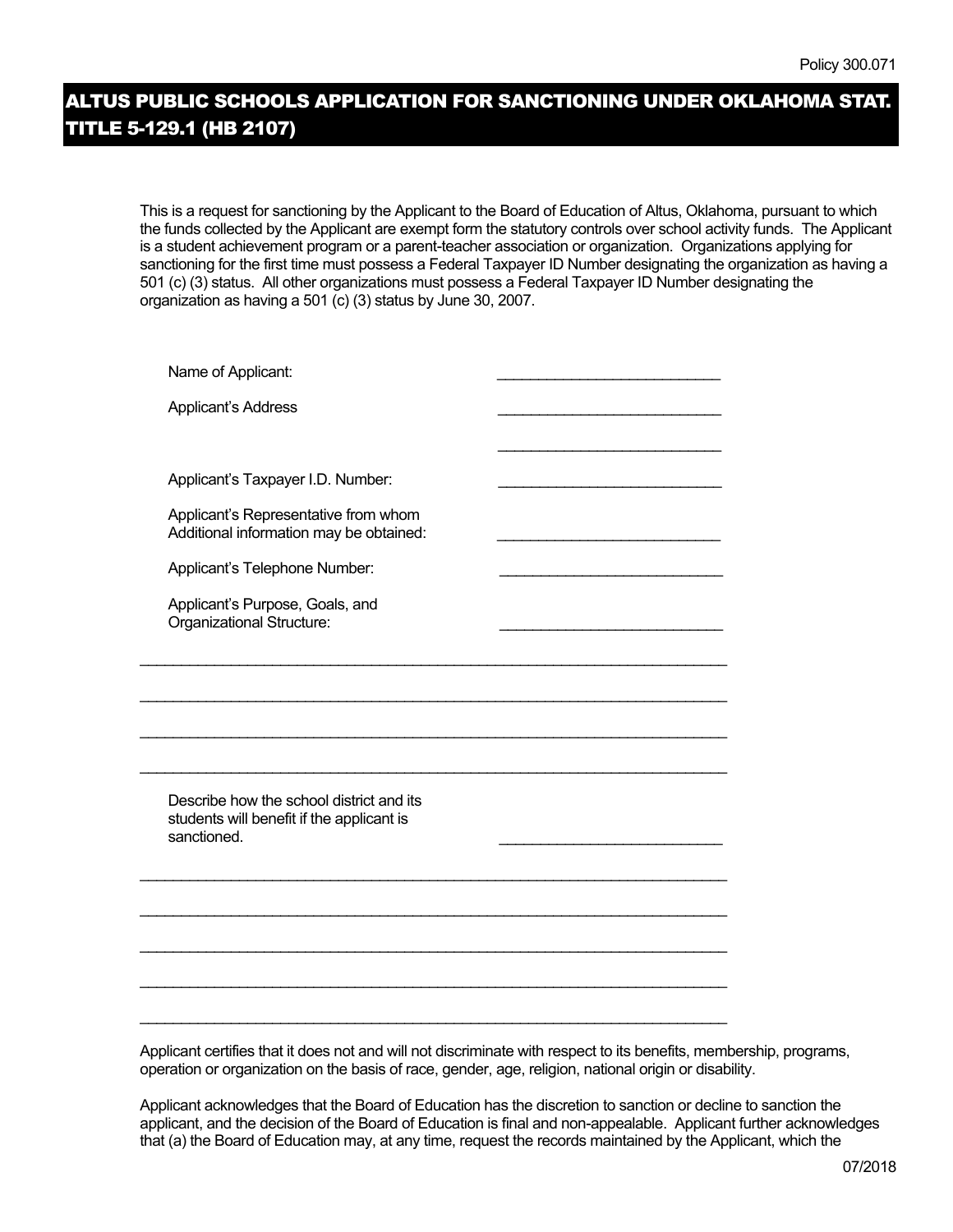Applicant will promptly make available, and (b) the Board of Education may, at any time it believes it is in the best interest of the school district to do so, withdraw sanctioning, and the decision of the Board of Education is final and non-appealable.

Applicant also acknowledges that, in order for the school district to consider whether to maintain the sanctioning action of Applicant, Applicant shall provide to the Board of Education, upon request, on an annual basis, by July 1 or each year, the financial report for Applicant's recently ended fiscal year.

#### **Instructions for Completing Application:**

- 1. Complete this application and the attached financial statement. Please print or type. If necessary, use additional sheets of paper.
- 2. Sign and date this application.
- 3. Deliver this application to:

Superintendent's Office Altus Public Schools Box 558 Altus, OK 73522

 $\mathcal{L}_\text{max}$  and  $\mathcal{L}_\text{max}$  and  $\mathcal{L}_\text{max}$  and  $\mathcal{L}_\text{max}$  and  $\mathcal{L}_\text{max}$ 

**Applicant** 

By: \_\_\_\_\_\_\_\_\_\_\_\_\_\_\_\_\_\_\_\_\_\_\_\_\_\_\_\_\_\_\_\_\_\_\_\_\_\_ Date: \_\_\_\_\_\_\_\_\_\_\_\_\_\_\_\_\_\_\_\_\_\_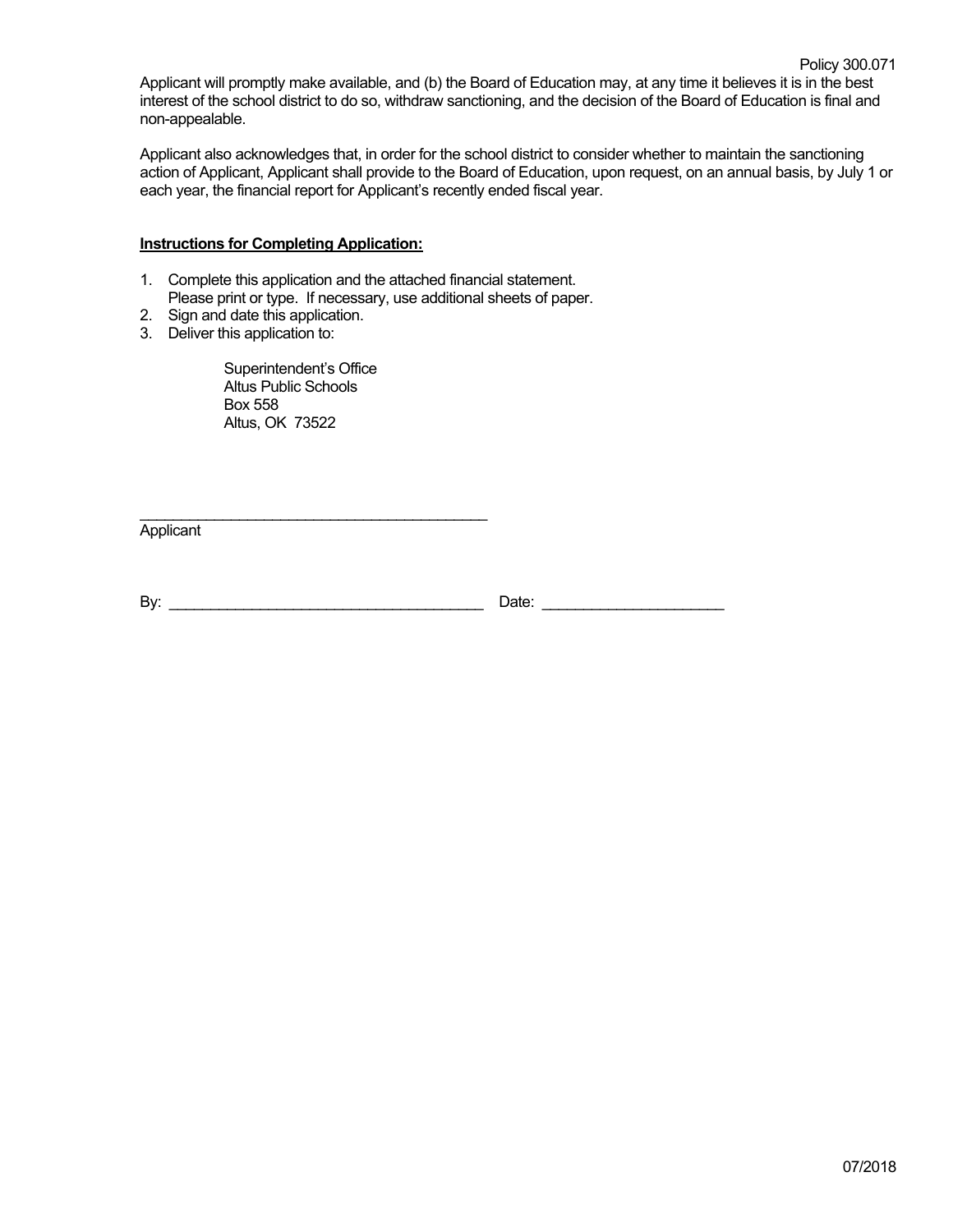### ALTUS PUBLIC SCHOOLS ORGANIZATION/ASSOCIATION FINANCIAL STATEMENT – UN-AUDITED

| (PREVIOUS SCHOOL YEAR)                                                                                                                                                |               |   |
|-----------------------------------------------------------------------------------------------------------------------------------------------------------------------|---------------|---|
| <b>Beginning Cash Balance</b> July 1,<br>(PREVIOUS SCHOOL YEAR)                                                                                                       |               | S |
| Collections:<br>Fund Raiser, Merchandise Sales, Etc.<br>Donations<br>Contributions<br>Other (list):                                                                   | $\frac{1}{2}$ |   |
| <b>Total Collections</b>                                                                                                                                              |               |   |
| Expenditures:<br><b>Fund Raising Expenses</b><br>Supplies/Material<br>Advertising<br>Postage, Mailings, etc.<br>Equipment<br>Donations/Contributions<br>Other (list): |               |   |
| <b>Total Expenditures</b>                                                                                                                                             |               |   |

I, the undersigned officer of the above-named organization/association, do hereby certify that this is a true and complete representation of the organization's financial activity for the previous school year, to the best of my knowledge and belief. I further certify that, in accordance with policy of the Altus Board of Education, I/we may be required to submit further financial information on the organization/association at the request of the Board of Education, and the failure to do so may result in revocation of the Board's sanctioning approval.

\_\_\_\_\_\_\_\_\_\_\_\_\_\_\_\_\_\_\_\_\_\_\_\_\_\_\_\_\_\_\_\_\_\_\_\_\_\_\_\_ \_\_\_\_\_\_\_\_\_\_\_\_\_\_\_\_\_\_\_\_

 $\mathcal{L}_\text{max}$  , we can also assume that the contribution of  $\mathcal{L}_\text{max}$ 

Officer/Director Date

**Title**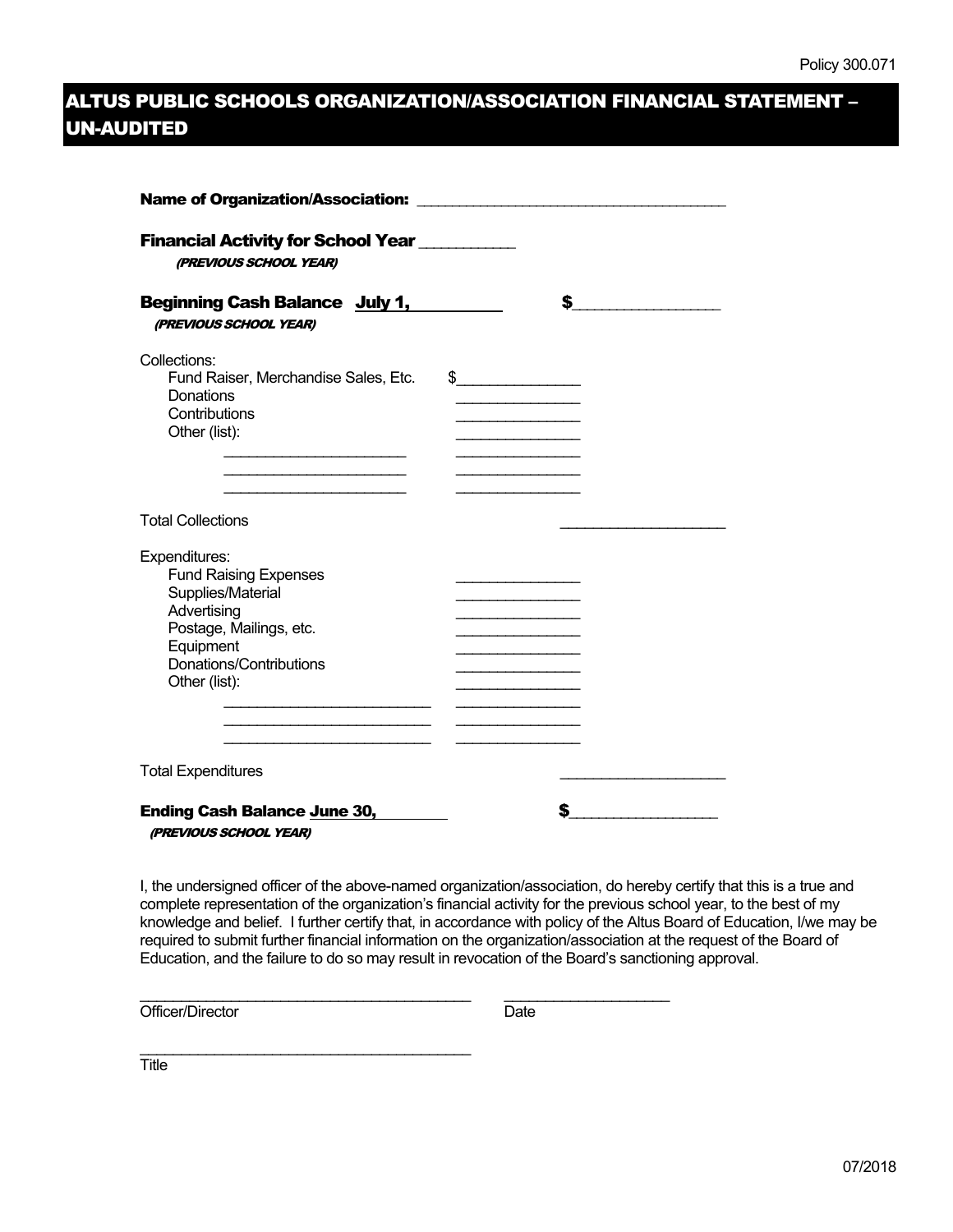### ALTUS PUBLIC SCHOOLS ADMINISTRATIVE OPERATING GUIDELINE SANCTIONING OF ORGANIZATIONS AND ASSOCIATIONS

In compliance with the provisions of Oklahoma School Code, OKLA STAT. tit. 70 § 5-129, The Altus School District has established procedures to provide for sanctioning of organizations and associations exempted or applying to be exempted from statutory controls and Board policies and procedures pertaining to school activity funds.

Organizations have the following options **and stipulations** regarding the management of their funds related to the Altus Public School District:

- A. Funds may be deposited and expended through a Board-approved school activity account at their local school site. Organizations who choose to deposit their funds in a Board-approved school activity account must follow the District's policies and procedures for school activity funds.
- B. Funds may be deposited and expended through an organization's local bank account and shall be exempt from regulations of the District's school activity fund upon being granted sanctioning status by the Altus Board of Education under the requirements of this sanctioning policy.

Organizations shall possess an IRS designation as a 501(c) (3).

Organizations previously sanctioned without an IRS designation as a 501 (c) (3) shall have until June 30, 2007 to obtain such a designation.

Organizations who have previously obtained IRS designation as a 501 (c) (3) are still required to apply for sanctioning by the Board of Education annually.

#### Procedures for Sanctioning by the Board of Education

- A. Application for sanctioning must be completed by the organization or association prior to July 1 each year.
- B. The completed application form must be submitted to the Superintendent of Schools for review.
- C. The Superintendent will make a recommendation to the Board of Education concerning the organization seeking to be sanctioned.
- D. The Board of Education will review the organization's application and determine whether to approve or decline the sanctioning request. The Board of Education's decision is final and nonappealable.
- E. All organizations and associations wishing to be sanctioned shall make application to the Board of Education on an annual basis.
- F. Sanctioning shall be approved by the Board of Education on a one-year basis only (July 1 to June 30). The Board of Education shall consider all sanctioning applications at the beginning of the fiscal year (normally the July and August board meetings).
- G. Following the first year of sanctioning, each organization or association shall provide, with its application for sanctioning, a set of its financial statements.

#### **H. Groups raising funds for high school prom, banquet, graduation celebration and other similar activities will not be sanctioned until those students begin high school.**

It should be noted that the sanctioning by the Board of Education in no way grants the organization or association "tax-exempt" status for its operations, nor does it grant "tax-deductible" status to its donors. The organization or association should consult a tax professional for advice on these matters.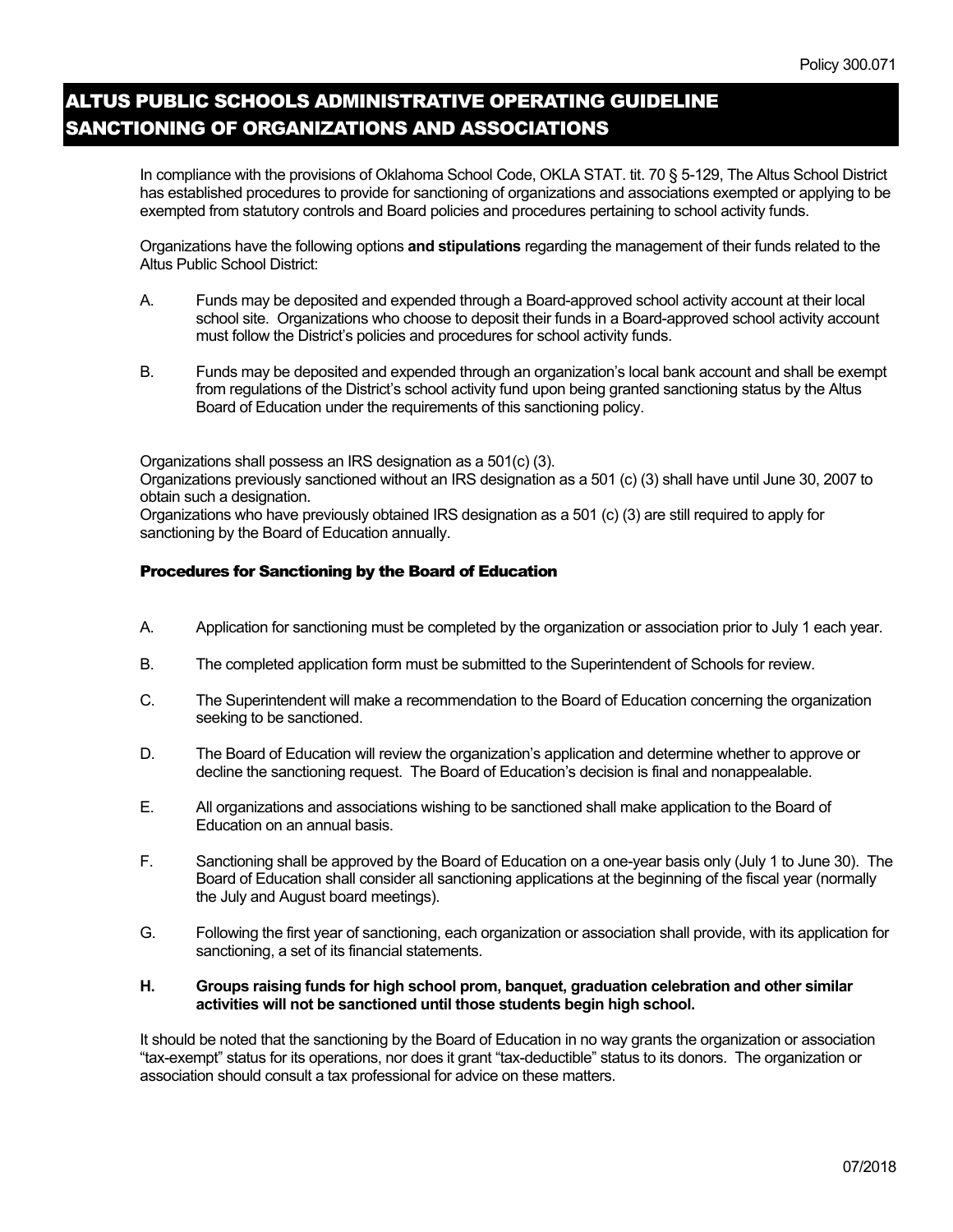## ADVERTISING ON SCHOOL PROPERTY

#### ADVERTISING ON SCHOOL PROPERTY

It is the policy of the Altus Board of Education that, except as indicated below, no advertising shall be permitted in school buildings, on school grounds, or on other school property.

Solicitation of advertising, or the use of the school system to promote any product, shall not be permitted.

Nothing herein shall be construed to prevent advertising in student publications that are published by student organizations.

**REFERENCE: 21O.S. § 1051 70 O.S. § 5-122 §-129, §5-135**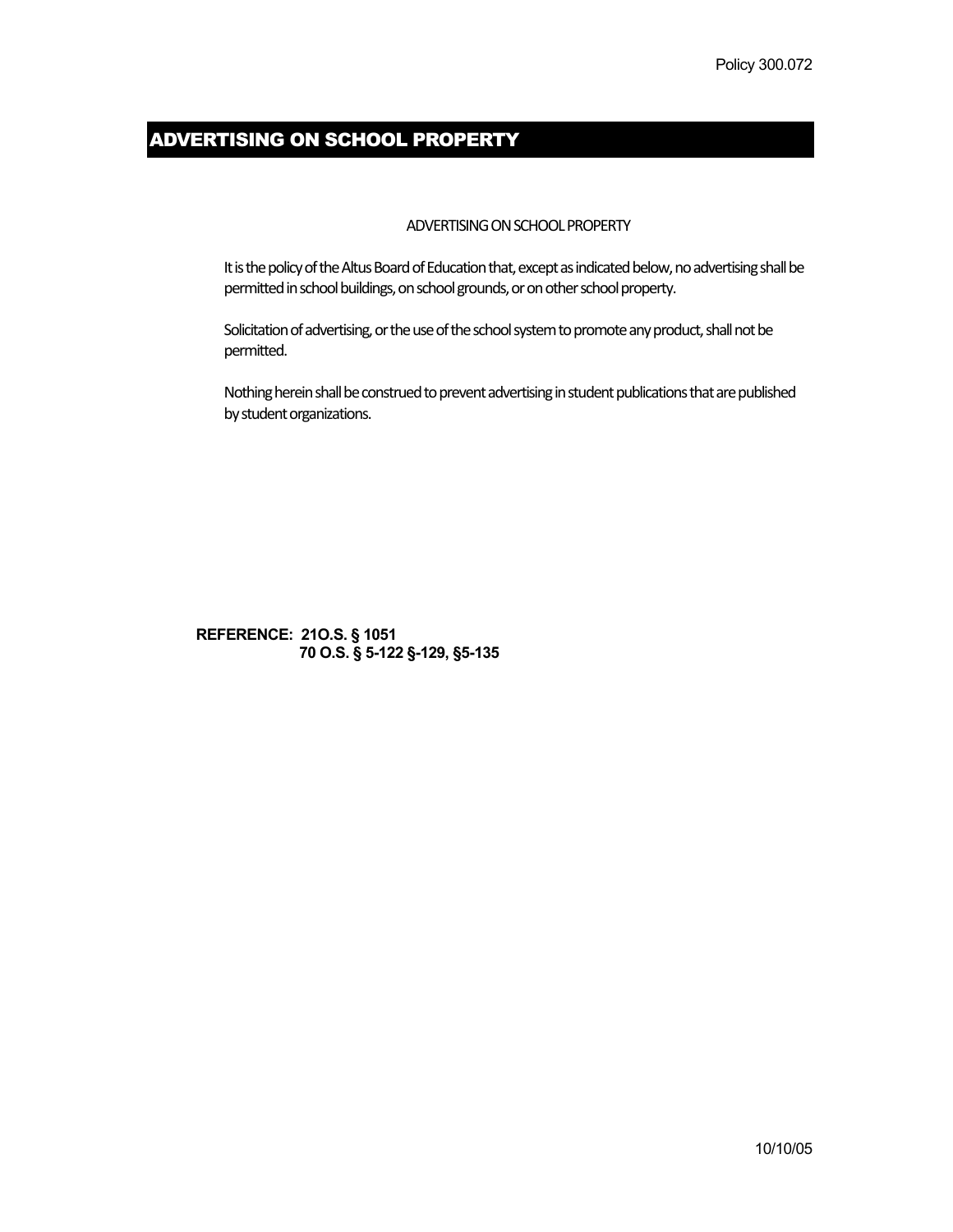### HEALTH INSURANCE PROGRAM

Effective July 1, 2004, the district will pay 100 percent of the cost of a single major medical health insurance premium for eligible certified and support school employees. Insurance coverage paid by the District terminates on the last day of the last calendar month in which the employee receives full compensation from the district.

However, if an employee of the District who is covered by the district health insurance plan loses group health coverage because of a reduction in hours of employment with the District or termination of his/her employment for reasons other than gross misconduct on the employee's part, the employee has a right to choose temporary continuation coverage (COBRA) subject to the limitations stated in Regulation 4271-1 (Reference: P.L. 99-272, Title X)

A spouse of an employee covered by the district health insurance program has the right to choose temporary continuation coverage for him/herself if coverage under the plan is lost for reasons specified in P.L. 99-272, Title X. (See Regulation 4271-1)

A dependent child of an employee covered by the district health insurance program has the right to temporary continuation coverage of group health coverage if coverage under the plan is lost for reasons specified in P.L. 99-272, Title X (See Regulation 4271-1)

#### I. ELIGIBILITY STATUS

Full-time employees (4 hours or more daily) will be eligible for the health insurance. If the employee wants family coverage, the employee must pay for the family benefits.

No pro-ration of premium payment is provided.

#### II. EFFECTIVE DATE OF INSURANCE

Employees shall be covered on the first day of the month in which actual employment begins in an eligible status.

#### III. LEAVE OF ABSENCE PROVISIONS

An employee granted a leave of absence or placed on an automatic leave of absence will be eligible to continue their participation in the State Health Insurance Program at the employee's expense by making full insurance payments in a timely manner to the Altus Public School's payroll clerk for a maximum period of twenty-four (24) months. (360:10-3-5 State Insurance Board Rules and Regulations).

An employee on leave of absence for maternity reasons may continue their participation in the State Insurance Program for the duration of their disability under the same state regulation after the expiration of their earned sick leave.

Upon the employee's return from leave of absence, if he/she wants family coverage and has not previously carried such, the family members will have to provide evidence of insurability. If the employee has not kept individual coverage current while on leave, the preexisting limitation clause will apply upon the employee's return.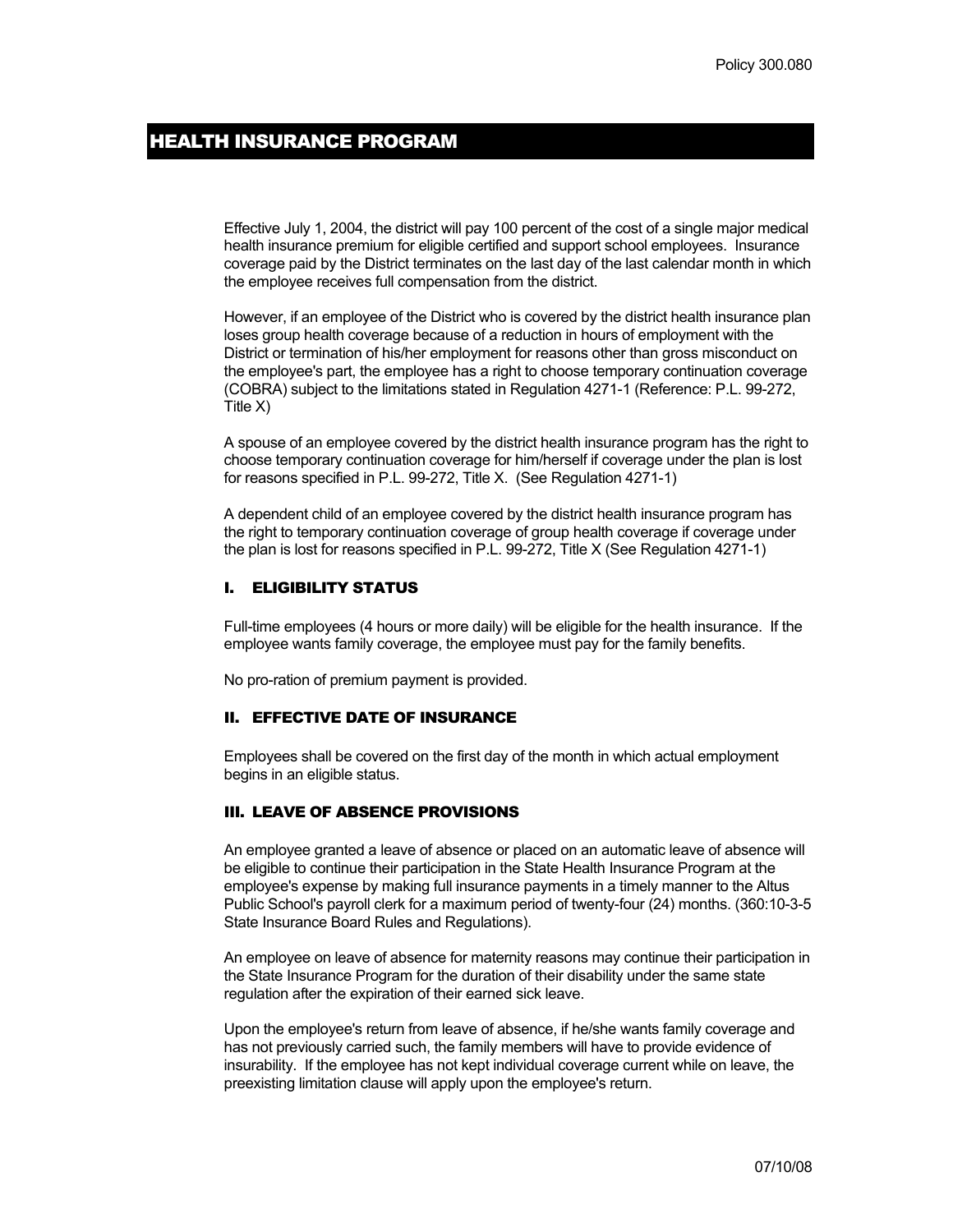### WORKERS' COMPENSATION

All employees of Altus Public Schools are insured under workmen's compensation. This coverage extends to employees that are under contract and are on active duty. All subcontracted vendors must provide documentation of coverage prior to providing service to the district.

All employees must immediately report any claim of injury to their immediate supervisor. This supervisor shall file an accident report form and workmen's compensation claim form with the Assistant Superintendent.

If any employee, by virtue of the regulations controlling workman's compensation, receive benefits for lost wages through workmen's compensation, he/she shall coordinate said benefits with district salary and benefits. All qualified medical expenses and disability benefits shall be determined by the insurance carrier and/or Workmen's Compensation Court.

The employee shall notify the district, except in cases of emergency, prior to his/her absence when said absence qualifies for workmen's compensation benefits. This shall include selection of one of the following options:

#### OPTION A:

The employee elects not to use any sick leave provided by the district, receive no payments from the district, and keep in-lieu-of-salary payments received from workers' compensation.

#### OPTION B:

 The employee elects to use sick leave provided by the district, draw salary directly from the district, and endorse to the district any in lieu-of-salary compensation received from the workers' compensation insurance carrier.

#### OPTION C:

 The employee elects to keep in-lieu-of-salary payments received from the workers' compensation insurance carrier and to use any sick leave provided by the district to make up the difference between the amount of the in-lieu-of-salary payments and the amount the employee receives from the district for wages. Sick leave used would be proportionately deducted from the employee's accumulated sick leave. For example, if workers compensation in-lieu-of-salary payments amounted to 2/3 of the employee's wages, the employee could draw upon accumulated sick leave for the needed 1/3 payment to permit the employee to receive an amount from both sources equal to the employee's full daily wages. In such a case, 1/3 of a sick leave day would be deducted from accumulated sick leave for each 1/3 daily payment the district would pay to, when added to the amount received from workers' compensation, provide the employee with an amount equal to 100%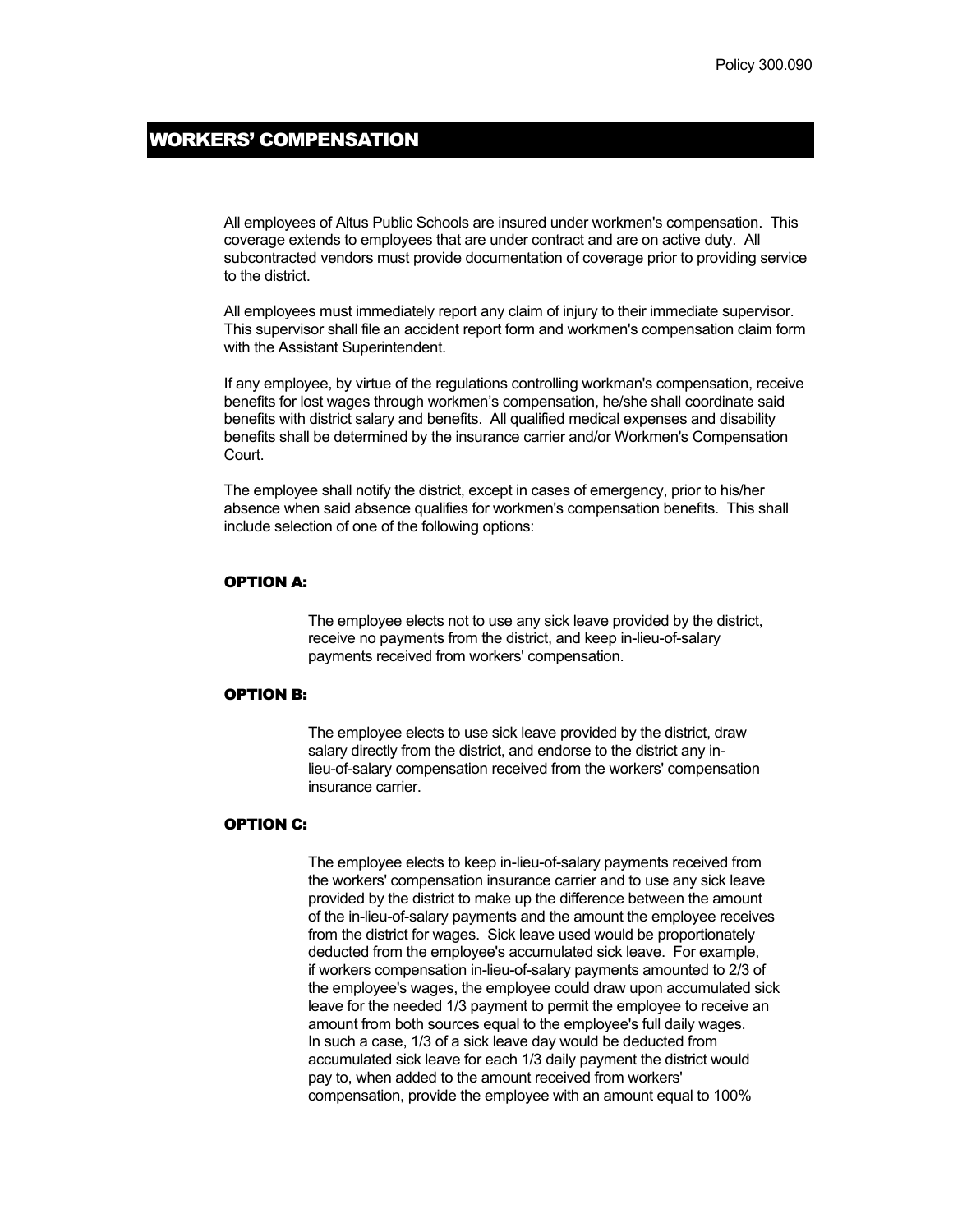of district salary.

Upon selection of the OPTION, the district shall notify the insurance carrier allowing a coordination of salary benefits.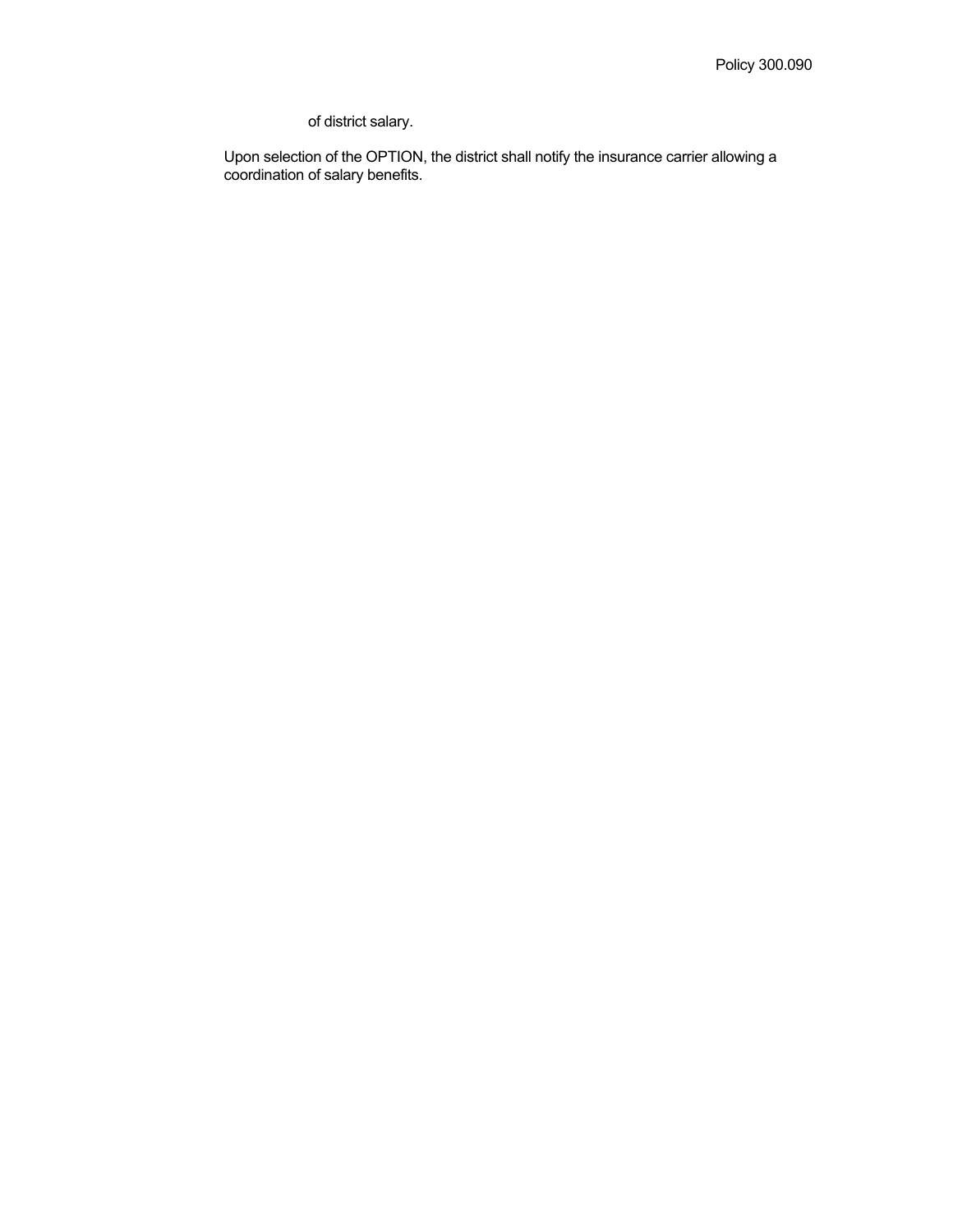### USE OF SCHOOL PROPERTY (REGULATIONS)

Obtain from the district office the necessary application forms.

Application must be submitted at least 45 days in advance of the Board of Education meeting and obtain board approval.

Return the forms to the district office.

A deposit is required to cover a minimum of 3 hours of expenses for the rental of the facility, a certified school employee's salary for the supervision, the custodial services, and the cook's services if applicable, to be paid to the district business office. All checks shall be made payable to: Altus Public Schools.

School property shall not be available on occasions or during hours that have been scheduled in advance by the various school principals for schools exercises or functions in connection with regular schoolwork.

Persons or organizations using school property that include a stage and stage equipment shall not be permitted to remove or displace furniture or apparatus. Pianos shall not be moved on or off stage, except under the direction of the district personnel in charge.

Access to rooms or facilities, including playing fields, other than approved by application, shall not be permitted.

**No intoxicants or narcotics** shall be used on or about school buildings, premises, and transportation equipment, including playing fields; nor shall profane language, quarreling, fighting, or gambling be permitted.

**Smoking in school buildings is prohibited**. Violations of this rule by any organization during occupancy shall be sufficient cause for denying further use of school premises to the organization.

Juvenile organizations must have adult sponsorship and supervision.

The person or group receiving the permit shall be responsible in case of loss or damage.

No preparation shall be used on the floors at any time by groups using a building for dancing.

A certified school employee and custodian must be on the school grounds at all times when facilities are being used by outside groups. Any group using school facilities must reimburse the school for all employment costs incurred by the district for such employment of school personnel, in addition to any rental fee as prescribed.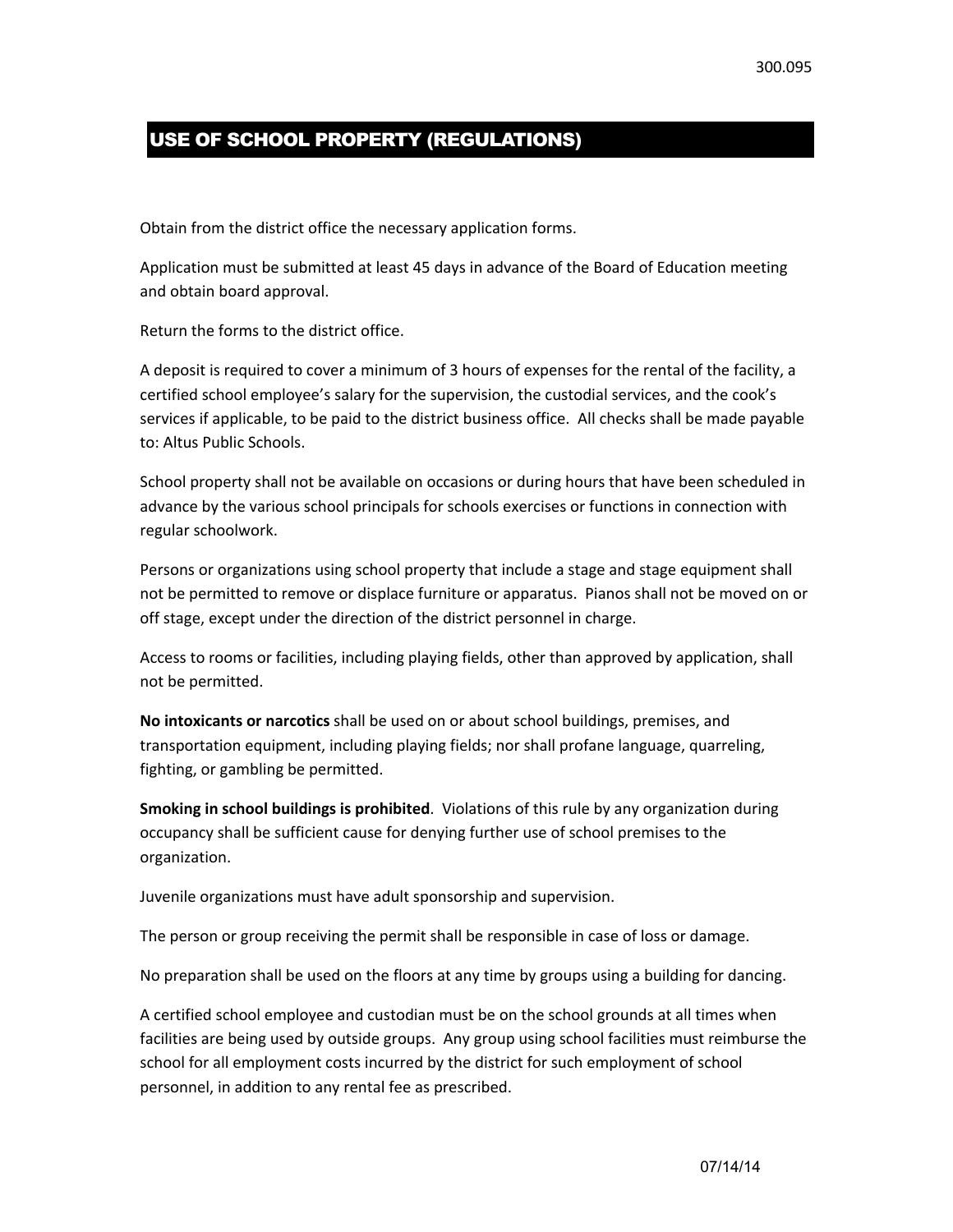All functions must close by midnight unless special arrangements have been made with the school principal.

Any person applying for the use of school property on behalf of any society, group, or organization shall be a member of such applicant group and must present written authorization from such applicant group to make such an application

It is the responsibility of the organization to provide proof of liability insurance that meets or exceeds the same limitations as prescribed in statute that is required by the school district before using any facility or transportation equipment. A copy of the organization's liability insurance shall be submitted with the application and maintained on file in the district administration office.

A calendar of specific date(s) and time(s) must be included on the application before the application will be considered by the Board.

The school district reserves the right to reschedule any or all school property for another purpose or group should a priority need arise.

The application for the use of school facilities is contingent upon the availability of a certified employee to supervise the activity. The Superintendent will be responsible for the assignment of the certified employee.

#### **During School Hours**

School buildings, property, or equipment may be used only by student groups for student group meetings or activities that are related to the curriculum during normal school hours. Such use shall be arranged according to the official school schedule.

The use of school buildings, property, or equipment by students during normal school hours shall be free of charge. However, consent of the superintendent must be obtained. The building custodian and a member of the faculty must be present at the school.

#### **Non-School Hours**

School buildings, property, or equipment may be made available to students or non-student groups for non-curriculum use of a general public interest during non-school hours. A schedule of fees, rates, and charges is outlined in Board Policy 300.097.

These regulations shall be made available to applicants and the observance of these regulations is a condition of the use of the facilities.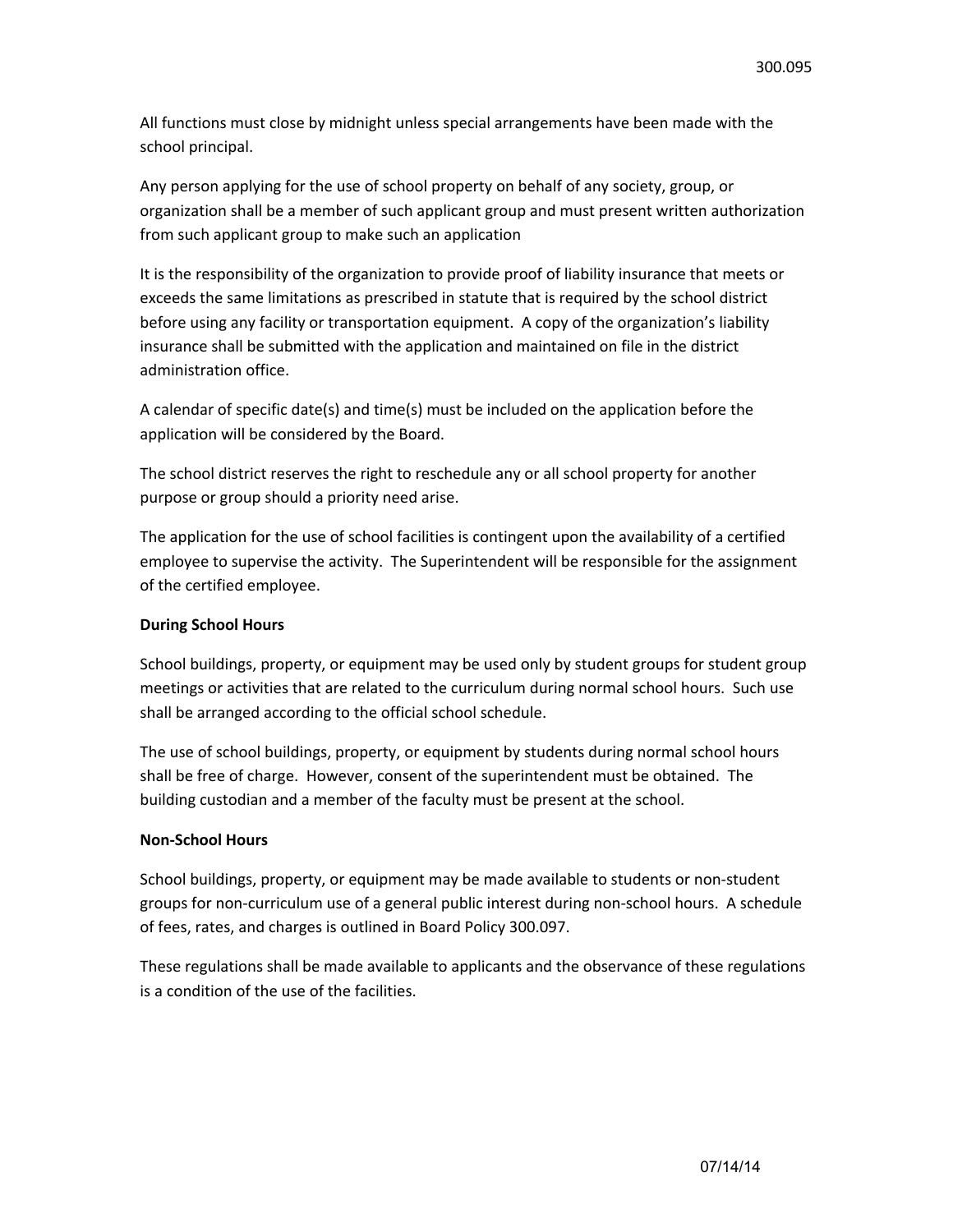#### **Authorization**

The Altus Board of Education will be responsible for approving or not approving the use of school facilities. School employees do not have the authority to allow the use of school facilities to individuals and/or groups that are not school sponsored or sanctioned by the OSSAA without Board approval.

If the school renders emergency care, aid, shelter, or other assistance during a national disaster or catastrophic event, the school district shall not be liable for damages resulting from the rendering of the emergency are, aid, shelter or other assistance unless the damage was caused by the gross negligence or willful or wanton misconduct of the individual or entity rendering the emergency care, aid, shelter or assistance.

### **REQUEST FOR USE OF SCHOOL PROPERTY**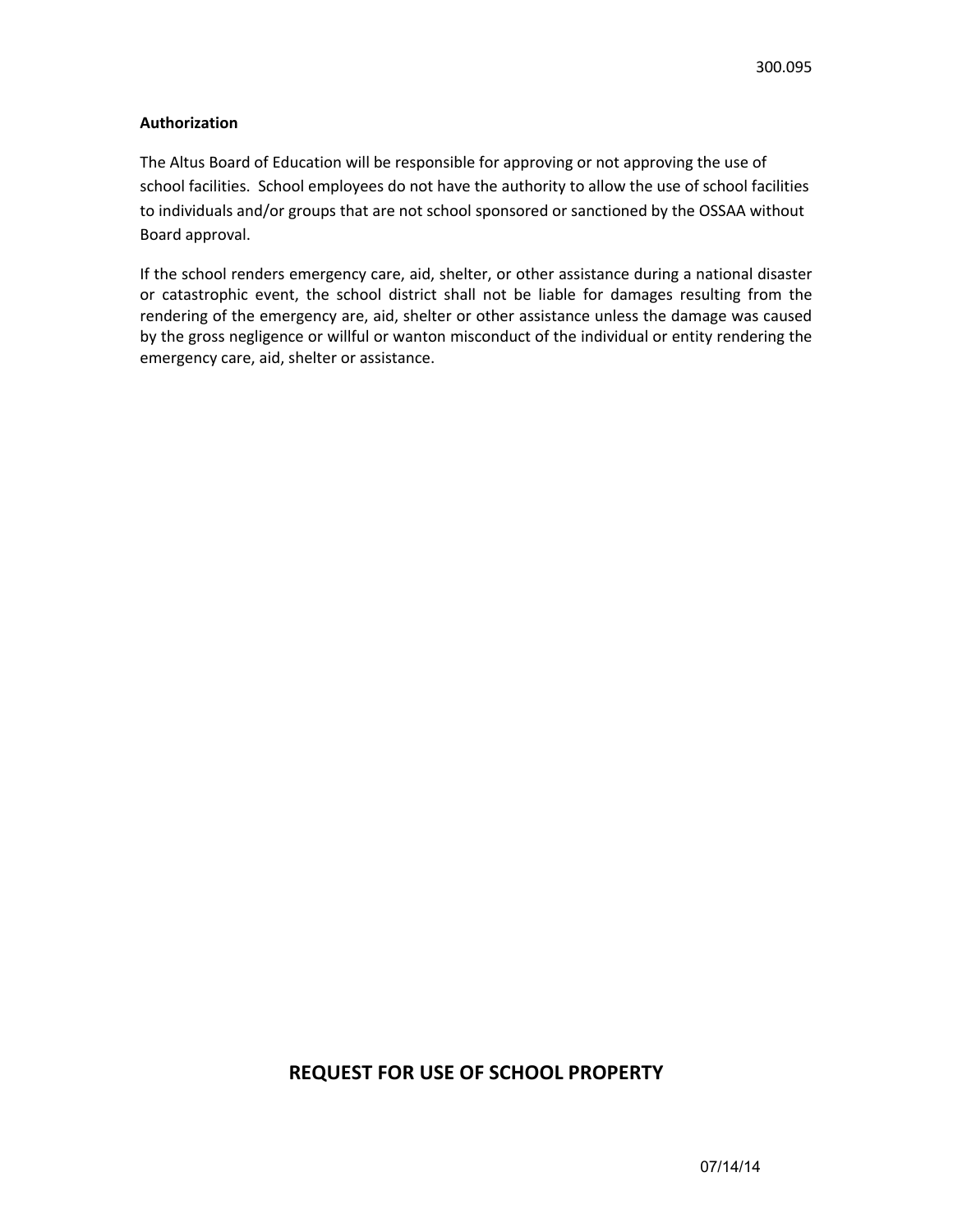| (School Property)                                                                                                                         |
|-------------------------------------------------------------------------------------------------------------------------------------------|
|                                                                                                                                           |
|                                                                                                                                           |
|                                                                                                                                           |
| (Sponsoring Group or Organization)                                                                                                        |
|                                                                                                                                           |
|                                                                                                                                           |
| The following stipulation applies to non-school individuals, groups, and organizations.                                                   |
| The undersigned user of school property hereby agree to:                                                                                  |
| 1. Observe the rules and regulations for the use of school property as established<br>in Section 300.095 of the adopted board policy.     |
| 2. Assume full responsibility for loss or damage to school district property<br>resulting from such use.                                  |
| 3. Assume full responsibility for personal injury sustained by any person as a<br>result of such and waive all school district liability. |
| 4. Pay the usual and customary fee for such use.                                                                                          |
| 5. Sign a hold-harmless agreement with a District.                                                                                        |
| 6. Signing this statement acknowledges that the person below has provided the<br>school with proof of insurance coverage.                 |
| Signature                                                                                                                                 |

Request approved \_\_\_\_\_\_\_\_\_\_\_\_\_\_\_\_\_\_\_\_\_\_\_\_ Fee \_\_\_\_\_\_\_\_\_\_\_\_\_\_\_\_\_\_\_\_\_\_\_\_\_\_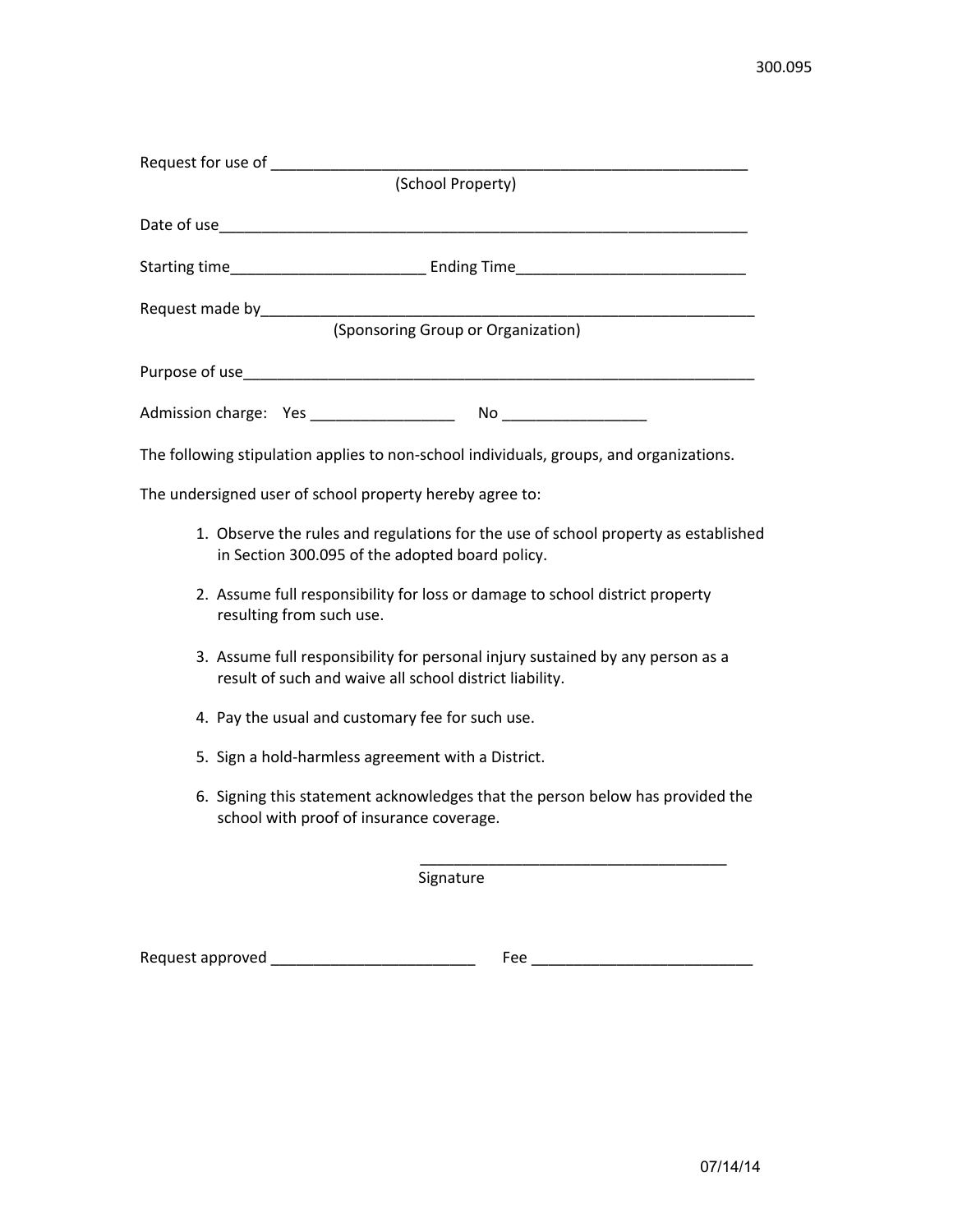### NON-SCHOOL ORGANIZATIONS REQUEST TO PERFORM

Non-School organizations requesting to perform before school groups or during school activities shall submit such request in writing not less than 10 days in advance of any regular meeting of the Altus Board of Education.

The request will become an agenda item at the next regularly scheduled meeting to be approved or disapproved by the Board.

The following stipulations apply to non-school-related individuals, groups, and organizations.

The undersigned hereby agrees to :

- 1. Observe the rules and regulations of the school.
- 2. Assume full responsibility for loss or damage to school district property resulting from such use.
- 3. Assume full responsibility for personal injury sustained by any person as a result of such use and waive all school district liability.
- 4. Pay the usual and customary fee for such use.
- 5. Sign a hold-harmless agreement with the District.
- 6. Signing this statement acknowledges that the person below has provided the school district with proof of insurance coverage.

Non-School-Related Individual, Group, or Organization

\_\_\_\_\_\_\_\_\_\_\_\_\_\_\_\_\_\_\_\_\_\_\_\_\_\_\_\_\_\_\_\_\_\_\_\_\_\_\_\_\_\_\_\_\_\_\_\_\_\_\_\_\_\_\_\_\_\_\_

\_\_\_\_\_\_\_\_\_\_\_\_\_\_\_\_\_\_\_\_\_\_\_\_\_\_\_\_\_\_\_\_\_\_\_\_\_\_\_\_\_\_\_\_\_\_\_\_\_\_\_\_\_\_\_\_\_\_\_

Signature of Responsible Individual

The Altus Board of Education or its assigned designee may wave any or all of the above regulations after the request is approved.

Approved at the Altus Board of Education Regular Meeting on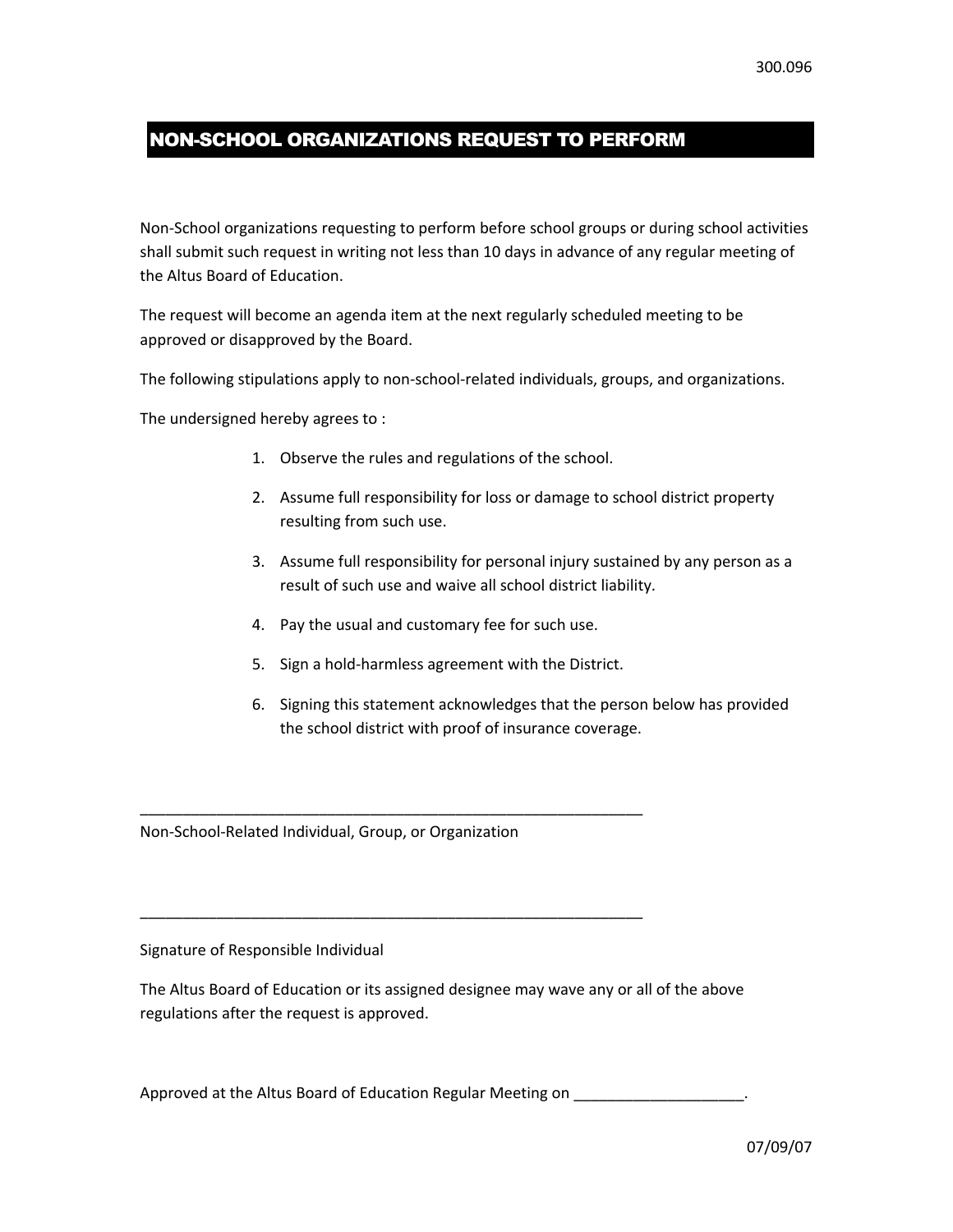300.096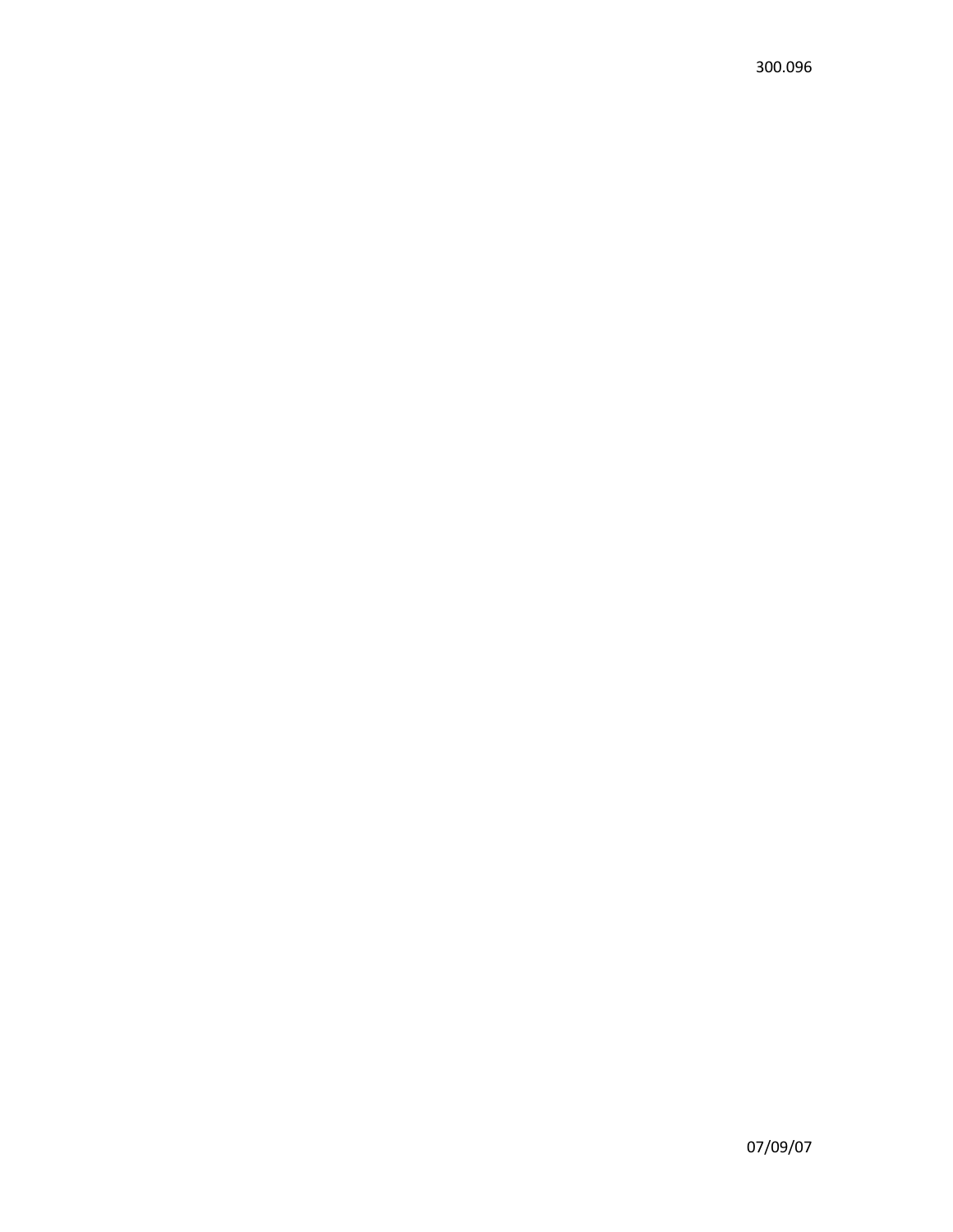### RENTAL SCHEDULE FORM ALTUS SCHOOL CAFETERIAS – HIGH SCHOOL LIBRARY - AUDITORIUM

| Date(s) and Time(s) of Rental |                                                            | Approved by                                                                                                                                                                                                                                                                                                                                                                                                                                                                                                                                                                                                                                                                                                                                                      | Date |
|-------------------------------|------------------------------------------------------------|------------------------------------------------------------------------------------------------------------------------------------------------------------------------------------------------------------------------------------------------------------------------------------------------------------------------------------------------------------------------------------------------------------------------------------------------------------------------------------------------------------------------------------------------------------------------------------------------------------------------------------------------------------------------------------------------------------------------------------------------------------------|------|
|                               |                                                            | Date approved by Board of Education                                                                                                                                                                                                                                                                                                                                                                                                                                                                                                                                                                                                                                                                                                                              |      |
| А.                            |                                                            | The undersigned agrees to the following conditions:                                                                                                                                                                                                                                                                                                                                                                                                                                                                                                                                                                                                                                                                                                              |      |
|                               | one week in advance.<br>Sunday.                            | 1. Be responsible for any damages to building.<br>2. Contact the custodian a few days before the use of the building.<br>3. See that no alcoholic beverages are served on the premises.<br>4. See that no decorations are attached to the building.<br>5. If a meal is served for a school group, contact the head cook at least<br>6. Cafeteria is not available before 2:00 in the afternoon on school days.<br>7. School cooks are responsible for care of equipment and kitchen<br>facilities, demonstration and use of equipment, and to see that the<br>kitchen is returned to proper condition for regular use. They are not<br>required to serve, wait tables, or clean up.<br>8. School facilities will not be utilized on Wednesday after 5:00 p.m. or |      |
| В.                            | Schedule of payment:<br>thereof, \$120.00 will be charged. | (These rates reflect compliance for overtime required by the Federal Fair Labor Standard Act)<br>When admission is charged, a minimum rental fee of \$360.00 (three hours minimum rental at<br>three times the hourly rate of \$120.00) will be charged. For each additional hour or portion                                                                                                                                                                                                                                                                                                                                                                                                                                                                     |      |
|                               |                                                            | TOTAL CHARGES \$                                                                                                                                                                                                                                                                                                                                                                                                                                                                                                                                                                                                                                                                                                                                                 |      |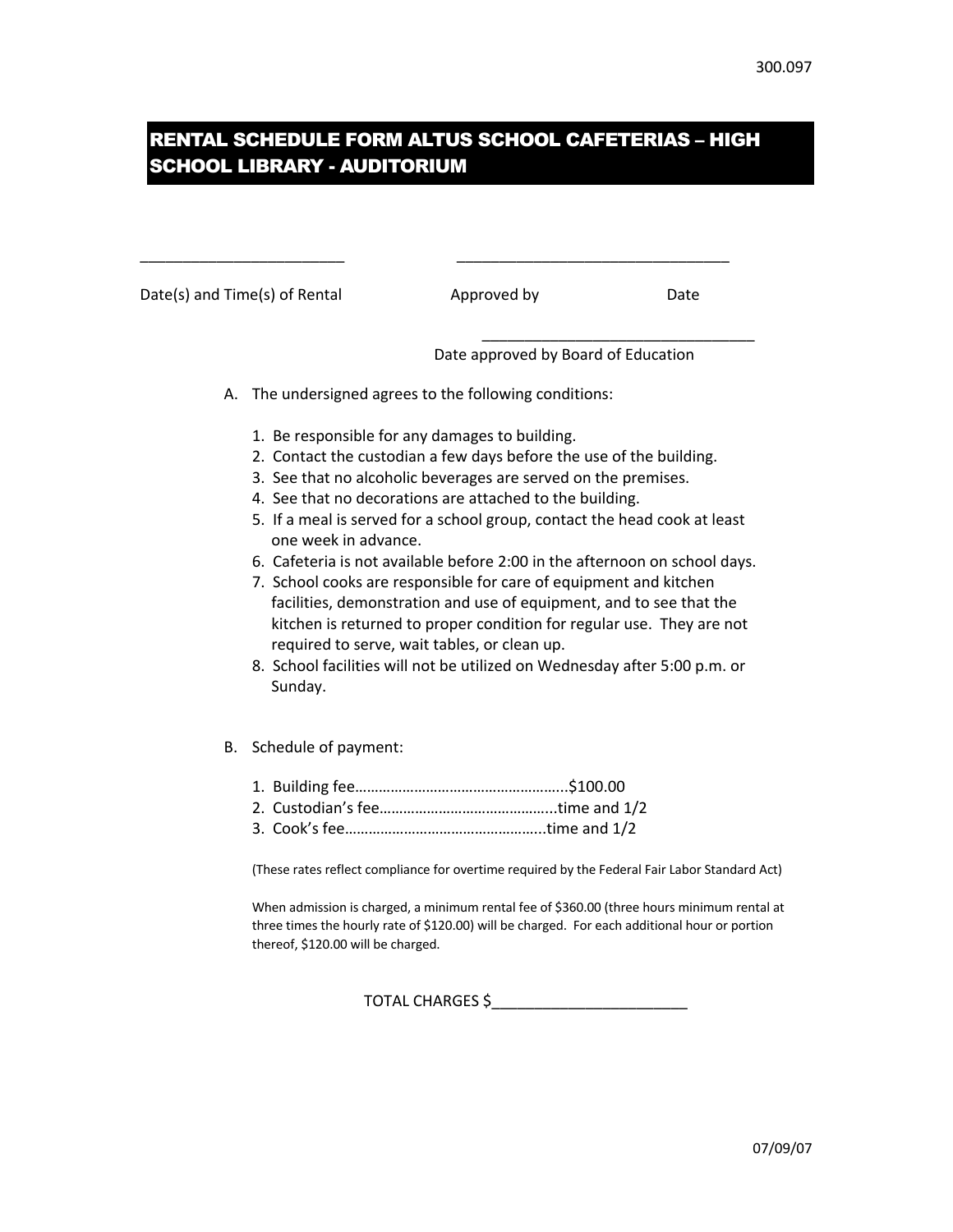C. Obligations to be assumed by \_\_\_\_\_\_\_\_\_\_\_\_\_\_\_\_\_\_\_\_\_\_\_\_\_\_\_\_\_\_\_\_\_\_\_\_\_\_\_\_\_\_\_\_

Club or Organization

| Number of people to utilize facility_ |  |
|---------------------------------------|--|
|---------------------------------------|--|

Person in charge of event\_\_\_\_\_\_\_\_\_\_\_\_\_\_\_\_\_\_\_\_\_\_\_\_\_\_\_\_\_\_\_\_\_\_\_\_\_\_

Address\_\_\_\_\_\_\_\_\_\_\_\_\_\_\_\_\_\_\_\_\_\_\_\_\_\_\_\_\_\_\_\_\_\_\_\_\_\_\_\_\_\_\_\_\_\_\_\_\_\_\_\_

Reservations: Prior approval through the School Principal's Office, final approval through the Board of Education.

#### **ALL REQUESTS MUST BE SUBMITTED 30 DAYS IN ADVANCE.**

All charges to be paid to the Financial Clerk, at the Administrative Center's Office, 219 North Lee, Altus, OK 73521.

#### **SCHOOL CAFETERIA USED:**

Altus High School \_\_\_\_\_\_\_\_\_\_\_\_\_\_\_\_\_\_\_\_High School Auditorium\_\_\_\_\_\_\_\_\_\_\_\_\_\_\_\_\_\_\_\_ Altus Junior High \_\_\_\_\_\_\_\_\_\_\_\_\_\_\_\_\_\_\_\_High School Library \_\_\_\_\_\_\_\_\_\_\_\_\_\_\_\_ Altus Intermediate School \_\_\_\_\_\_\_\_\_\_\_\_\_\_\_\_\_ Elementary School Cafeteria\_\_\_\_\_\_\_\_\_\_\_\_\_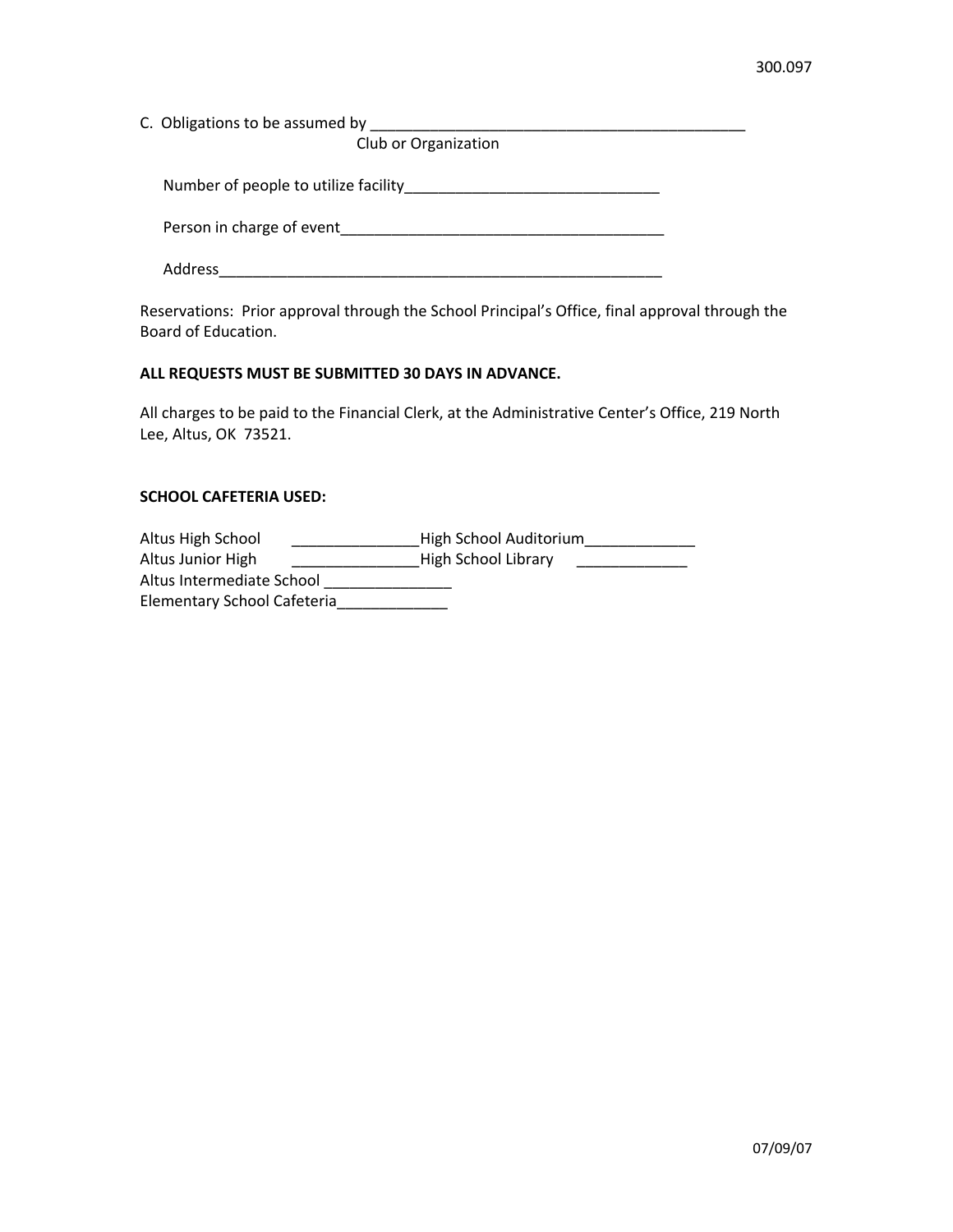### USE / RENTAL OF SCHOOL FACILITIES

All matters relating to the use of school buildings and properties other than for school purposes shall be under the jurisdiction of the superintendent in accordance with board rules and regulations. The use of playgrounds and buildings during the summer months for recreational purposes shall be governed by the superintendent according to board rules and regulations.

Use of school facilities and/or equipment shall have prior approval by the Board of Education.

School employees do not have the authority to allow the use of school facilities to individuals and/or groups that are not school sponsored or sanctioned by the OSSAA without Board approval.

The superintendent shall recommend for adoption annually, or as necessary, a payment schedule for rental of school facilities and cause this schedule to be entered into the School Board Minutes.

This policy supersedes all others concerning rental of school facilities.

Any group wishing to use school facilities shall meet the following requirements:

- 1. Cafeterias are not to be used in competition with commercial eating establishments.
- 2. Banquets will not be permitted to be served to outside groups that are small enough to be served in local commercial establishments.
- 3. School cafeteria supervisors must be in charge of cafeteria kitchens when they are used by other than school groups according to the following schedule:
	- A. For groups of less than 100, one supervisor will be required.
	- B. For groups of 200, two supervisors will be required.
	- C. For each additional 100 people or fraction thereof, one additional supervisor will be required.
- 4. A certified school employee must open and close and supervise in the building when used by any group.
- 5. The rate of pay for the custodian will be determined by the superintendent annually and/or as necessary to assure that the schools are in compliance with the Federal Fair Labor Standards Act. A fee for custodian service will be charged during the activity and also for the time required to clean up afterward.
- 6. All groups are liable for undue damage to equipment or buildings during rental period.
- 7. School property shall not be available on occasions or during hours that have been scheduled in advance by the various school principals for schools exercises or functions in connection with regular schoolwork.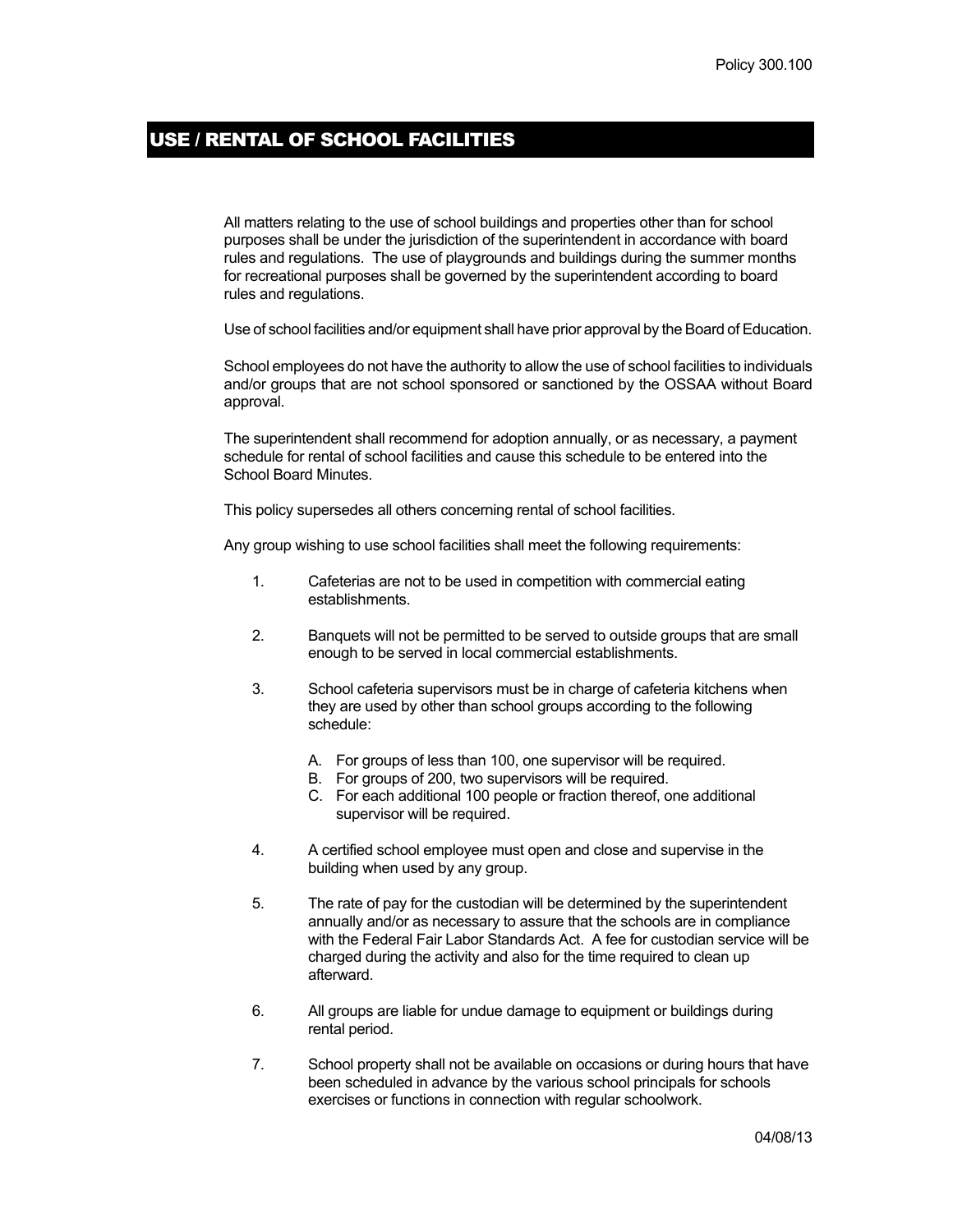- 8. Persons or organizations using school property that include a stage and stage equipment shall not be permitted to remove or displace furniture or apparatus. Pianos shall not be moved on or off stage, except under the direction of the district personnel in charge.
- 9. Access to rooms or facilities (including gymnasiums), including playing fields, other than approved by application, shall not be permitted.
- 10. **No intoxicants or narcotics** shall be used on or about school buildings, premises, and transportation equipment, including playing fields; nor shall profane language, quarreling, fighting, or gambling be permitted.
- 11. **No use of tobacco products** shall be used on or about school buildings, premises, and transportation equipment, including playing fields. Violations of this rule by any organization during occupancy shall be sufficient cause for denying further use of school premises to the organization.
- 12. Juvenile organizations must have adult sponsorship and supervision.
- 13. The person or group receiving the permit shall be responsible in case of loss or damage.
- 14. No preparation shall be used on the floors at any time by groups using a building for dancing.
- 15. School facilities shall not be rented during the summer months except:
	- A. For school student activities
	- B. The high school cafeteria may be rented by outside groups.
	- C. The high school football stadium may be rented by outside groups.
	- D. Any rental of facilities during the summer months must be scheduled in such a manner as to permit regular summer maintenance and in the event of a conflict in scheduling the facilities will not be rented.
- 16. Provision for Rental of School Facilities to Altus teachers and coaches for Activities Related to Teaching/Coaching Field:
	- A. The schools will not enter into any long term (more than one week) agreements for renting school facilities except those which allow Altus coaches or teachers to provide activities for school age children, the majority of which must be Altus students, such as football camps, basketball camps, tennis lessons etc.
	- B. Altus teachers and coaches who rent school facilities will pay the actual cost of utilities as determined by the superintendent or his designee and will have the option of providing custodial services themselves rather than paying custodial care at the established rate.
	- C. School facilities will be rented to Altus teachers and coaches (under this regulation) who utilize the facilities to compliment their teaching/extra duty assignment only i.e. a tennis coach may rent facilities to provide private tennis lessons but not other non-extra duty lessons.
- 17. Rates and regulations for rental of school facilities by the City of Altus will be determined on a case by case basis with agreements being entered into by the superintendent and representatives of the city with the stipulation that the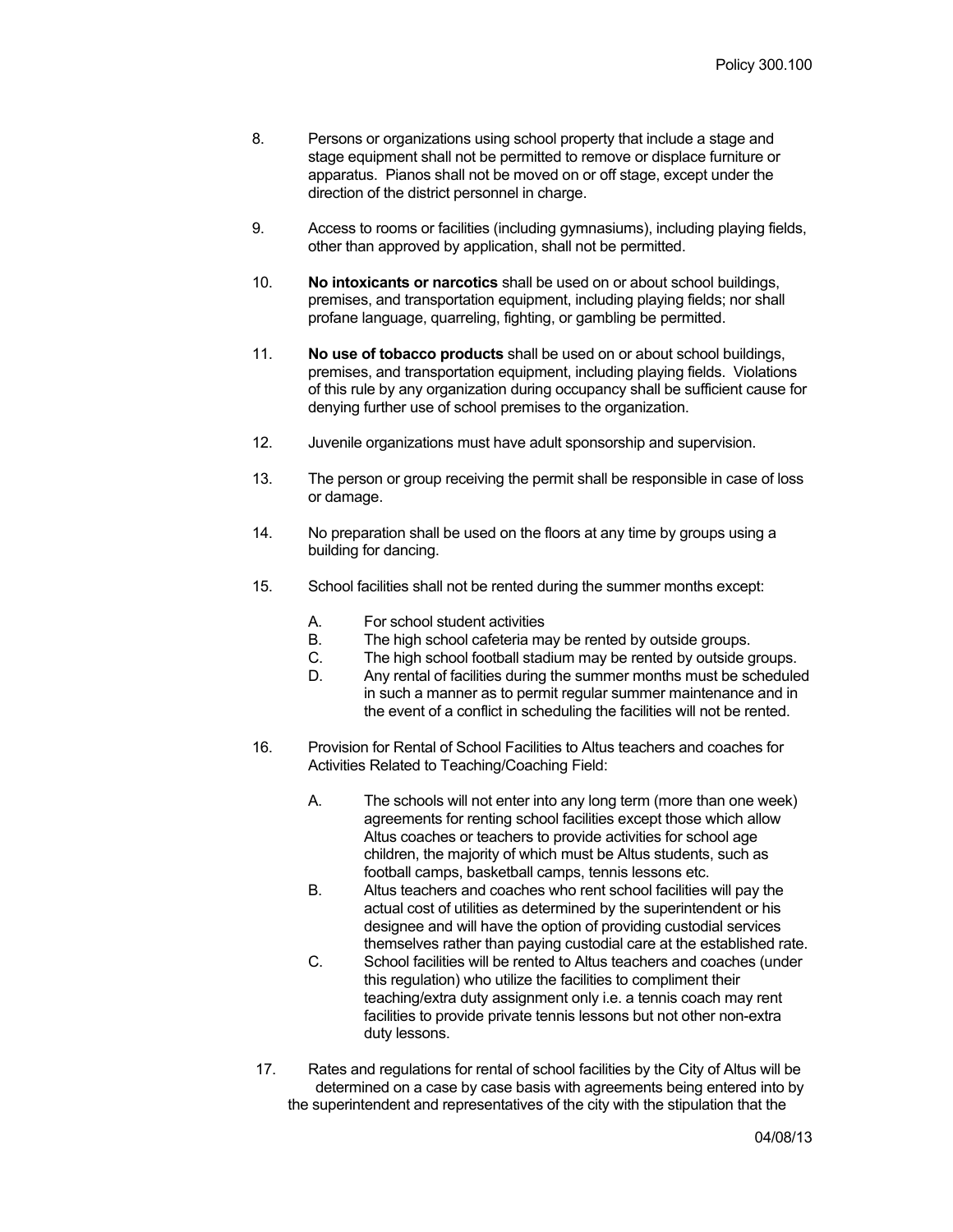agreements may be canceled at such time as they are no longer advantageous to the Altus Schools.

- 18. Due to numerous school related activities and events which must be scheduled throughout the school year including the summer months, no school facilities will be rented for the purpose of family reunions, weddings etc.
- 19. No school facilities will be rented to individuals, groups or organizations except those existing and operating within the Altus School District.
- 20. No dances or dancing will be permitted except those sponsored by the parent activities councils of the secondary schools and approved by the principal.
- 21. School gyms will not be used by persons other than coaches or teachers (for activities related to teaching/coaching field) for any activity except basketball, except by approval of the Board of Education.
- 22. All functions must close by midnight unless special arrangements have been made with the school principal.
- 23. Any person applying for the use of school property on behalf of any society, group, or organization shall be a member of such applicant group and must present written authorization from such applicant group to make such an application.
- 24. A calendar of specific date(s) and time(s) must be included on the application before the application will be considered by the Board.
- 25. It is the responsibility of the organization to provide proof of liability insurance before the application will be submitted to the Board. A copy of the organization's liability insurance shall be maintained on file in the district administration office. When requesting to rent transportation equipment, a minimum of 2 million dollars in liability insurance from an A rated or better insurance company will be required with proof of insurability provided to the Clerk of the Board of Education at least 45 days prior to the rental date.

The school district reserves the right to reschedule any or all school property for another purpose or group should a priority need arise.

#### **During School Hours**

School buildings, property, or equipment may be used only by student groups for student group meetings or activities that are related to the curriculum during normal school hours. Such use shall be arranged according to the official school schedule.

The use of school buildings, property, or equipment by students during normal school hours shall be free of charge. However, consent of the superintendent must be obtained. The building custodian and a member of the faculty must be present at the school.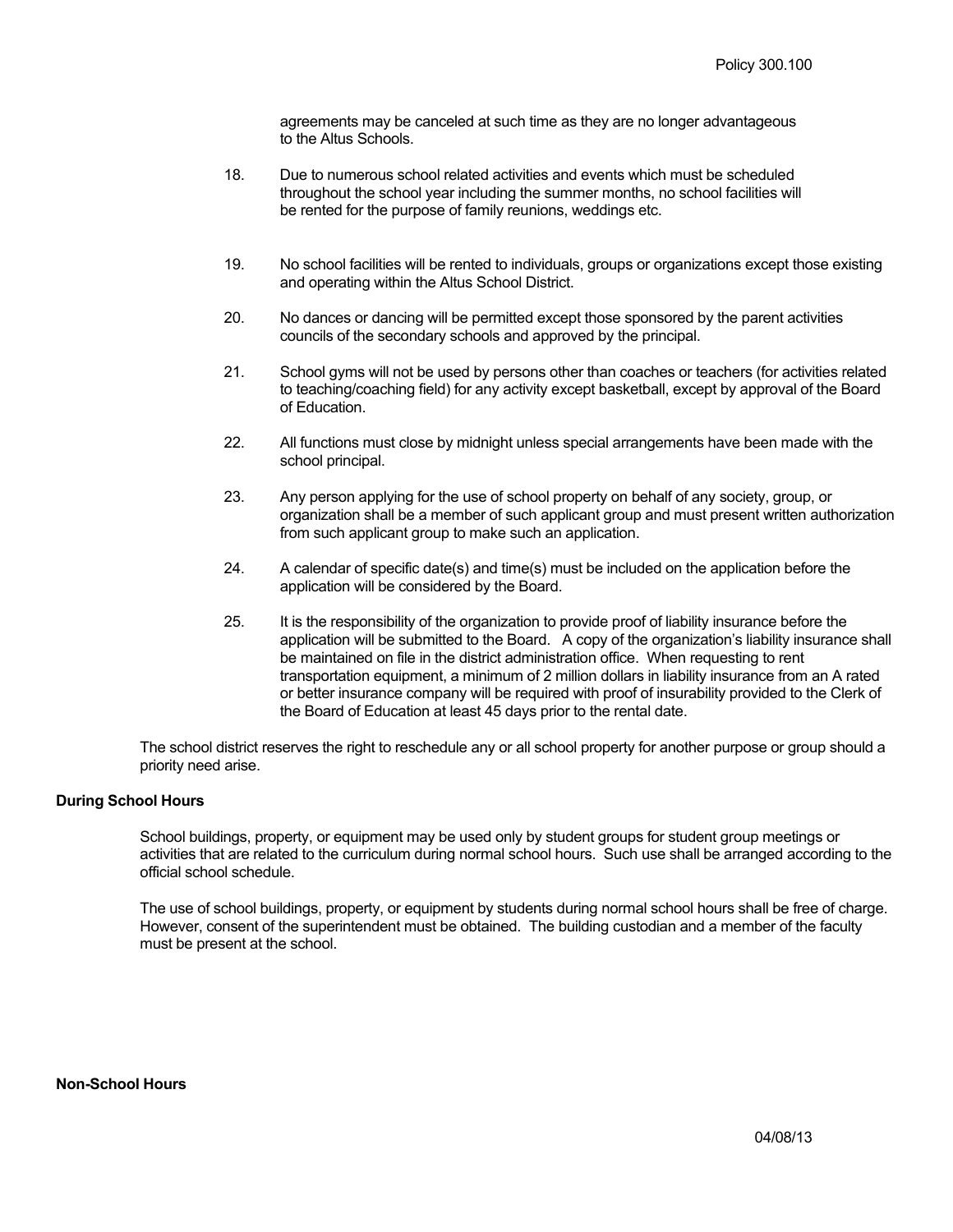School buildings, property, or equipment may be made available to students or non-student groups for noncurriculum use of a general public interest during non-school hours. A schedule of fees, rates, and charges is listed.

These regulations shall be made available to applicants and the observance of these regulations is a condition of the use of the facilities.

**ALTUS PUBLIC SCHOOLS FACILITIES USE AGREEMENT**  *For rental of all Cafeterias, Gyms, Athletics Fields, AHS Library, & AHS Auditorium NOTE: ALL REQUESTS MUST BE SUBMITTED 45 DAYS IN ADVANCE OF DATE OF EVENT.*

\_\_\_\_\_\_\_\_\_\_\_\_\_\_\_\_\_\_\_\_\_\_\_\_\_\_\_\_\_\_ \_\_\_\_\_\_\_\_\_\_\_\_\_\_\_\_\_\_\_\_\_\_\_\_\_\_\_\_\_\_\_\_\_\_

Date of Rental **Date of Rental Contract Contract Contract Contract Contract Contract Contract Contract Contract Contract Contract Contract Contract Contract Contract Contract Contract Contract Contract Contract Contract Co**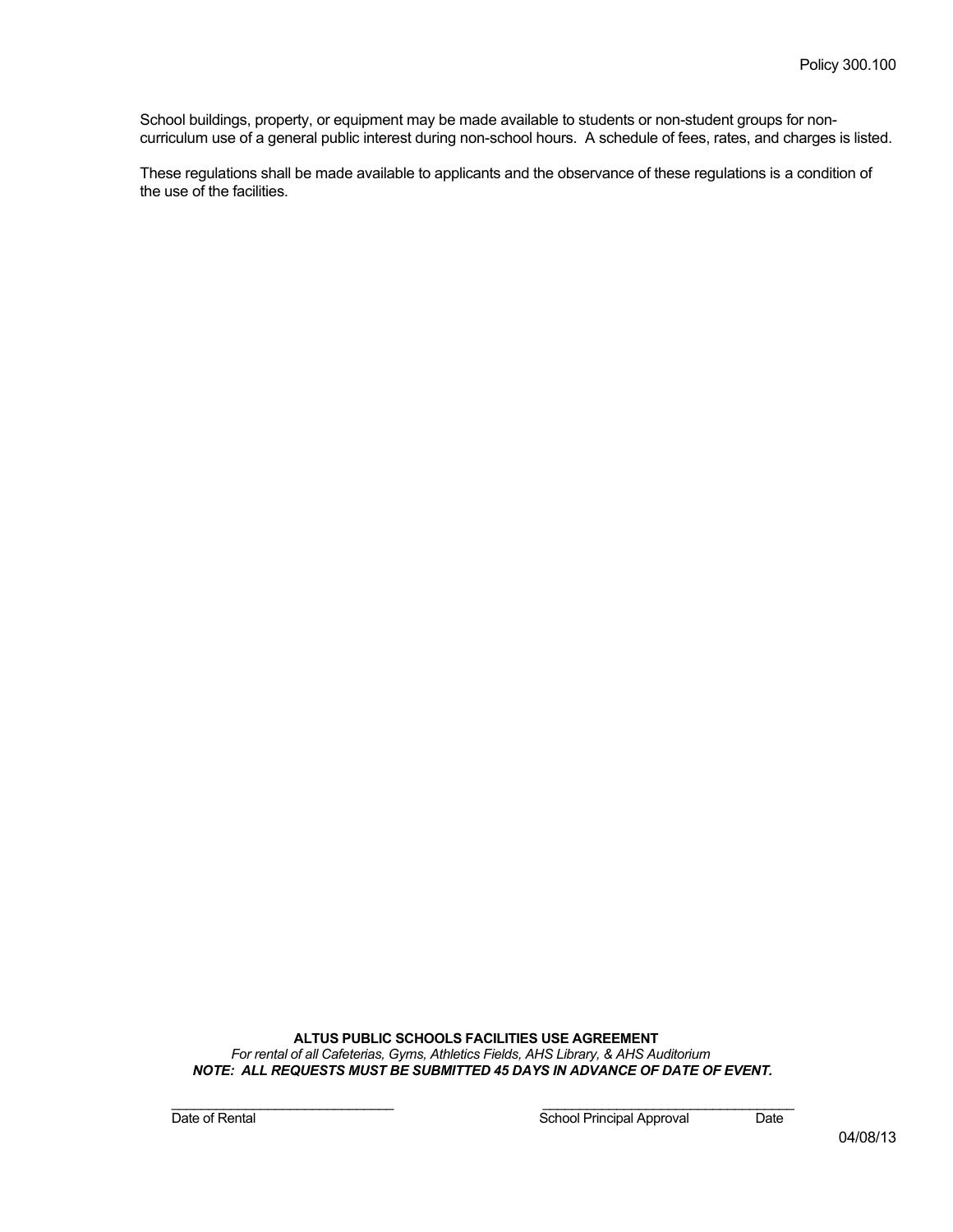$\frac{1}{2}$  ,  $\frac{1}{2}$  ,  $\frac{1}{2}$  ,  $\frac{1}{2}$  ,  $\frac{1}{2}$  ,  $\frac{1}{2}$  ,  $\frac{1}{2}$  ,  $\frac{1}{2}$  ,  $\frac{1}{2}$  ,  $\frac{1}{2}$  ,  $\frac{1}{2}$  ,  $\frac{1}{2}$  ,  $\frac{1}{2}$  ,  $\frac{1}{2}$  ,  $\frac{1}{2}$  ,  $\frac{1}{2}$  ,  $\frac{1}{2}$  ,  $\frac{1}{2}$  ,  $\frac{1$ Date Facilities Use Form Submitted Date Approved by Board of Education

- A. The undersigned agrees to the following conditions:
	- 1. Be responsible for any damage to building.
	- 2. Contact the custodian a few days before the use of the building.
	- 3. See that no alcoholic beverages are served on the premises.
	- 4. See that no decorations are attached to the building.
	- 5. See that no tobacco products are used on the premises.
	- 6. If a meal is served for a school group, contact the head cook at least one week in advance.
	- 7. Cafeteria is not available before 2:00 in the afternoon on school days.
	- 8. School cooks are responsible for care of equipment and kitchen facilities, demonstration and use of equipment, and to see that the kitchen is returned to proper condition for regular use. They are not required to serve, wait tables, or clean up.
	- 9. School facilities will not be utilized on Wednesday after 5:00 p.m. or on Sunday.
	- 10. A deposit is required to cover a minimum of 3 hours expenses for the rental of the facility, a certified school employee's salary for the supervision, the custodial services, and the cook's services if applicable.
	- 11. Provide proof of liability insurance that meets or exceeds the same limitations as prescribed in the statute that is required by the school district before using any facility.
- B. Schedule of payment:
	- 1. Building Fee……………………………………………..\$100.00 per day
	- 2. Custodian's fee………………………………………….\$ 25.00 per hour (minimum 3 hours)
	- 3. Cook's fee………………………………………………\$ 30.00 per hour (minimum 3 hours)
	- 4. Certified employee …………… ……………………….\$ 50.00 per hour (minimum 3 hours)

(These rates reflect compliance for overtime required by the Federal Fair Labor Standards Act.)

**When admission is charged, a minimum rental fee of \$360.00 (three hours minimum rental at three times the hourly rate of \$120.00) will be charged in lieu of the normal Building Fee. For each additional hour or portion thereof, \$120.00 will be charged. Custodian's fees and cook's fees will remain the same as above. TOTAL CHARGES will be invoiced after receipt of time sheets from cook and custodian.** 

| (Club or Organization) | (Required for Approval)                                                                                                                                                                                                                   |
|------------------------|-------------------------------------------------------------------------------------------------------------------------------------------------------------------------------------------------------------------------------------------|
|                        |                                                                                                                                                                                                                                           |
|                        |                                                                                                                                                                                                                                           |
|                        |                                                                                                                                                                                                                                           |
| Address                |                                                                                                                                                                                                                                           |
| Phone                  |                                                                                                                                                                                                                                           |
|                        | Reason for the use of facility <b>Example 20</b> is a set of the use of facility <b>EXAMPLE 20 is a set of the set of the set of the set of the set of the set of the set of the set of the set of the set of the set of the set of t</b> |

**Reservations are to be submitted through the School Principal's Office, but will not be considered as final until approved by the Altus Board of Education. Thus, all Facilities Use Request Forms are due 45 days before the date of rental. All charges are to be paid to the Financial Clerk, at the Administrative Center's Office, 219 North Lee Street, Altus, Oklahoma 73521.**

| <b>AHS</b>        | <b>CAFETERIA USED:</b> | <b>ATHLETIC FIELD:</b> | <b>GYMNASIUM:</b><br><b>AHS</b> |                     | OTHER:<br><b>AHS LIBRARY</b>      |  |
|-------------------|------------------------|------------------------|---------------------------------|---------------------|-----------------------------------|--|
| AJH<br><b>AIS</b> |                        | (Specify Field)        | AJH<br><b>AIS</b>               |                     | AHS AUDITORIUM<br>OTHER (Specify) |  |
| <b>ELEM</b>       |                        | (Specify School)       | <b>ELEM</b>                     |                     |                                   |  |
|                   | (Print School Name)    |                        |                                 | (Print School Name) |                                   |  |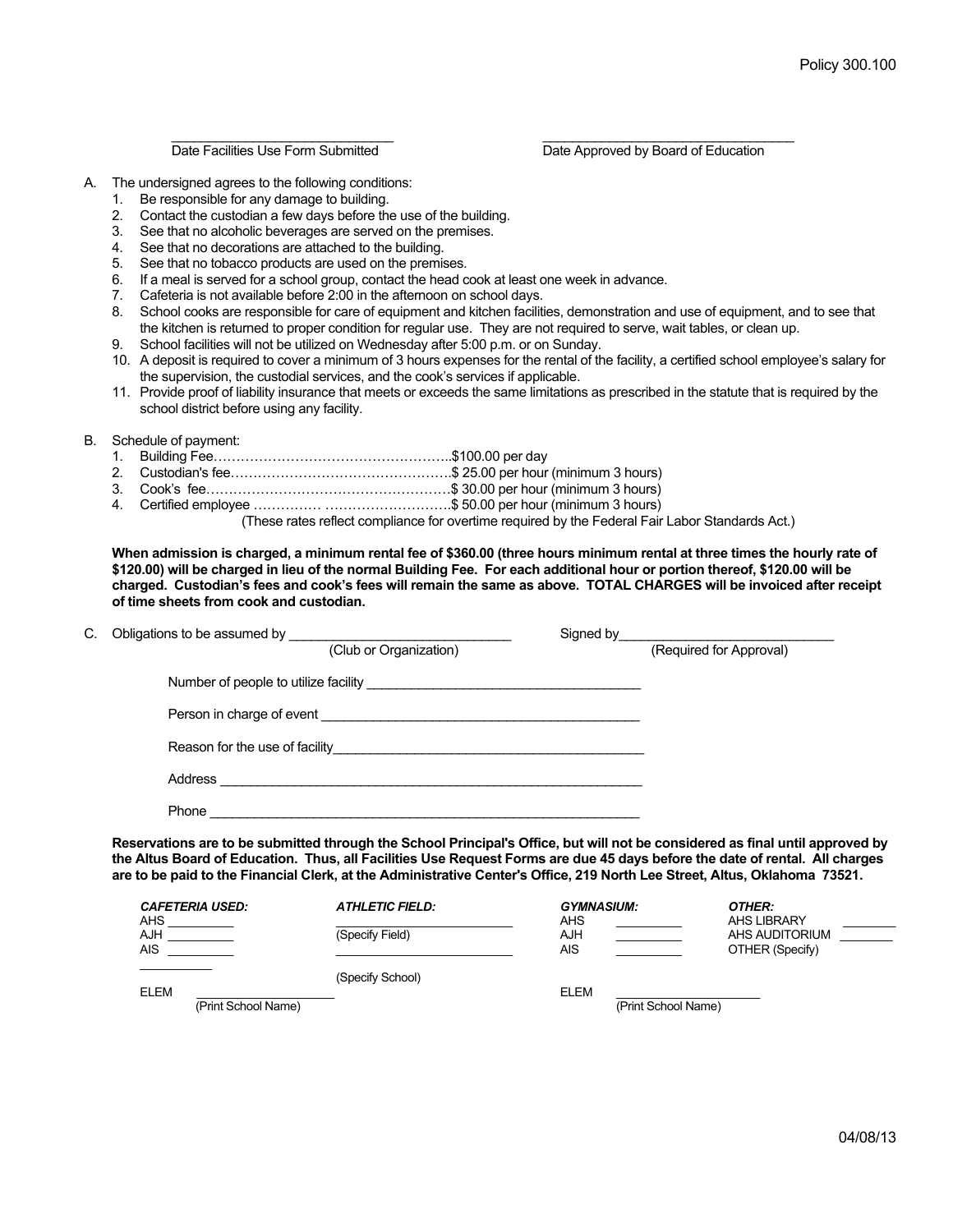### RENTAL OF HIGH SCHOOL CAFETERIA FOR NON-SCHOOL FUNCTIONS

The following policy governs the use of the Clifford Peterson Cafeteria for non-school functions and activities.

Official application for rental should be made to the Superintendent's office in advance.

In the event a meal is to be served, the Altus schools shall have the option to bid on the dinner whenever outside caterers are utilized. If the school bid is accepted, the cafeteria cooks will prepare the meal. The meal will be served by a high school organization, i.e., Drill Team, Vocal Music students, etc. When such school groups serve, only those from Altus may be so engaged. The costs per meal, including serving, may vary depending on the type of meal to be prepared. Prices per meal will be set by the high school principal at the time of application for use of the facility. Churches and organizations who have rented the building facility but whose members have brought their own meals in the past, may continue to do so.

A custodian must open and close the building as well as be in the building during the activity. A fee for custodian service will be charged during the activity and also for the time required to clean up afterward.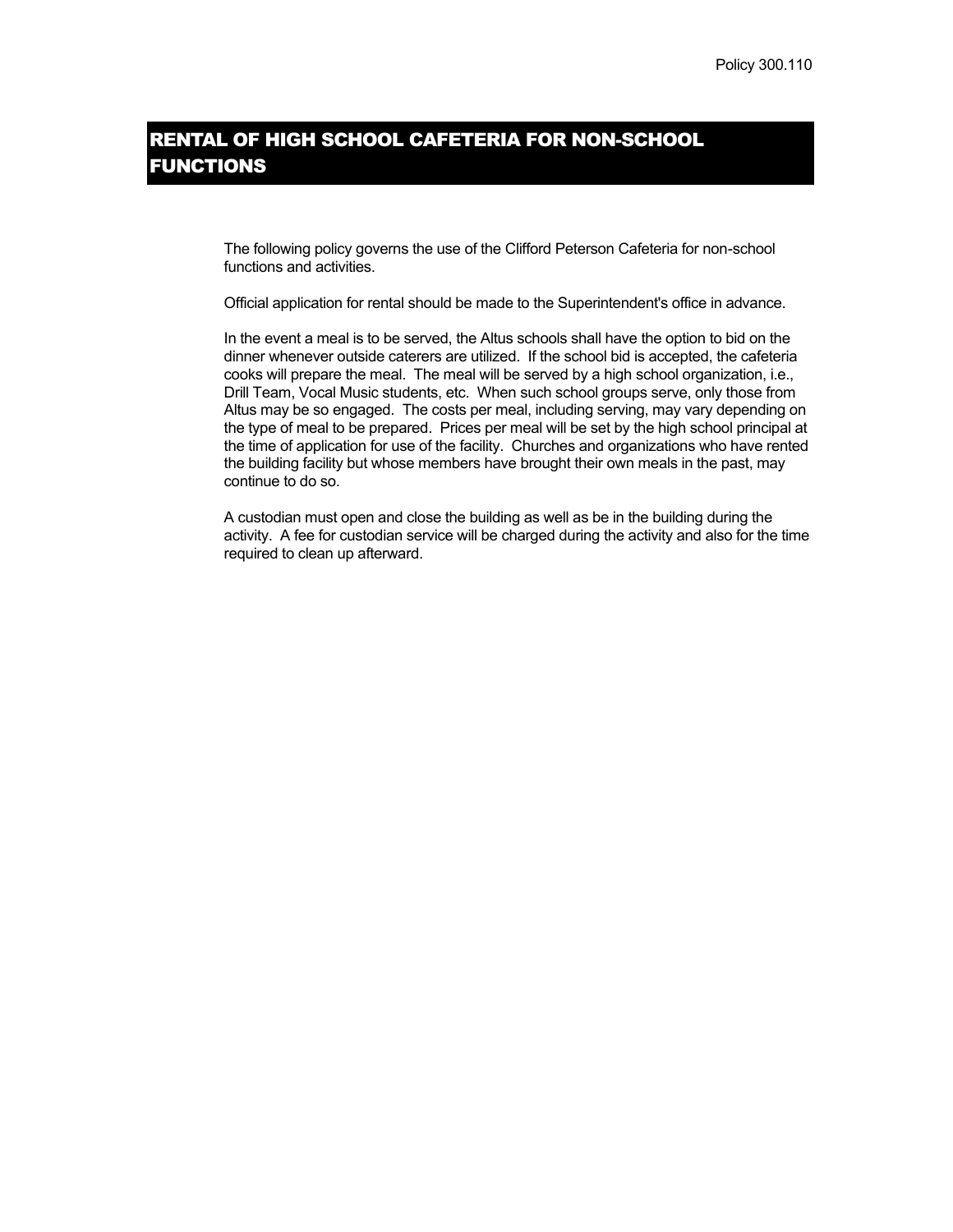### USE OF HIGH SCHOOL CAFETERIA BY PARENT ACTIVITY COUNCILS

The following policy governs the use of the Clifford Peterson Cafeteria by the Parent Activity Councils. Excluding the Junior-Senior Prom, a maximum of three (3) social events will be approved for the High School Cafeteria annually, for each secondary school.

Official application has to be made to the High School Principal in advance for his or her approval and for clearance date. School faculties of the High School are not required to assume any official responsibility for organizing or sponsoring these social activities. Altus Parent Activity Councils are to be responsible for payment of custodians at the rate established annually by the School Board for extra hours on duty in order that the Altus Schools may be in compliance with the Federal Wage and Hour Law. A custodian must open and close building and be in building during activity. The School System is to be in no way financially responsible for cost of these social activities. In event a breach is made in use of facilities, the school reserves the right to cancel use of school facilities.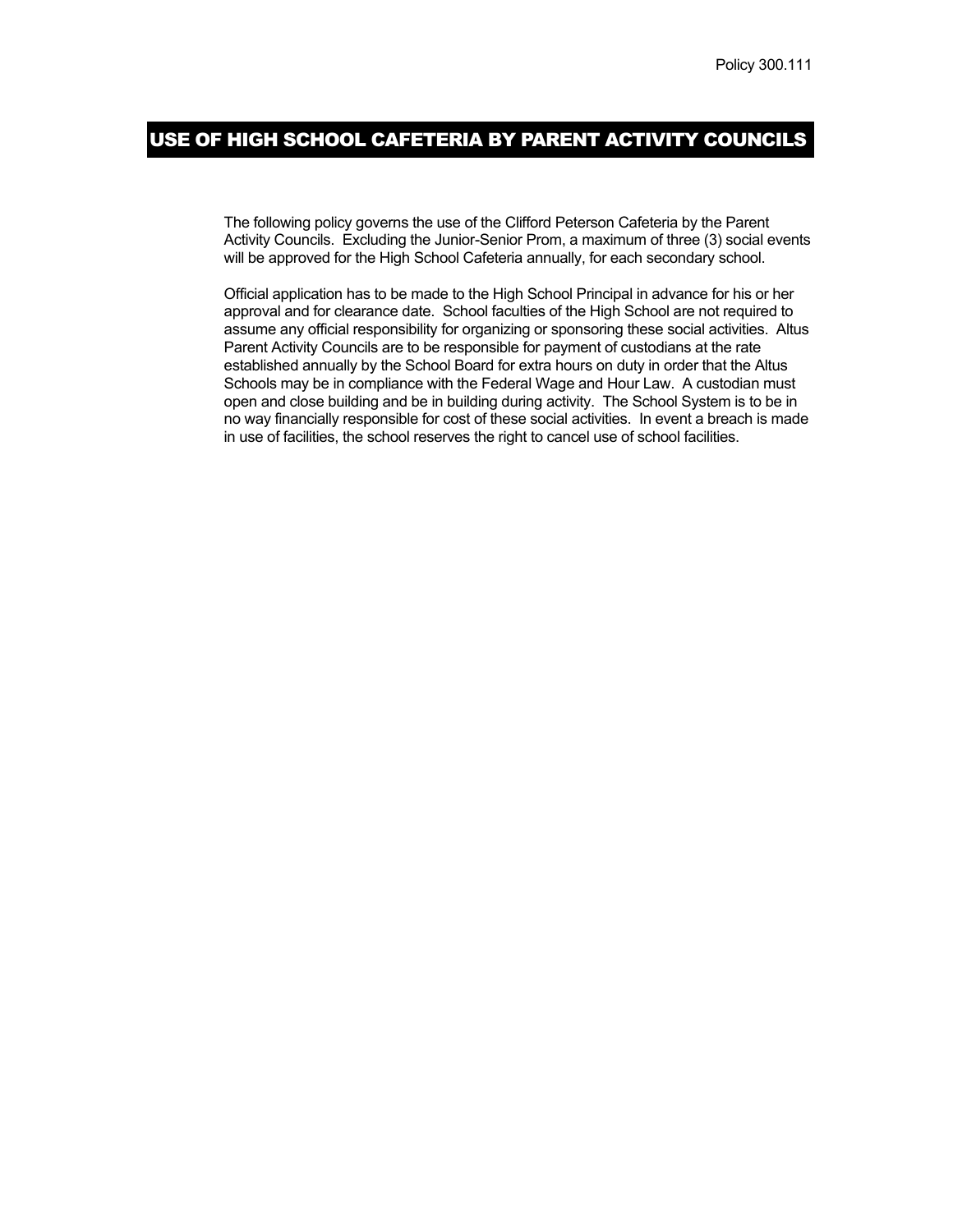## LENDING AND RENTING OF SCHOOL PROPERTY

Property of the school district such as machinery, tools, educational equipment, furniture, etc., shall be neither lent nor rented. The superintendent has the authority to make exceptions to this policy.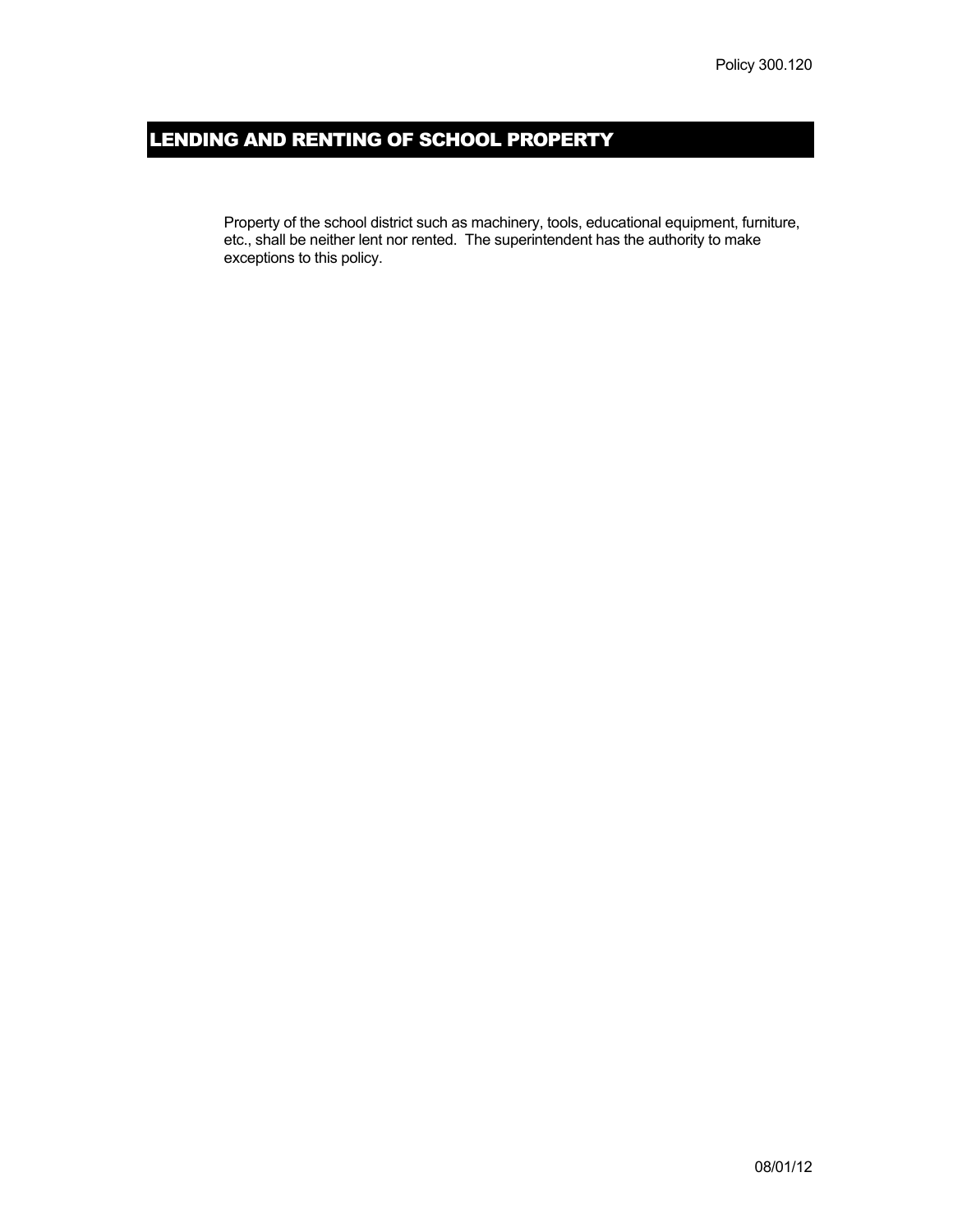### STAFF MEMBERS USING SCHOOL PROPERTY

Any teacher utilizing school buildings, equipment or facilities for which a charge is made to students or adults shall administer such classes or activities through the superintendent according to board rules and regulations. If this regulation is not followed, staff members engaged in such programs must rent the facilities, buildings, or equipment in the same manner as civic groups in accordance with board rules and regulations.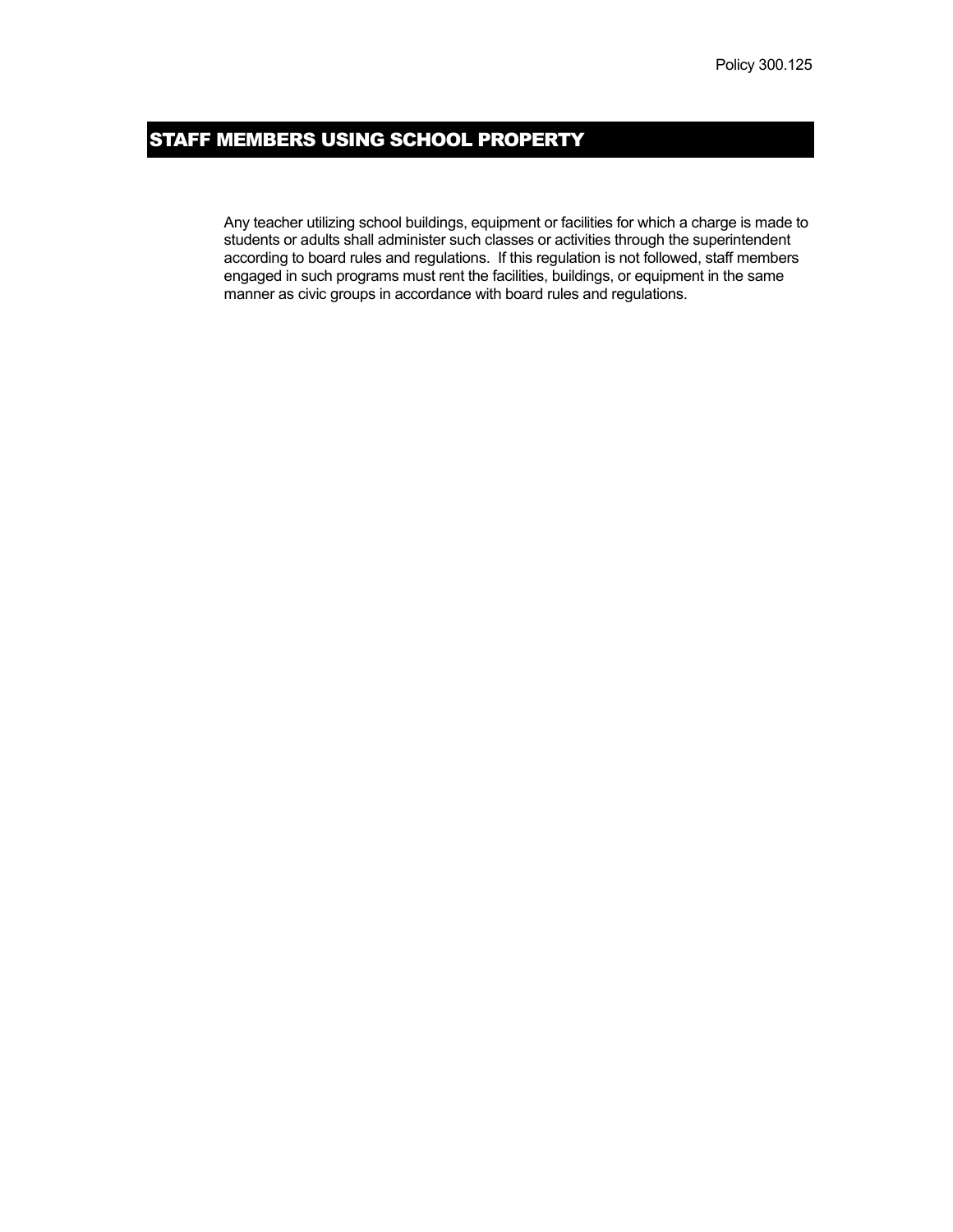# INSURANCE APPRAISALS

Periodic appraisals shall be authorized by the Board of Education in order to adequately determine the amount of insurance that should be carried to safeguard the district against undue loss in the event of destruction of school properties.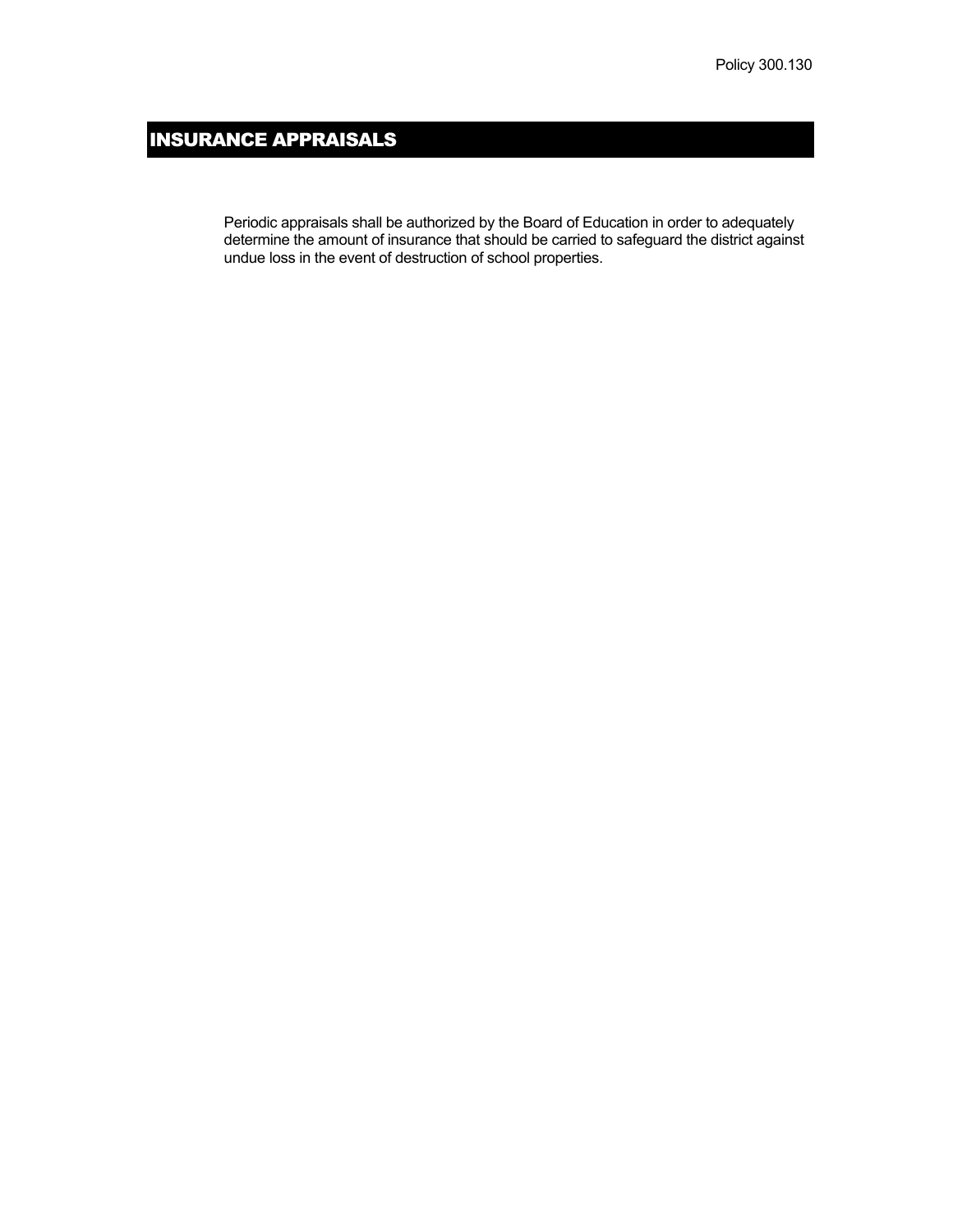### DISPOSAL OF SURPLUS PROPERTY

Obsolete, surplus, worn-out, or unusable District-owned personal property shall be traded in or exchanged in the acquisition of other property whenever feasible. Otherwise, such personal property shall be sold at competitive biding or at public auction unless some other disposition has been designated by the Board. All such sales or other dispositions shall be recorded and reported to the Board. Furniture, books, and equipment will be declared surplus because of obsolescence or physical condition by the site principal.

**REFERENCE:** State Law Sec. 937.1, 937.1a, 937.1b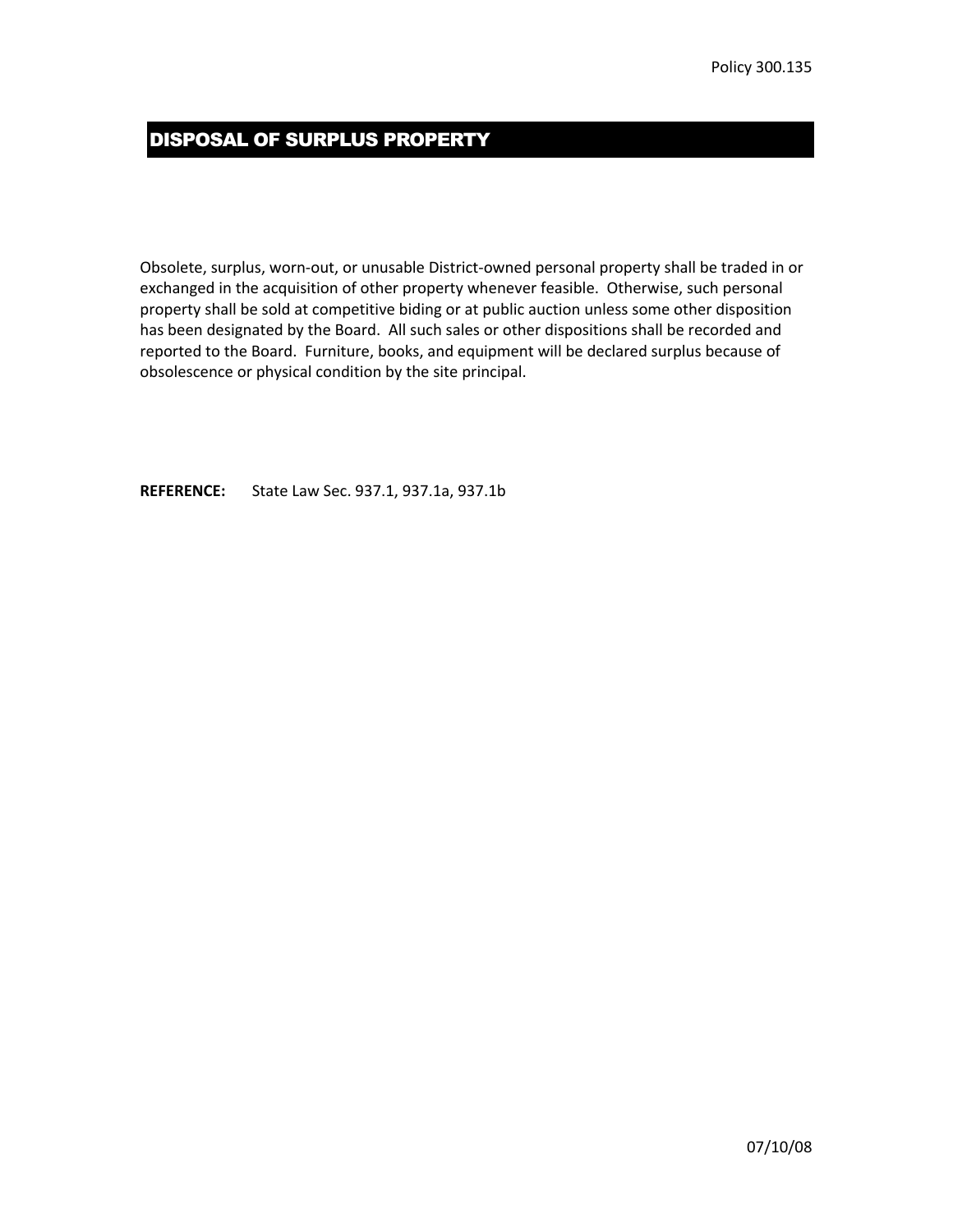### MANAGEMENT AND INVESTMENT OF FUNDS

It is the policy of the Altus Board of Education that all general fund receipts shall be transmitted to the treasurer of the board of education. A receipt shall be issued by the person receiving the funds to the person depositing the funds, and a copy of the receipt shall be forwarded to the treasurer. All disbursements shall be issued by the treasurer in the form of legal warrants, bonds, or interest coupons.

The board of education, at its regularly scheduled meeting, shall set aside funds to an operating account and to an investment account. The board may direct the treasurer to satisfactorily complete an investment education program approved by the State Board of Education and the State Board of Career and Technology Education. The treasurer shall invest the full amount of the investment account in:

- 1. Direct obligations of the United States government to the payment of which the full faith and credit of the Government of the United States is pledged; provided, a treasurer of a school district who has completed the appropriate training offered by the State Department of Education may invest funds in the investment account in other obligations of the United States Government, its agencies or instrumentalities;
- 2. Obligations to the payment of which the full faith and credit of this state is pledged;
- 3. Certificates of deposit of banks when such certificates of deposit are secured by acceptable collateral;
- 4. Savings accounts or savings certificates of savings and loan associations to the extent that such accounts or certificates are fully insured by the Federal Savings and Loan Insurance Corporation;
- 5. Repurchase agreements that have underlying collateral consisting of those items specified in paragraphs 1 and 2 including obligations of the United States, its agencies and instrumentalities, and where the collateral has been deposited with trustee or custodian bank in an irrevocable trust or escrow account established for such purposes;
- 6. County, municipal, or school district direct debt obligations for which an ad valorem tax may be levied or bond and revenue anticipation notes, money judgments against such county, municipality or school district ordered by a court of record or bonds or bond and revenue anticipation notes issued by a public trust for which such county, municipality or school district is a beneficiary thereof;
- 7. Money market mutual funds regulated by the Securities and Exchange Commission and which investments consist of obligations of the United States, its agencies and instrumentalities, and investments in those items and those restrictions specified in paragraphs 1 through 6;
- 8. Warrants, bonds, or judgments of the school district; or
- 9. Qualified pooled investment programs the investment of which consists of those items specified in paragraphs 1 through 8 as well as obligations of the United States agencies and instrumentalities, regardless of the size of the district's budget. To be